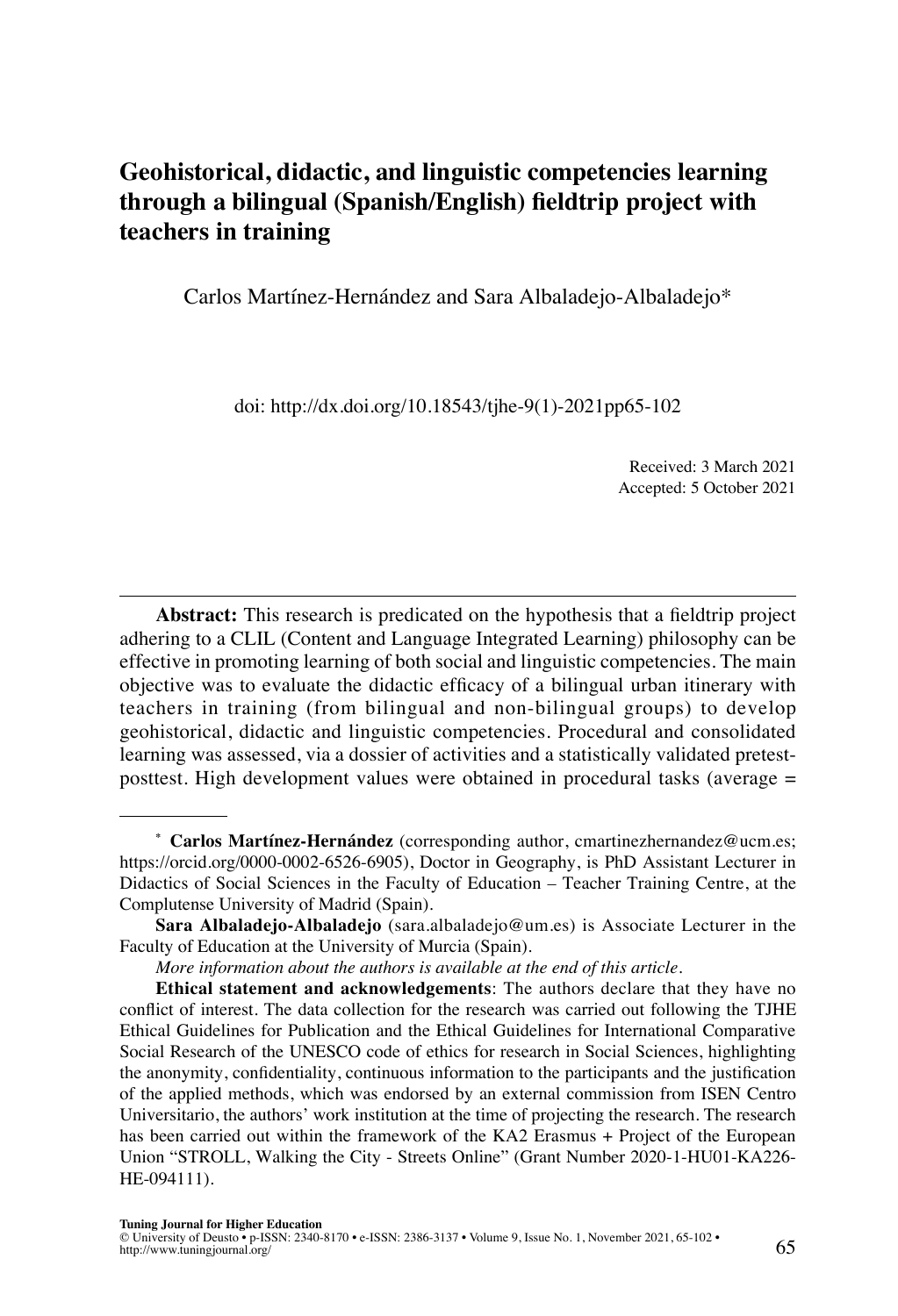8.8/10), as well as a high increase in consolidated acquisition (average  $= +24.5\%$ students). The greatest growth was observed in language skills (+ 26.4%). The assessed knowledge after the itinerary was significantly higher than before, for all competencies. However, there was no statistically significant difference between students belonging to bilingual or monolingual groups. Students positively valued these results. It is concluded that a local didactic fieldtrip is an effective CLIL strategy to develop social and linguistic competencies, and yet it is rarely discussed in the scientific literature and curricula.

**Keywords:** Didactic itinerary; bilingualism; competencies learning; geography; history; higher education; innovative project.

## **I. Introduction**

Didactic fieldtrips to the nearby environment of the student conducted in a second language have not received much attention from either teaching practice or educational research. The focus is usually separate, either on the learning associated with the knowledge of the environment generated by the didactic fieldtrips, or on the linguistic learning that generates the use of a language in a transversal way.

These are two lines of action and research present in teacher training, where fieldtrips are conceived as a strategy to develop didactic and geohistorical competencies, and bilingualism, as a strategy to develop didactic and linguistic competencies.

However, within the framework of competency-based learning implemented in the EHEA, it is worth asking if it would be possible to carry out a didactic fieldtrip that, by both visiting the student's environment and using bilingualism, would allow the joint development of these geohistorical, didactic and linguistic competencies. This research explores a new path in the absence of similar studies.

#### *I.1. Learning by competencies*

Education is currently in a competency-based learning paradigm, which is present in European higher education through the EHEA (European Higher Education Area).<sup>1</sup> Students become the protagonists of the teachinglearning process, in an active methodology, for the acquisition of professional

<sup>&</sup>lt;sup>1</sup> Rosaria Lumino, and Paolo Landri, "Network time for the European Higher Education Area," *Philosophy and Theory* 109, no. 6 (2020): 522-543.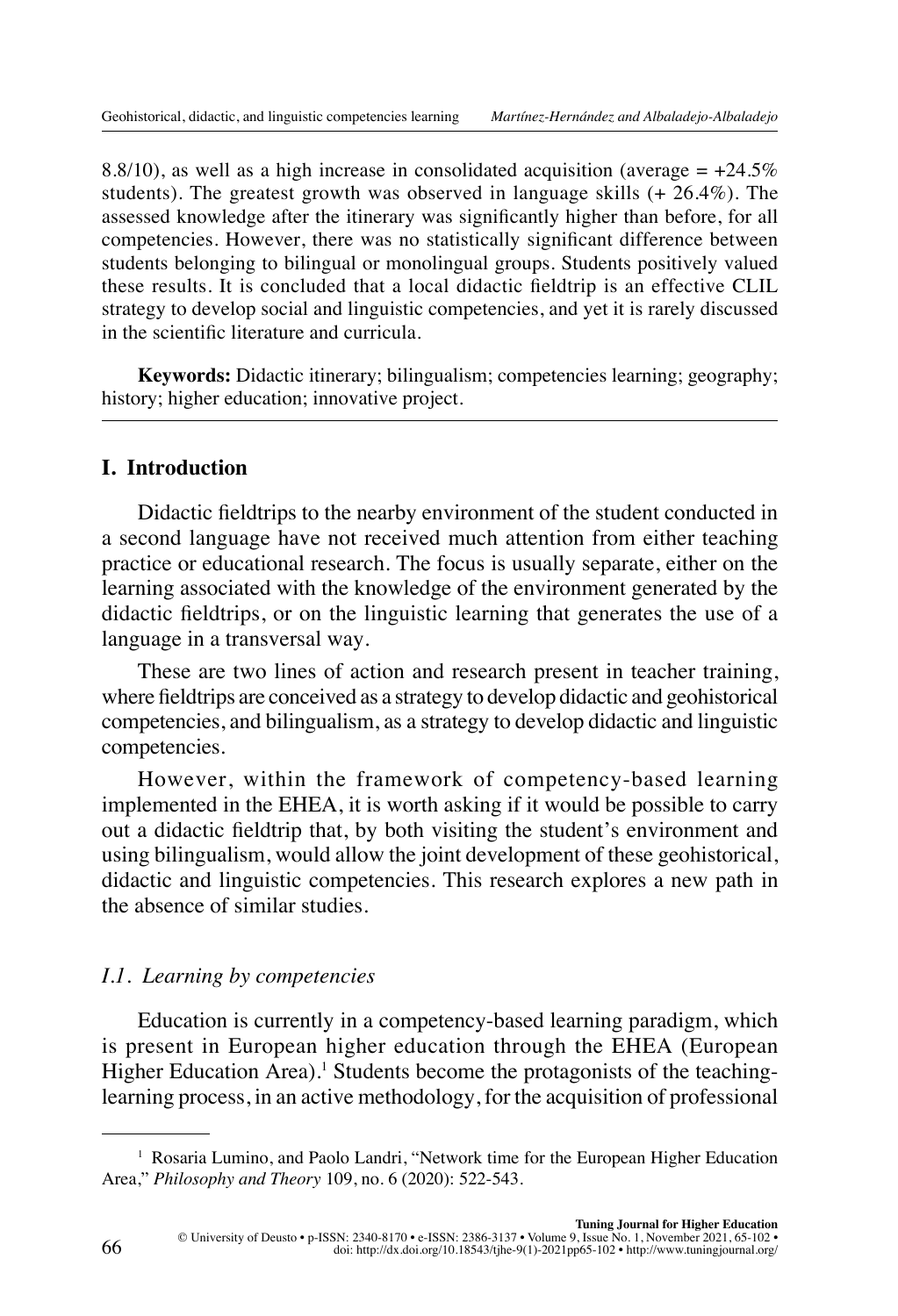competencies.<sup>2,3,4</sup> In compulsory education, we speak of common "key competencies",<sup>5</sup> but in higher education the competencies refer to professional skills depending on the field of training, considering labour, business, research and individual capabilities that lead to success.<sup>6</sup> Acquiring competencies means achieving the knowledge, skills and attitudes necessary to adapt and respond to any situation, regardless of the context.<sup>7</sup>

According to López-Pastor, Molina, Pascual, and Manrique, the active methodology that best allows the achievement of the competencies that university education requires is dialogic learning.<sup>8,9</sup> However, traditional learning still predominates in higher education.10 Faced with this, a didactic and methodological change from the different areas of knowledge is the starting point towards the development of competencies. The training of teachers and their change of attitude is essential. In this change, the organization of the didactic action will also become relevant for the construction of learning based on the acquisition of competencies. EHEA is still working on it.<sup>11</sup>

<sup>6</sup> Outi Kallioinen, "Defining and Comparing Generic Competences in Higher Education," *European Educational Research Journal* 9, no. 1 (2010): 56-68.

<sup>2</sup> Ramón Vicente López Facal, "Competencies and social sciences teaching [Competencias y enseñanza de las ciencias sociales]," Íber*: Didáctica de las ciencias sociales, geografía e historia* 74 (2013): 5-8.

<sup>&</sup>lt;sup>3</sup> Víctor Manuel López-Pastor, "The rol of formative assessment in competency assessment: contributions from the formative and shared assessment in higher education network," *Revista de Docencia Universitaria* 9, no. 1 (2011): 159-73.

<sup>4</sup> Finn Mogensen, and Karsten Schnack, "The action competence approach and the 'new' discourses of education for sustainable development, competence and quality criteria," *Environmental Education Research* 16, no. 1 (2010): 59-74.

<sup>5</sup> Gábor Halász, and Alain Michel "Key Competences in Europe: interpretation, policy formulation and implementation," *European Journal of Education, Research, Development and Policy* 46, no. 3 (2011): 289-306.

<sup>7</sup> José Tejada, "The alternation of contexts aimed to the acquisition of competencies in complementary settings of higher education: concepts and strategy," *Educación XX1* 15, no. 2 (2012): 17-40.

<sup>8</sup> Víctor Manuel López-Pastor, et al., "The importance of using Formative and Shared Assessment in Physical Education Teacher Education: Tutored Learning Projects as an example of good practice," *Retos. Nuevas tendencias en Educación* Física, Deporte y *Recreación* 37 (2020): 620-27.

<sup>9</sup> Paulo Freire, *Political nature of Education: culture, power and liberation [La naturaleza política de la Educación: Cultura, Poder y Liberación]* (Barcelona: Paidos-MEC, 1990).

<sup>&</sup>lt;sup>10</sup> Juan Antonio Rodríguez, and Pablo Joel Santana, "The distance between teachers' and students' work in EHEA: A dangerous gap?", *Profesorado. Revista de Currículum y Formación de Profesorado* 19, no. 3 (2015): 380-404.

<sup>&</sup>lt;sup>11</sup> Sjur Bergan, "The European Higher Education Area: A road to the future or at way's end?" *Tuning Journal for Higher Education* 6, no. 2 (2019): 23-49.

Tuning Journal for Higher Education<br>© University of Deusto + p-ISSN: 2340-8170 • e-ISSN: 2386-3137 • Volume 9, Issue No. 1, November 2021, 65-102 •<br>doi: [http://dx.doi.org/10.18543/tjhe-9\(1\)-2021pp65-102](http://dx.doi.org/10.18543/tjhe-9(1)-2021pp65-102) • http://www.tunin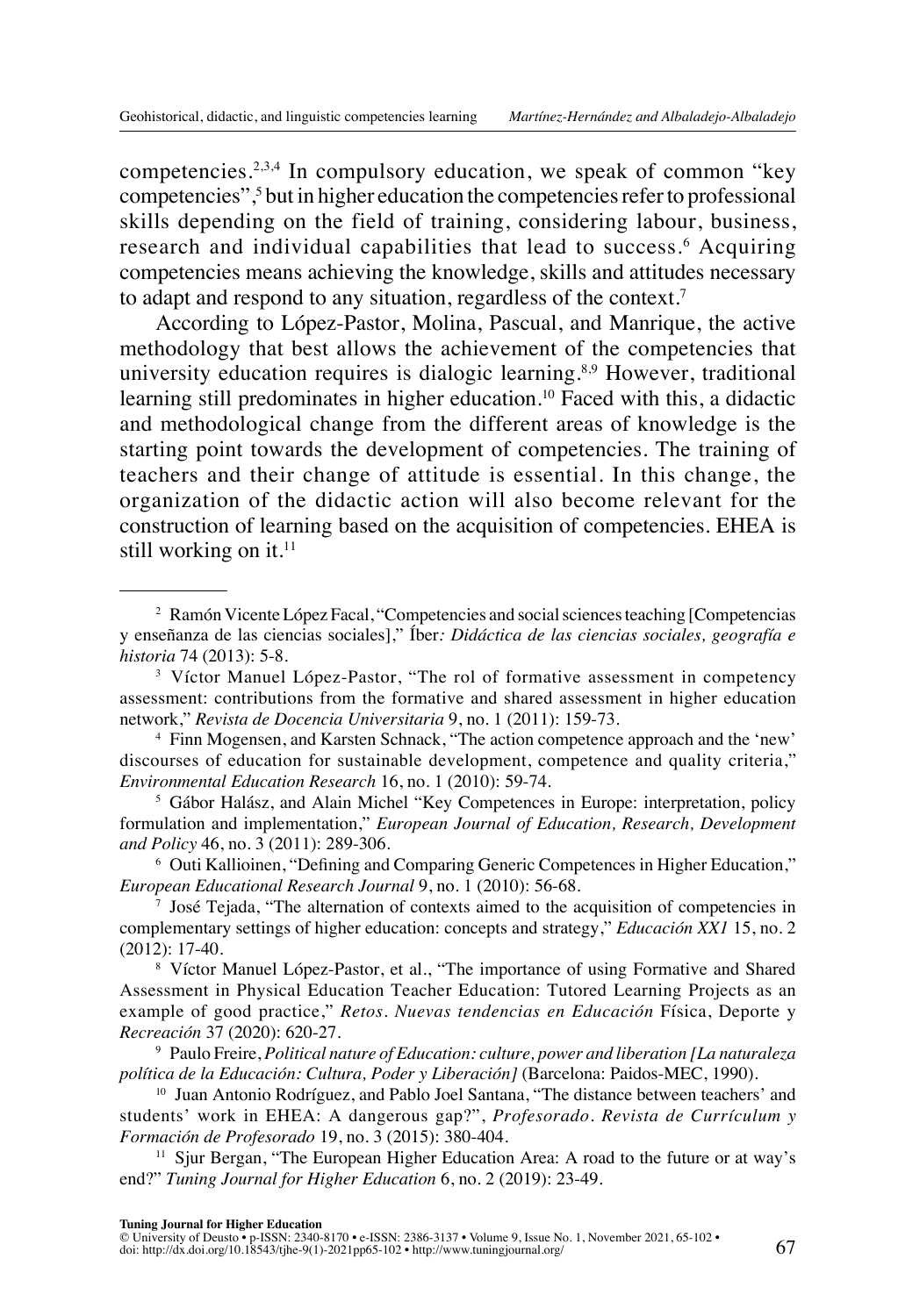Good practices in the educational field are determined by active learning and an innovative character, in which the result is effective and efficient and can be systematized and extrapolated. In addition, good practices must be essential, core and quantifiable, responding to all identified needs.<sup>12</sup>

## *I.2. Didactic fieldtrips as good practices to acquire competencies*

An urban itinerary, as a type of didactic fieldtrip, can be an appropriate example of good practice due to the possibilities in dialogic learning and the development of competencies from an interdisciplinary approach. It is a group fieldwork activity in urban space intended to motivate students and promote their personal development.13

At the time of undertaking this evolution of university education and of the teaching mentality, educational proposals arise that are approached jointly between various subjects (i.e., in an interdisciplinary way). As Lavega, Sáez de Orcáriz, Lasierra, and Salas point out, these present a series of benefits<sup>14</sup> such as the active involvement of both students and teachers or the integration of the knowledge and competencies shared by the different subjects involved. The different personal competencies that facilitate interdisciplinary proposals, such as collaboration, communication or informal learning, among others, are essential elements of  $21$ st century learning<sup>15</sup> and coincide with competency benefits that many authors attribute to didactic fieldtrips.<sup>16</sup>

According to Crespo, Gómez, & Cruz, fieldtrips facilitate a holistic understanding of the environment in which they operate, favouring the development of multicausal understanding of spatial processes, factors and elements,<sup>17</sup> and therefore a competency learning. This circumstance

<sup>12</sup> Javier Fombona, and María Ángeles Pascual, Adult education, approach based on the analysis of European good practices. *Revista Complutense de Educación* 30, no. 2 (2019): 647-65.

<sup>&</sup>lt;sup>13</sup> Carlos Martínez-Hernández, and Claudia Yubero, "Explaining Urban Sustainability to Teachers in Training through a Geographical Analysis of Tourism Gentrification in Europe," *Sustainability* 12, no. 1 (2020): 67.

<sup>14</sup> Pere Lavega, et al., "Intradisciplinarity and Interdisciplinarity in the acquisition of competencies: a study of a cooperative learning experience," *Revista Electrónica Interuniversitaria de Formación del Profesorado* 16, no. 1 (2013): 133-45.

<sup>&</sup>lt;sup>15</sup> Christine Redecker, and Yves Punie, "The future of learning 2025: developing a vision for change," *Future Learning* 1 (2013): 3-17.

<sup>&</sup>lt;sup>16</sup> David Aguilera, "Field trip as a didactic resource to teach sciences. A systematic review," *Revista Eureka sobre Enseñanza y Divulgación de las Ciencias* 15, no. 3 (2018): 3103-19.

<sup>17</sup> José Manuel Crespo, María Luisa Gómez, and Luis Alfonso Cruz, "An approach to the National Parks landscapes and educational itineraries," *Espacio, Tiempo y Forma* 11 (2018): 121-140.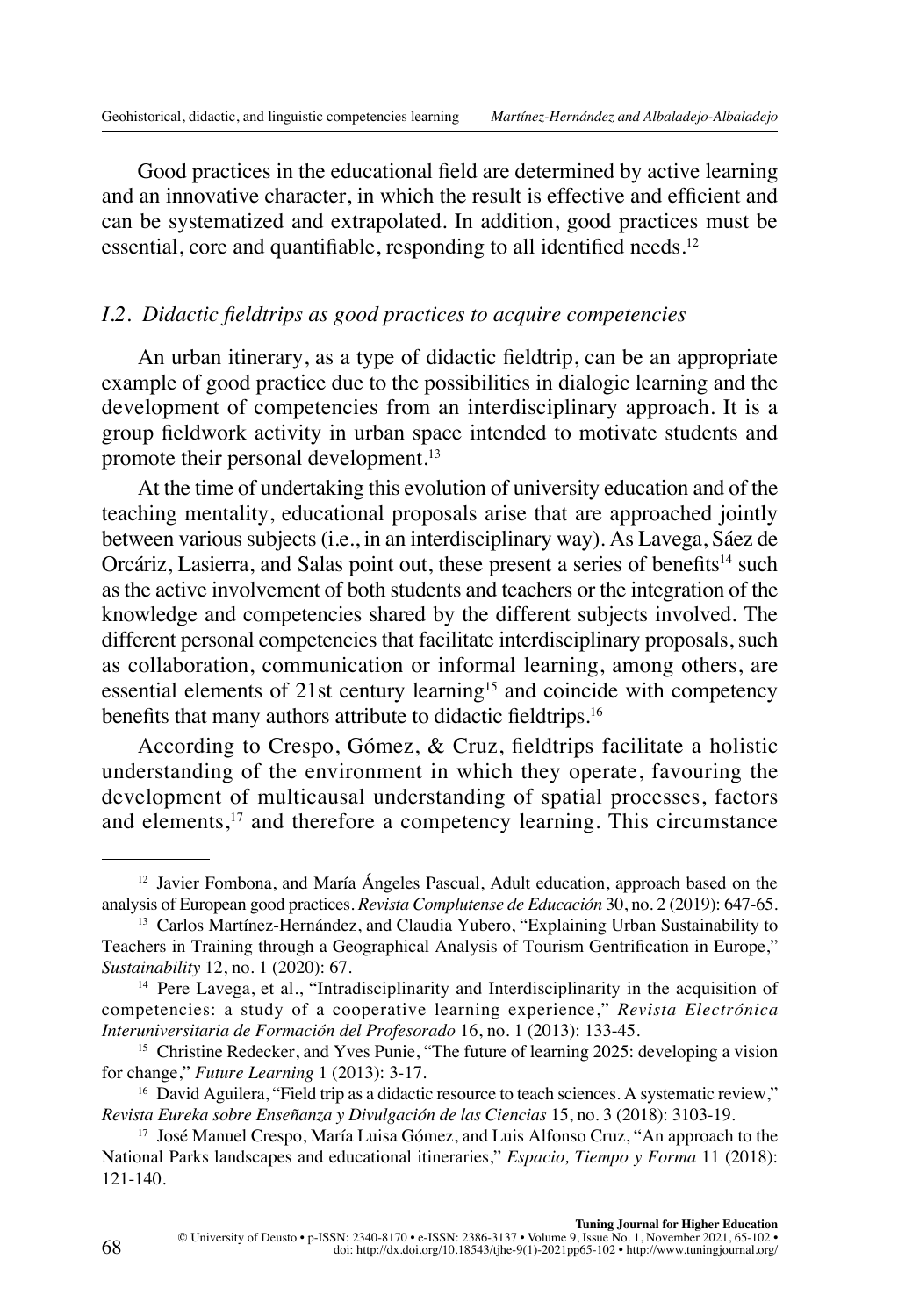turns fieldtrips into a strategy of proven efficacy in the didactics of different disciplines, such as Geography, History, Art, Natural Sciences, Physical Education...,<sup>18,19,20</sup> as well as for interdisciplinary learning,<sup>21</sup> in urban<sup>22</sup> or natural environments.<sup>23</sup> The Manifesto for Learning Outside the Classroom emphasizes that any young person should experience the world beyond the classroom, as an essential part of learning and personal development.24 In addition, didactic fieldtrips allow the development of observation, inquiry and discussion, elements involved in the motivation of students.25

Despite the long historical journey of didactic experiences outside the classroom, Pedrinaci points out that the current number of didactic fieldtrips is relatively low, which produces a sensation of novelty in the student.<sup>26</sup> Peasland, Henri, Morrell, & Scott point out that higher education should include more training in field work.<sup>27</sup> Domínguez Almansa & López Facal demonstrate the didactic benefits of carrying out fieldtrips outside the classroom in the development of competencies of teachers in training.<sup>28</sup>

<sup>&</sup>lt;sup>18</sup> Silvia Aparecida Sousa Fernandes, Diego García Monteagudo, and Xosé Manuel Souto González, "Educación geográfica y las salidas de campo como estrategia didáctica: un estudio comparativo desde el Geoforo Iberoamericano," *Biblio3W, Revista Bibliográfica de Geografía y Ciencias Sociales* 21, no. 1155 (2016): 1-22.

<sup>19</sup> James Farmer, Doug Knapp, and Gregory M. Benton, "An Elementary School Environmental Education Field Trip: Long-Term Effects on Ecological and Environmental Knowledge and Attitude Development," *The Journal of Environmental Education* 38, no. 3 (2007): 33-42.

<sup>20</sup> Antonio Granero-Gallegos, and Antonio Baena-Extremera, *Physical activities in natural areas: Theory and practice for Physical Education [Actividades físicas en el medio natural: Teoría y práctica para la Educación Física]* (Sevilla: Wanceulen, 2010).

<sup>21</sup> Pilar Benejam, "The aims of fieldtrips," *Iber: Didáctica de las ciencias sociales, geografía e historia* 36 (2003): 7-12.

<sup>22</sup> Carlos Martínez-Hernández and Cladia Yubero, "Explaining urban", 67.

<sup>&</sup>lt;sup>23</sup> Ryan G. Dale, et al., "Influence of the natural setting on environmental education outcomes," Environmental Education Research 26, no. 5 (2020): 613-31.

<sup>24</sup> Council for Learning Outside the Classroom, *Learning Outside the Classroom. Manifesto* (Nottingham: DfES Publications, 2006).

 $25$  Cecily Jane Maller, "Promoting children's mental, emotional and social health through contact with nature: a model," *Health Education* 109, no. 6 (2009): 522-43.

<sup>26</sup> Emilio Pedrinaci, "Fieldwork and sciences learning [Trabajo de campo y aprendizaje de las ciencias]," *Alambique: Didáctica de las Ciencias Experimentales* 71 (2012): 81-9.

<sup>27</sup> Emma Peasland, et al., "The influence of fieldwork design on student perceptions of skills development during field courses," *International Journal of Science Education* 41, no. 17 (2019): 2369-88.

<sup>&</sup>lt;sup>28</sup> Andrés Domínguez Almansa, and Ramón Vicente López Facal, "Heritage, landscape and education: initial teacher education and civic education of pupils in primary," *CLIO. History and History teaching* 40 (2014): 1-26.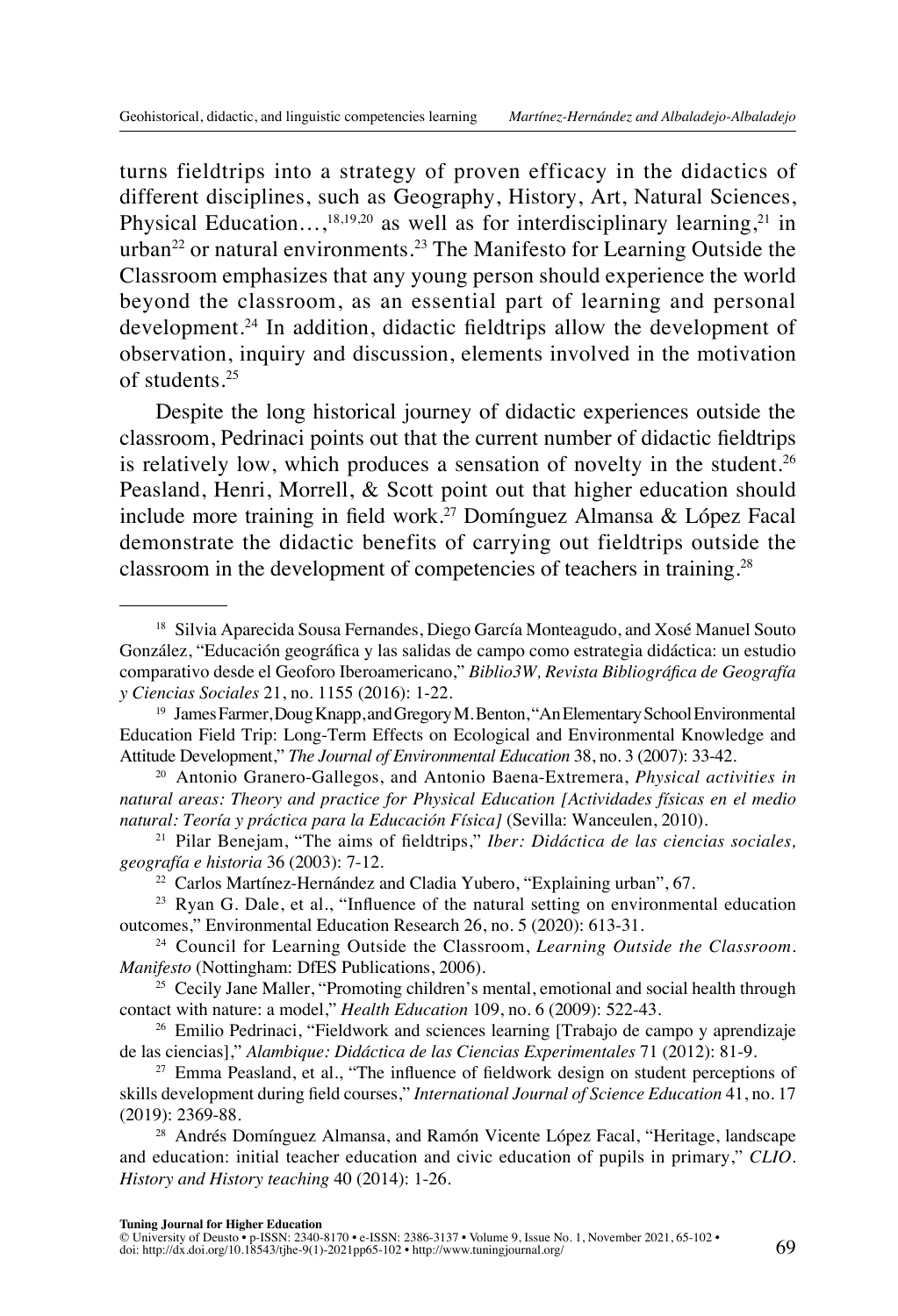Since fieldtrips are very effective for the development of social sciences competencies (geographical, historical and didactic), in this research we propose an enrichment of their disciplinary effectiveness through the incorporation of linguistic competencies within the framework of bilingualism.

## *I.3. Didactic fieldtrips in the teaching of languages*

Bilingual programs involve the use of two languages as teaching tools $2^9$ so that teaching is done using the foreign tongue but without teaching the language as the main content. There are numerous studies that demonstrate the advantages of this type of education, among others, in the cognitive and linguistic development of students.<sup>30</sup> On the other hand, there is also evidence that, in certain subjects, especially those related to science, learning is limited to memorizing vocabulary and does not deepen the understanding of or ability to interact with the environment.<sup>31</sup> That is why choosing an appropriate method and strategies is essential.

One of the most widespread bilingual methods is "Content and Language Integrated Learning" (CLIL). It is a dynamic approach that aims to create situations in which communication takes place naturally, $32$  promoting all kinds of communicative activities, so valued in multilingualism.<sup>33</sup> In other words, the most important thing is not the correct use of the language, but the understanding of the content to be able to interact in the foreign language. $34$ With this aim as a starting point, it is possible to work on contents by creating authentic learning contexts, multidisciplinary projects, or tasks in which students have an active role and must act cooperatively.35 These characteristics

<sup>29</sup> Liz Dale, and Rosie Tanner, *CLIL Activities: A resource for subject and language teachers* (Cambridge: Cambridge University Press, 2012).

<sup>&</sup>lt;sup>30</sup> Melody Wiseheart, Mythili Viswanathan, and Ellen Bialystok, "Flexibility in task switching by monolinguals and bilinguals," *Bilingualism: Language and Cognition* 19, no. 1 (2015): 141-6.

<sup>&</sup>lt;sup>31</sup> Jasone Cenoz, Fred Genesee, and Durk Gorter, "Critical analysis of CLIL: Taking stock and looking forward," *Applied Linguistics* 35, no. 3 (2014): 243-262.

<sup>&</sup>lt;sup>32</sup> Christian Abello-Contesse, "Bilingual and multilingual education: An overview of the field," in *Bilingual and multilingual education in the 21st century: Building on experience*, ed. Christian Abello-Contesse et al. (Bristol: Multilingual Matters, 2013), 2-23.

<sup>&</sup>lt;sup>33</sup> Anne Biedermann, "Linguistic mediation in a foreign language teaching context," *Synergies Chili* 10 (2014): 83-91.

<sup>34</sup> Do Coyle, "Content and Language Integrated Learning: Towards a Connected Research Agenda for CLIL Pedagogies," *The International Journal of Bilingual Education and Bilingualism,* 10, no. 5 (2007): 543-62.

<sup>&</sup>lt;sup>35</sup> Esther Cristóbal-Aragón, and Ileana M. Greca, "Science teaching in a bilingual context: proposal for teaching an Astronomy content," *Revista de Enseñanza de la Física,* 30, no. 2 (2018): 31-47.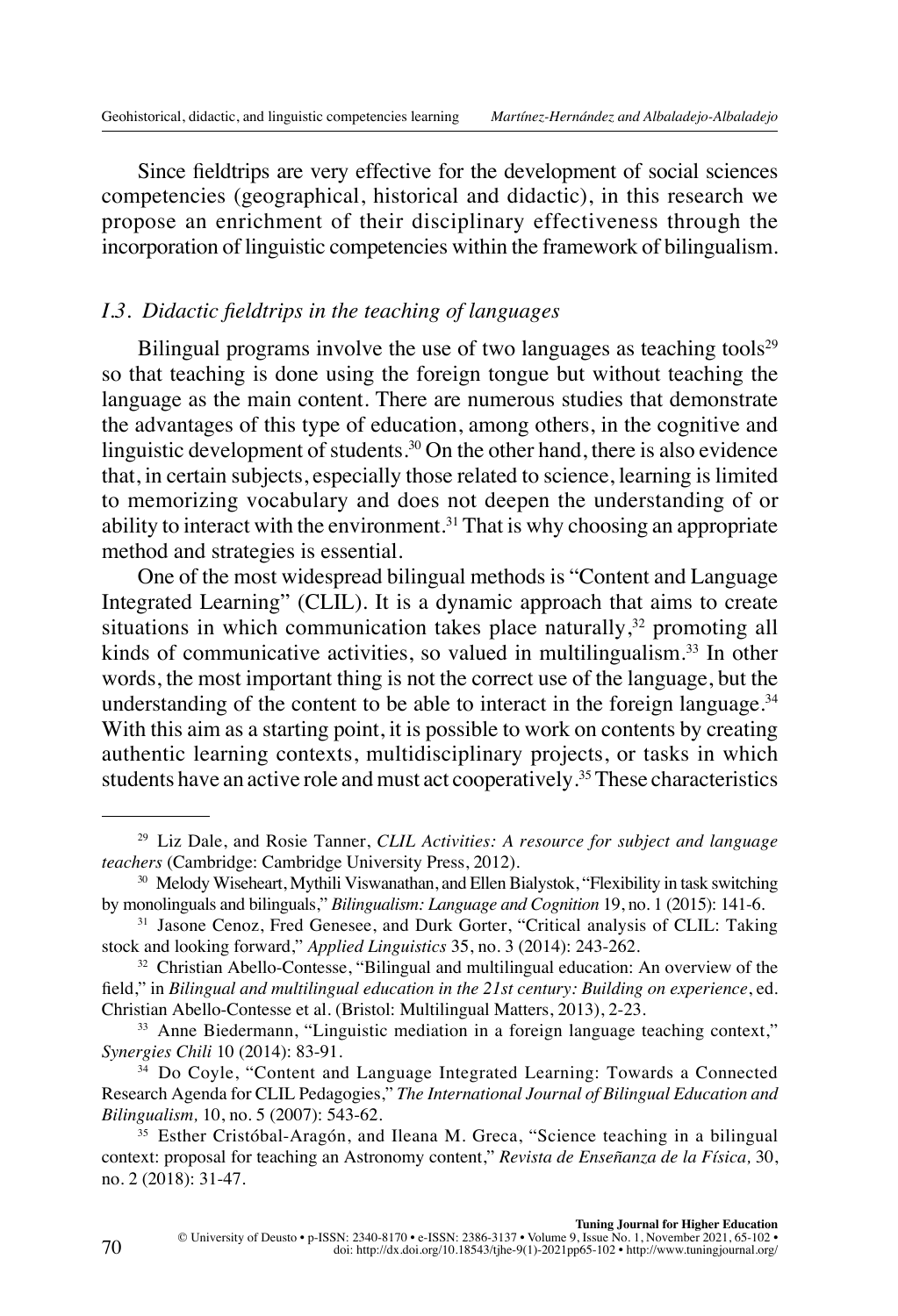mean that this method has been considered effective, with adequate strategies, for teaching non-language subjects. $36,37$ 

Fieldtrips in language teaching are not usually part of CLIL programs and are more focused on linguistic and cultural immersion trips, usually abroad.38 However, immersion experiences, in addition to requiring financial and logistical efforts, are based on a non-bilingual conception of language learning, with its own attendant characteristics, which also make them very effective.39 A recent trend in bilingual teaching is the virtualization of immersion, so as not to disconnect from the native environment, with applications such as "Street View", $40$  artificial intelligence $41$  or virtual cultural centers.42

In any case, these are initiatives that seek to develop linguistic and cultural competencies, leaving aside other more curricular competencies. We wonder, then, if it is possible to design a fieldtrip that seeks the acquisition of competencies more typical of social sciences and also incorporates the development of linguistic competencies in a bilingual framework. If a didactic fieldtrip with teachers in training for geographical and historical purposes is carried out combining the mother tongue and a foreign language that is part of the curriculum, will its effectiveness be maintained in the development of geohistorical and didactic competencies and, even more, will it be possible to incorporate language competencies? Is it possible, in short, to conduct a fieldtrip in accordance with CLIL philosophy?

<sup>40</sup> Samuel Chabot, et al., "Language learning in a cognitive and immersive environment using contextualized panoramic imagery," in *HCI International 2019 - Posters. HCII 2019. Communications in Computer and Information Science, 1034*, ed. Constantine Stephanidis (Cham: Springer, 2019), 202-9.

<sup>41</sup> Benjamin Chang, et al., 2012. "Foreign language learning in immersive virtual environments" (paper presented at "Proceedings of SPIE - the International Society for Optical Engineering 8289", Burlingame, California, 8 February 2012).

<sup>42</sup> N. Eleni Pappamihiel and Jennifer Hatch Knight, "Using digital storytelling as a language experience approach activity: Integrating English language learners into a museum field trip," Childhood Education 92, no. 4 (2016): 276-80.

<sup>36</sup> Nashwa Nashaat-Sobhy and Ana Llinares, "CLIL students' definitions of historical terms," International Journal of Bilingual Education and Bilingualism, in press (2020).

<sup>37</sup> Aintzane Doiz, David Lasagabaster, and Juan Manuel Sierra, "CLIL and motivation: The effect of individual and contextual variables," *The Language Learning Journal* 42, no. 2 (2014): 209-24.

<sup>38</sup> Montserrat Mir, "Teaching and learning about Spanish L2 compliments in short-term study abroad," Study Abroad Research in Second Language Acquisition and International Education 5, no. 2 (2020): 230-57.

<sup>&</sup>lt;sup>39</sup> Sean Grant, "Effects of intensive EFL immersion programmes on willingness to communicate," Language Learning Journal 48, no. 4 (2020): 442-53.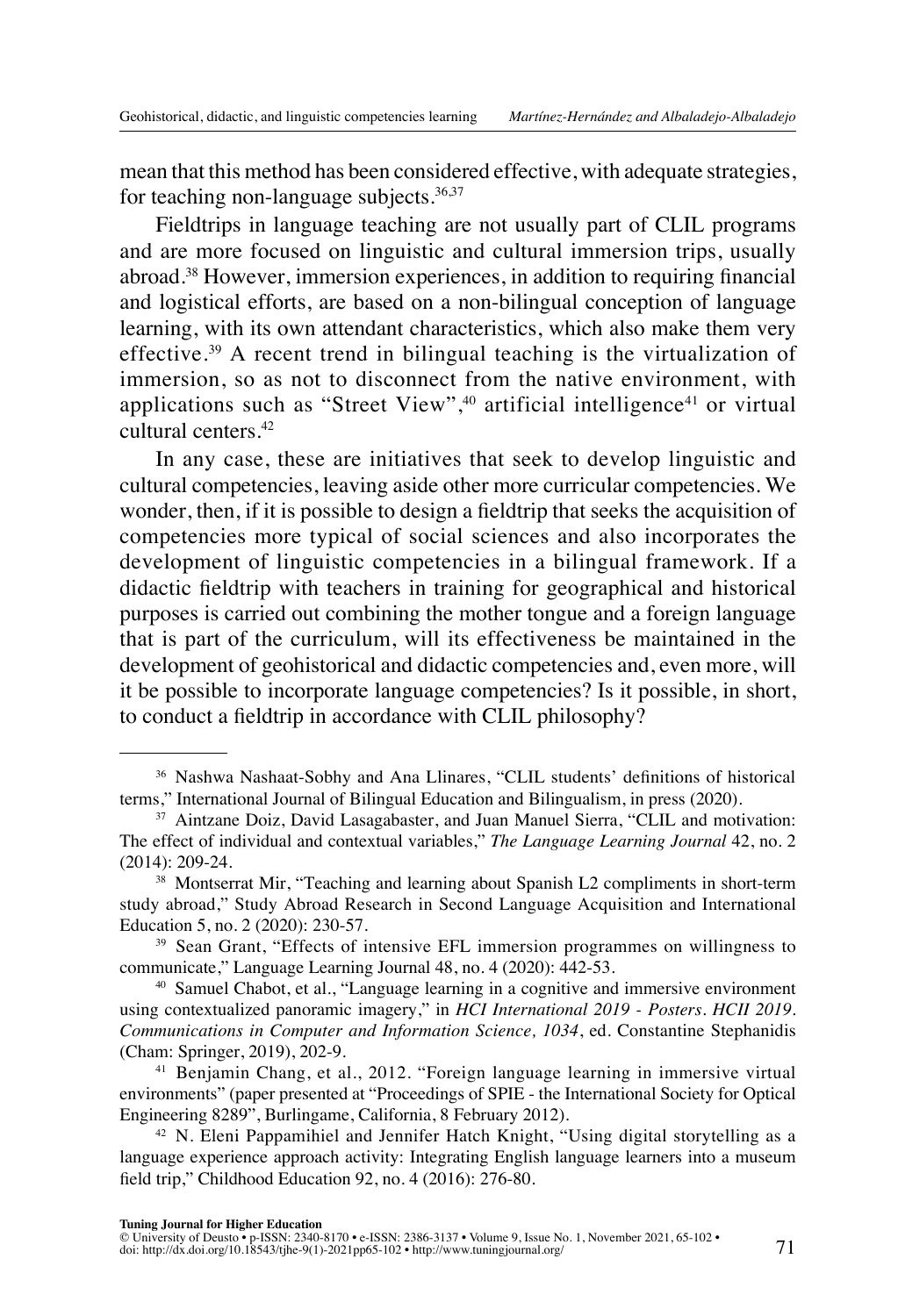# *I.4. Research approach and objectives*

Considering what has been previously stated about learning by competencies, the strategy of an urban itinerary as a possibility within active methodologies and the possibilities of bilingual education, the hypothesis is established that a didactic fieldtrip with CLIL philosophy can be didactically effective. In this way, research has been proposed on the didactic effectiveness of the application of a bilingual urban itinerary (Spanish, as the mother tongue, and English, as the first foreign language, EFL) in the acquisition of geohistorical, linguistic and didactic competencies by teachers in training. The research questions (RQ) that are intended to be answered, aimed at demonstrating the hypothesis raised, are:

- RQ1. Is the design of an urban itinerary feasible to develop geohistorical, linguistic and didactic competencies?
- RQ2. To what degree and in what way would the application of this itinerary be didactically effective?
- RQ3. Would there be a significant change in knowledge in students after its completion?
- RQ4. Would there be significant differences depending on whether the students belong to a bilingual training group?
- RQ5. Would motivation and satisfaction awaken on the part of the students?

Based on these questions, the general objective (GO) of this work is defined as assessing the didactic effectiveness of an urban itinerary designed and carried out with teachers in training, depending on whether they belong to a bilingual training group already through five specific objectives (SO):

- SO1. Present the design of the urban itinerary (*RQ1*).
- SO2. Establish and validate an itinerary assessment system (RQ1).
- SO3. Assess the level of procedural learning in the acquisition of geohistorical, linguistic and didactic competencies during the itinerary (RQ2 and RQ4).
- SO4. Evaluate the level of comprehensive learning after the acquisition of geohistorical, linguistic and didactic competencies during the itinerary (RQ2, RQ3 and RQ4).
- SO5. Assess the student's assessment of the usefulness and logistics of the itinerary (RQ5).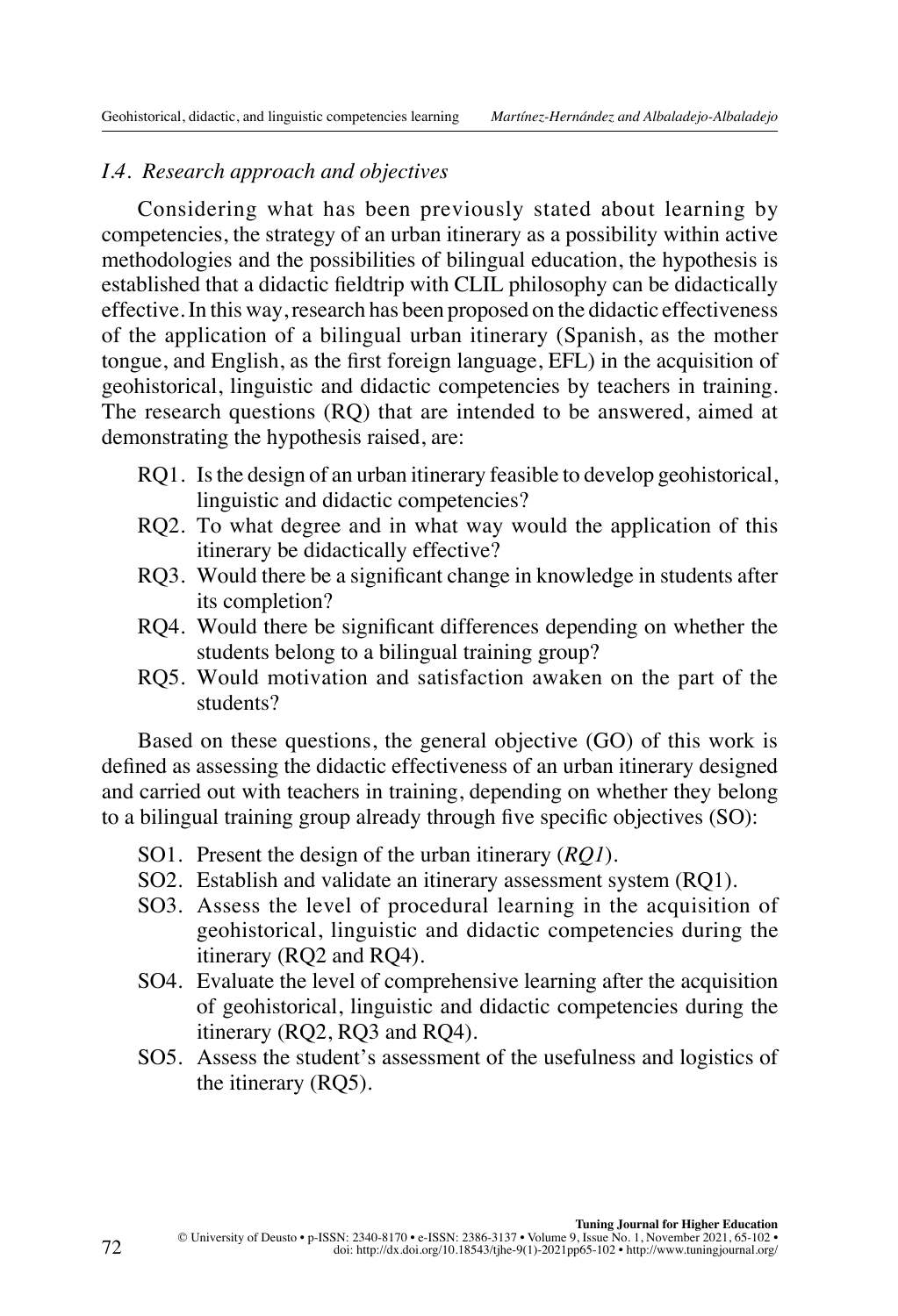#### **II. Materials and methods**

The research has been based on a quasi-experimental methodology<sup>43</sup> with a quantitative approach, in which a cross-sectional strategy has been followed and in which the procedure for assigning participants to the research has been laid out. To obtain information, a series of data collection instruments have been used. Finally, different statistical analyses of the results have been carried out.

#### *II.1. Participants and study area*

A total of 27 students from a University Degree in Primary Education (ISEN, University of Murcia, Spain) participated in the itinerary, with an average age of  $23.5 \pm 4.6$  years. 67% belong to a bilingual group (EFL) and the remaining 33% do not. 63% are women and 37% are men. From this characterization, the circumstance of belonging or not to a bilingual group has been used for the investigation, through the nominal variable "bilingual", with response categories of "yes" and "no".

The itinerary took place in the Spanish city of Cartagena (Spanish as the native language), where the study centre of the participants is located and which constitutes its urban reference area. There is consensus on the idea that carrying out a teaching activity in a well-known place contributes to achieving more meaningful and motivating learning.<sup>44</sup> In addition, the city has wideranging urban characteristics<sup>45</sup> that allow the design of an itinerary focused on geohistorical aspects.

#### *II.2. Activity design*

The activity was presented to the students in the form of a complementary workshop to their training, lasting a total of 12.5 hours over three days,

<sup>43</sup> Thomas D. Cook, Donald T. Campbell, and Laura Peracchio "Quasi experimentation," in *Handbook of industrial and organizational psychology*, ed. Marvin D. Dunnette and Leaetta M. Hough (Sunnyvale: Consulting Psychologists Press, 1990), 491-576.

<sup>44</sup> Joan Pagès, "Teaching and learning social sciences in 21st Century [Enseñar y aprender ciencias sociales en el siglo XXI: reflexiones casi al final de una década]," in *Investigación en Educación, Pedagogía y Formación Docente: La investigación al servicio de una educación incluyente y de calidad en un mundo diverso y globalizado*, ed. several authors (Antioquía: Universidad Pedagógica Nacional, Universidad de Antioquía, Corporación Interuniversitaria de Servicios, 2009), 139-154.

<sup>45</sup> Emilio José López Salmerón, "The creation of a city: urbanistic evolution of Cartagena [La creación de una ciudad: evolución urbanística de Cartagena]" (PhD Diss., University of Alicante, Spain, 2017).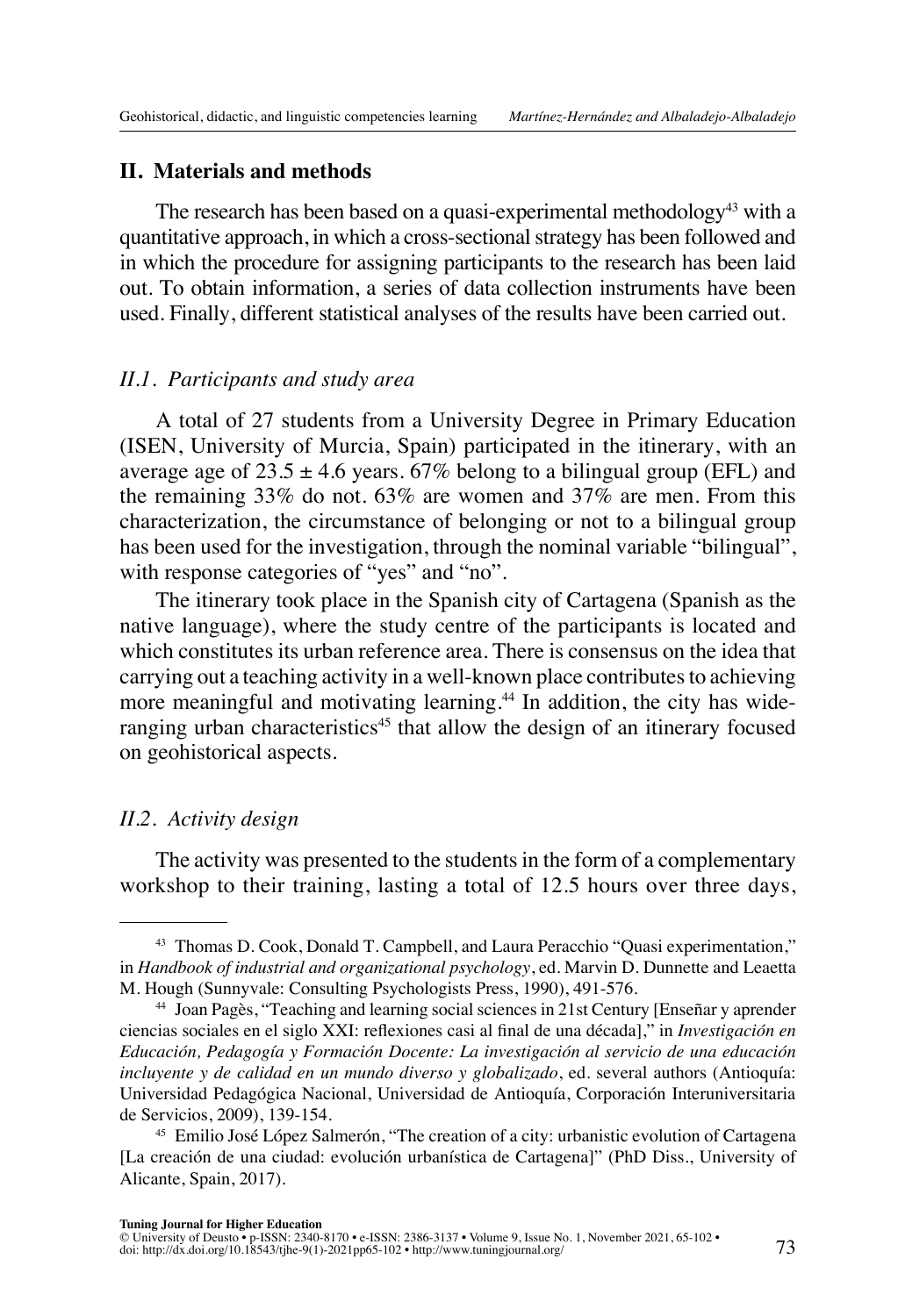within the official educational offer of the University of Murcia's Own Studies service, under the title of "Workshop Teaching History and Geography in English: walking around Cartagena". The Workshop pursued a three didactic objective: (i) develop geographical skills, (ii) to make the historical learning revealed through urban heritage more meaningful, (iii) in a bilingual linguistic framework that allows the natural use of English in pedagogical tasks with a local focus. The students were provided with a Dossier of activities in Spanish and English with all the logistical and academic information. A structure in three phases (*SO1*) was established (one per day), based on an interaction in the foreign language of training (English) with specific support in the native language (Spanish):

1. *Preparation*: online materials for each stop in the itinerary for home consultation prior to performing the exercise to ensure all students were starting from the same knowledge and were suitably motivated.



#### **Figure 1**

# Itinerary with geographical locations and pictures of each stop (For further information see Table 1)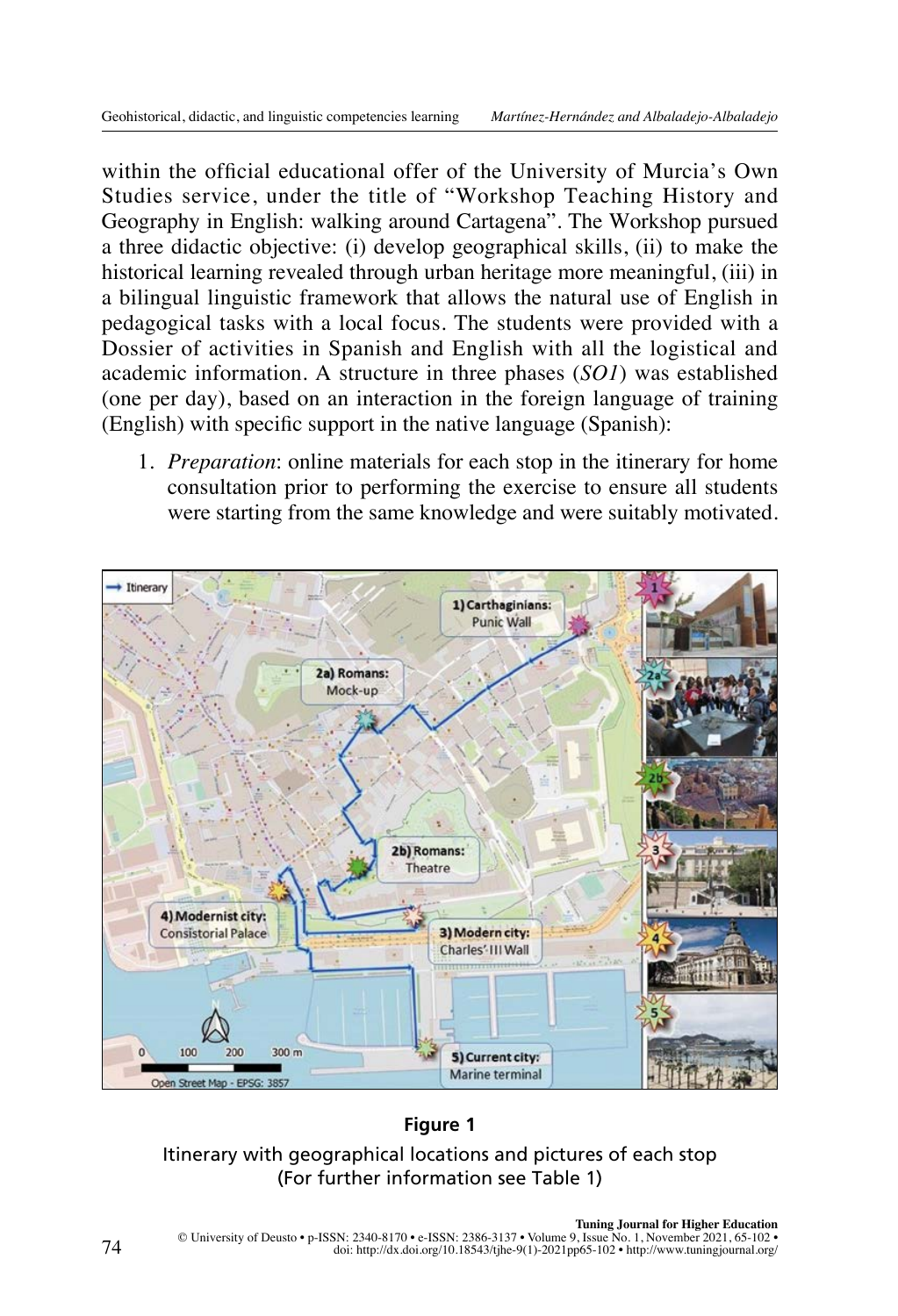|        |  |     | Tuning Journal for Higher Education |                       |  |
|--------|--|-----|-------------------------------------|-----------------------|--|
| $-77.$ |  | . . |                                     | <b>TOONT AA 10 01</b> |  |

**Tuning Journal for Higher Education** © University of Deusto • p-ISSN: 2340-8170 • e-ISSN: 2386-3137 • Volume 9, Issue No. 1, November 2021, 65-102 •

|                                                                                          | Didactic tasks  | - Which part of the current<br>city originated in the Punic<br>civilization?                                                                                                                                         | floods and the fact that the<br>the city can you find in the<br>place used to be a marsh?<br>- Currently, which part of<br>between the recurrent<br>- Is there a connection<br>in the defeat of the<br>- Why was it crucial<br>Carthaginians?<br>old marsh?                                                                                                                                      |
|------------------------------------------------------------------------------------------|-----------------|----------------------------------------------------------------------------------------------------------------------------------------------------------------------------------------------------------------------|--------------------------------------------------------------------------------------------------------------------------------------------------------------------------------------------------------------------------------------------------------------------------------------------------------------------------------------------------------------------------------------------------|
|                                                                                          | Exercise        | placement of the five<br>be (you can use the<br>plan of Cartagena<br>settlement would<br>within which the<br>old Carthaginian<br>hills to help you)<br>the boundaries<br>current street<br>Mark in the               | account it was at the<br>Mark in the previous<br>plan the boundaries<br>feature was decisive<br>in which the marsh<br>Romans (take into<br>in the conquest of<br>Cartagena by the<br>back of the city)<br>would be. This                                                                                                                                                                         |
| Table <sub>1</sub>                                                                       | Material        | Topographic<br>recreation<br>Hadasht<br>of Qart                                                                                                                                                                      | Cartagena)<br>of Cartago<br>recreation<br>ancient)<br>Graphic<br>Nova                                                                                                                                                                                                                                                                                                                            |
| Logistic and didactic relation of each stop in the itinerary (see locations in Figure 1) | History context | Qart Hadasht (Phoenician name<br>impact on the cultural heritage<br>around the Mediterranean and<br>of the city; the world revolved<br>Carthaginians: they had great<br>for Cartagena) was a key city<br>(c. III BC) | splendour of the city, the time of<br>lead and silver mining, a period<br>throughout the Mediterranean<br>of great income for the Roman<br>of the best-preserved theatres<br>was the moment of maximum<br>when Cartagena was a source<br>Imperium. The Theatre is one<br>a back marsh, in 209 BC. This<br>battle through sea, land and<br>Carthaginians after an epica<br>Romans: they conquered |
|                                                                                          | Stop            | 1. Punic wall                                                                                                                                                                                                        | 짇<br>2. Roman<br>Theatre an<br>nock-up                                                                                                                                                                                                                                                                                                                                                           |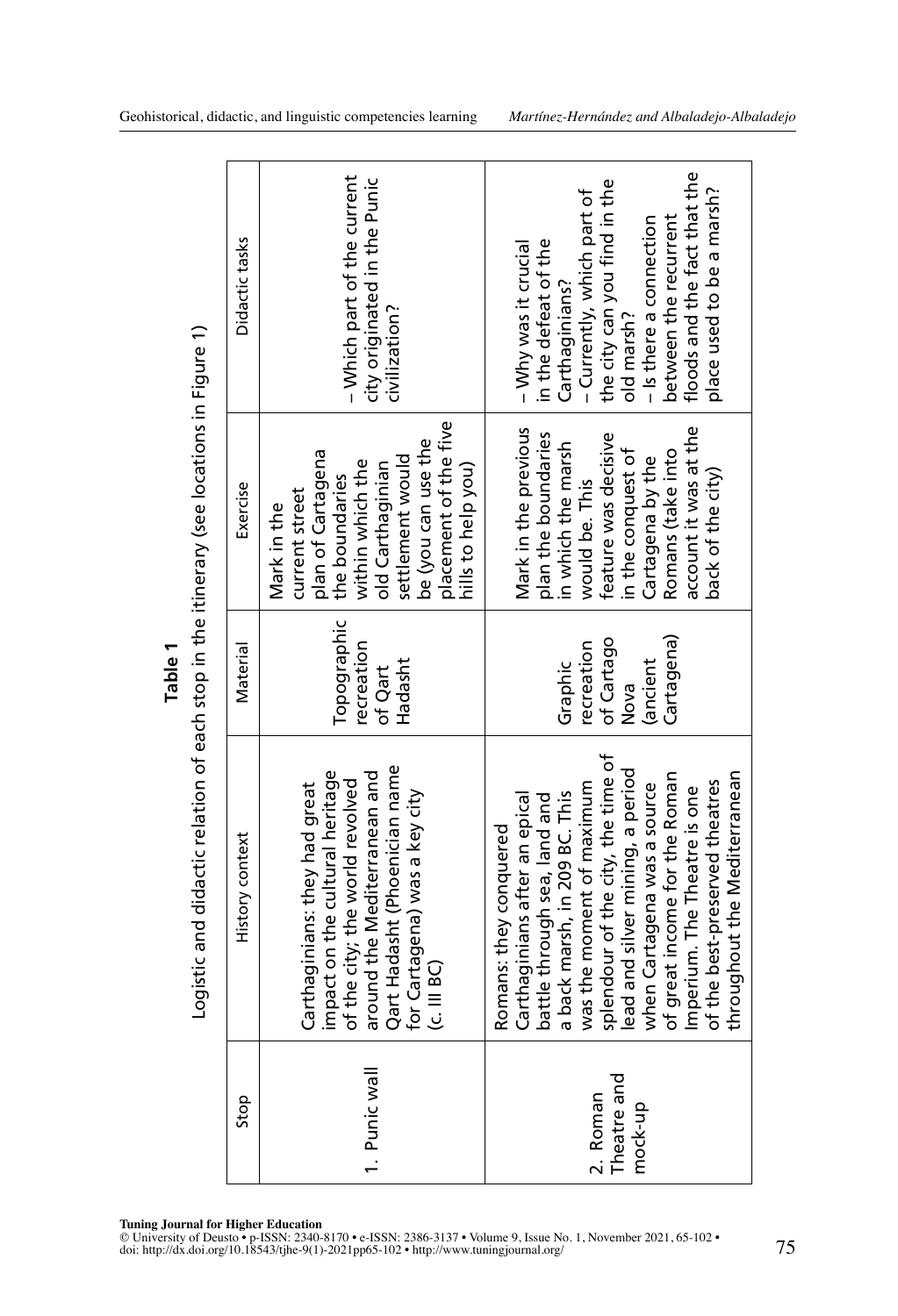| Didactic tasks  | XVIII Century and why were<br>they important for the city?<br>current street plan can you<br>see for the first time in the<br>- Which elements of the<br>– How much did the city $-$<br>grow since the classical<br>age?                                                           | to become richer and grow<br>- How was Cartagena able<br>- Where is the marsh and<br>- How much did the city<br>in size and population?<br>why didn't it limit the<br>grow at the time?<br>urban spread?                                                                                             | - Which historic period are<br>obligation to take care of<br>patrimony with massive<br>attractive for tourists?<br>- Why is Cartagena so<br>our patrimony? Why?<br>- Is there a risk of<br>deteriorating the<br>you referring to?<br>- Is there a moral<br>tourism? Why?                                                                                                                                                                              |
|-----------------|------------------------------------------------------------------------------------------------------------------------------------------------------------------------------------------------------------------------------------------------------------------------------------|------------------------------------------------------------------------------------------------------------------------------------------------------------------------------------------------------------------------------------------------------------------------------------------------------|-------------------------------------------------------------------------------------------------------------------------------------------------------------------------------------------------------------------------------------------------------------------------------------------------------------------------------------------------------------------------------------------------------------------------------------------------------|
| Exercise        | Mark in the previous<br>plan the boundaries<br>metropolis could be<br>within the modern<br>found                                                                                                                                                                                   | Mark in the previous<br>plan the boundaries<br>from the XIX - XX<br>of the Cartagena<br>Century                                                                                                                                                                                                      | previous plan which<br>passenger asked for<br>information to visit<br>choose if a cruise<br>areas would you<br>the city in a day<br>Mark in the                                                                                                                                                                                                                                                                                                       |
| Material        | in the XVIII<br>Cartagena<br>plan from<br>Century<br>Street                                                                                                                                                                                                                        | map about<br>the project<br>to expand<br>The 1888<br>the city                                                                                                                                                                                                                                        | The current<br>Cartagena<br>plan of<br>street                                                                                                                                                                                                                                                                                                                                                                                                         |
| History context | Cartagena recovered its splendour<br>the loss of its urban importance in<br>the Middle Age due to sea raids<br>thanks the naval industry, after<br>A new wall, an army space and<br>and poor hygienic conditions.<br>Modern city: in XVIII Century,<br>coastal batteries are built | modernist style prevailing, as the<br>started to lose impact in favour<br>Modern city: the naval industry<br>and private buildings with the<br>new capital in erecting public<br>of the mining industry. Many<br>rich and the city invested the<br>Carthaginian families grew<br>Consistorial Palace | old ages until today, the history of<br>the evolution and development of<br>policy by rescuing the depreciated<br>alluring dock for cruises. From the<br>the city has always been linked to<br>a period of decadence due to the<br>was a noticeable change in urban<br>final milestone was to become an<br>mining crisis, but in the 90s there<br>Current city: Cartagena entered<br>a geographic element: the port<br>historical centre. Cartagena's |
| Stop            | 3. Charles' III<br>Wall                                                                                                                                                                                                                                                            | 4. Consistorial<br>Palace                                                                                                                                                                                                                                                                            | Terminal by<br>5. Marine<br>the port                                                                                                                                                                                                                                                                                                                                                                                                                  |

T**uning Journal for Higher Education**<br>© University of Deusto • p-ISSN: 2340-8170 • e-ISSN: 2386-3137 • Volume 9, Issue No. 1, November 2021, 65-102<br>doi: [http://dx.doi.org/10.18543/tjhe-9\(1\)-2021pp65-102](http://dx.doi.org/10.18543/tjhe-9(1)-2021pp65-102) • http://www.tunin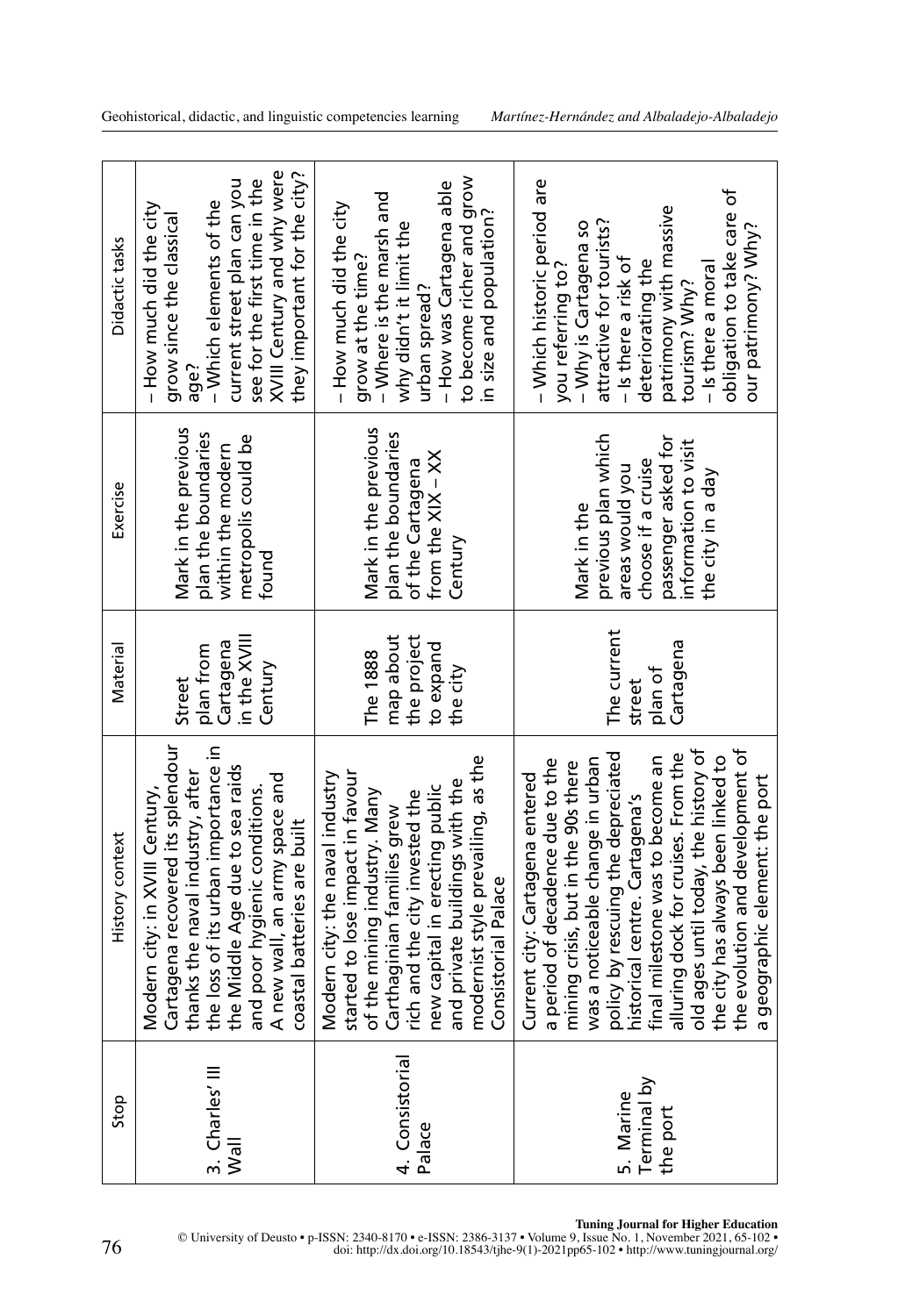- 2. *Itinerary*: connection route between five representative points of a relevant historical moment in the city, conceived as successive stops based on the historical chronology itself (Figure 1). During the tour, the students had to indicate the route followed on a street map of the city designed in English and, at each stop, after listening to the teachers' presentations (itinerary guides), solve from the Dossier of activities an exercise of geographical focus to promote historical thinking (Table 1), in English.
- 3. *Teaching exploitation:* within a week after the itinerary, sending a teaching proposal in English for primary education based on an urban itinerary, following a model with the main elements of a teaching plan (course, subject, objectives, competencies, contents, methodology, resources, activities, sequence and evaluation).

# *II.3. Learning assessment*

In this research, learning has been defined as the acquisition of geographic competencies, historical thinking, English as a foreign language skills, and didactic projection capacity. Geographical learning refers to the capacity for location and orientation, awareness of historical dependence on natural elements and critical thinking to interpret reality. Historical learning follows a temporal axis that finds its physical foothold in urban heritage, so that the student is able to learn history, see it in their daily lives and develop a civic awareness towards the material and immaterial legacy. When we want to focus on the relationship between geographical and historical competencies, which are practically unavoidable in this activity, we speak of geohistorical competencies. Language learning is framed within the bilingual background of the entire activity, concretized in the combination of interventions in English and Spanish (FL and mother tongue), both in reception and expression tasks. Finally, didactic learning is materialized with the planning of a teaching proposal comprising the knowledge acquired during the workshop.

In order to quantify the acquisition of these competencies (*SO2*), three assessment procedures were carried out (Table 2). The first consisted of the comparative analysis of a pre-test and a post-test, by filling in a questionnaire by the students in two phases (before starting the activity and once it was finished) with questions structured in three thematic blocks: Geography (five multiple-choice questions), History (nine multiple-choice questions), and English (seven short-answer questions). In the second phase questionnaire, a student assessment block was added, with eight items to be scored with a Likert scale from 1 to 5 from lowest to highest level of agreement on logistical,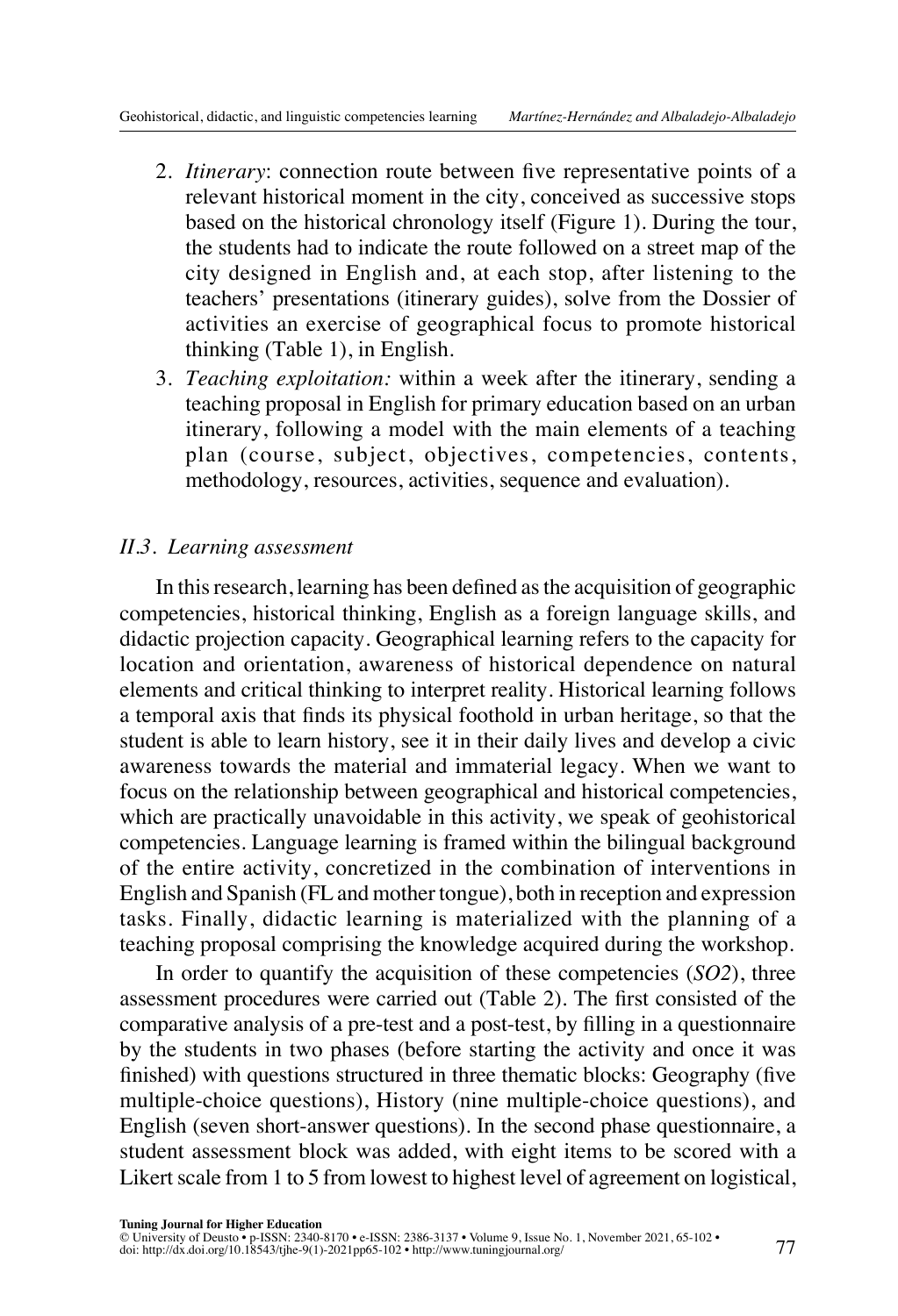motivational and didactic awareness issues, in addition to a question inviting free comment. The second assessment procedure consisted of the elaboration of a learning matrix with the difference between the values of the thematic blocks of the second phase of the questionnaire and the first. The third assessment was the completion of the Dossier of activities, made up of three groups of tasks: marking the itinerary on a map, carrying out practical exercises at the stops on the itinerary and designing the teaching proposal.

| Procedure                            | Tool                                                                                                                |                               |
|--------------------------------------|---------------------------------------------------------------------------------------------------------------------|-------------------------------|
| Comparative                          | Pre-test questionnaire with blocks of questions<br>about Geography, History and English                             | <b>Before</b><br>Phase I      |
| analysis                             | Post-test questionnaire with blocks of questions<br>about Geography, History, English and satisfaction              | After<br>Phase III            |
| Statistical<br>elaboration           | Learning matrix comparing the values of the<br>thematic blocks in the pre- and post-questionnaires                  | After<br>Phase III            |
| Analysis<br>of student<br>completion | Dossier of activities: itinerary map, practical<br>activities for each stop, and design of the teaching<br>proposal | During<br>Phase II<br>and III |

# **Table 2** Summary of the assessment tools

# *II.4. Statistical analysis*

The completion of the instruments that make up the assessment questionnaire was positively subjected to a degree of validity study (*SO2*) using the Cronbach's Alpha test. It has yielded a very high level of consistency of the set of responses in the case of the pre-test ( $\alpha = 0.92$ ) and a high level in the post-test ( $\alpha = 0.62$ ) and when considering only the student assessment block ( $\alpha = 0.65$ ).

To obtain comprehensive learning results (*SO4*), a variable was configured per thematic block, based on the sum of correct answers in their questions, for the pre-test, post-test and the learning matrix. For multiplechoice cases (Geography and History), the scoring is objective; for the short answer (English), an interpretation was used according to two joint criteria: vocabulary management and response coherence. The resulting ordinal variables were: "Geography" (range 1:5), "History" (range 1:9) and "English" (range 1:7). The grouping variables "Geo + History" were also established for the set of responses to the questions of Geography and History and "Global" to consider all the responses to the questionnaire, both ordinal. For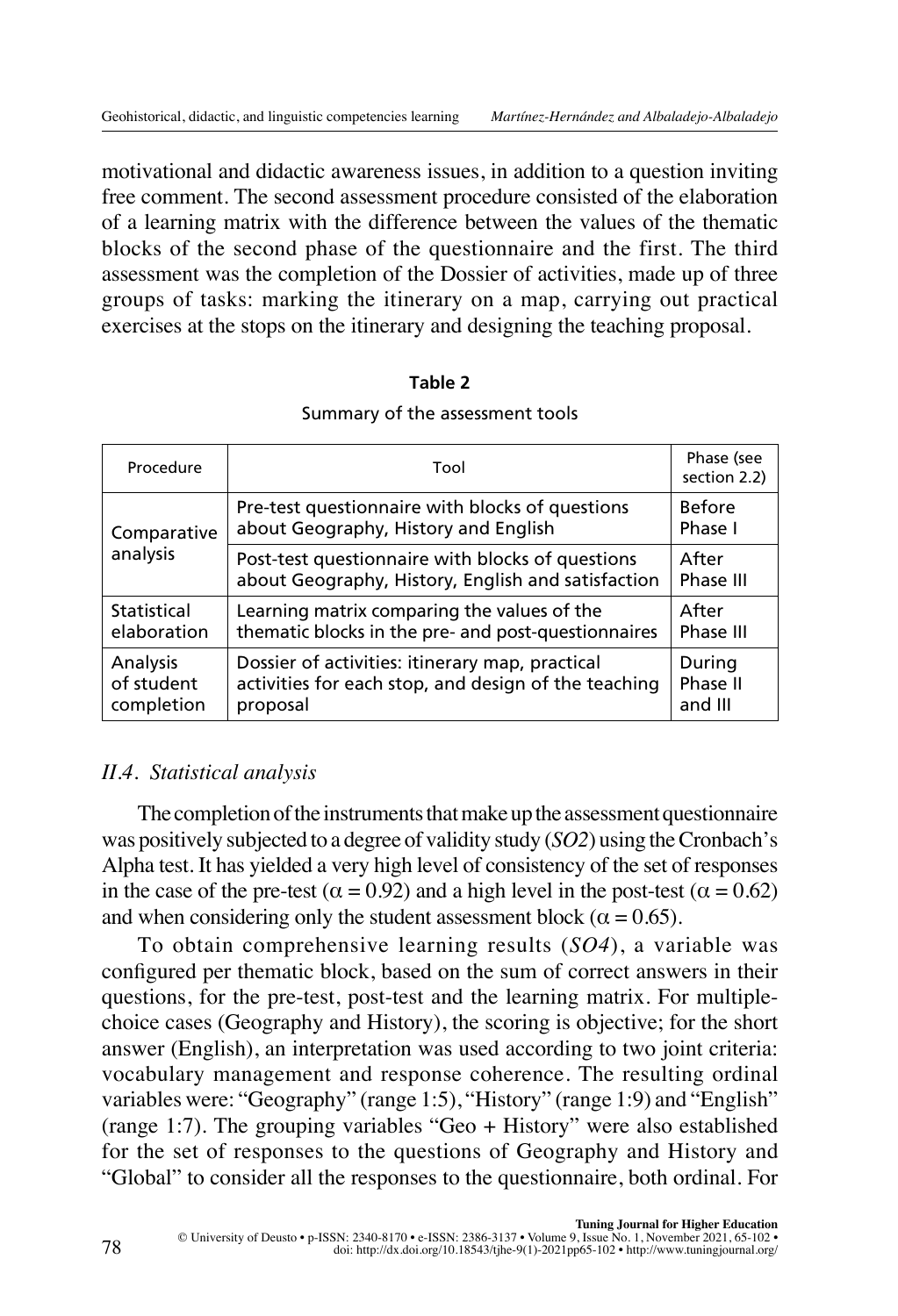the post-test, the continuous variable "Satisfaction" (range 1:5) was added from the arithmetic mean of the items in the student assessment block (*SO5*).

The pretest, conceived as prior knowledge, was completed by the 27 participants; the post-test (later knowledge), by 13; the difference between prior and subsequent knowledge, conceived as consolidated comprehensive learning, has therefore been calculated for the 13 participants who have been assessed throughout the process.

The procedural tasks of the Dossier of activities (*SO3*), completed by 24 participants, were scored on a continuous scale from 0 to 10 from lowest to highest correction, obtaining four continuous variables: "mapping", for the task of marking the itinerary on a Street map; "Notebook", for the exercises performed at the stops; "Teaching proposal", for the design of the teaching proposal; and, finally, "Average", for the arithmetic mean of the set of tasks derived from the Dossier, conceived as procedural learning.

Of all these variables, compiled in Table 3, descriptive and inferential analyses were carried out using Excel (Microsoft) and SPSS v.25 (IBM) programs.

| Variable          | Type       | Tool                                   |  |  |  |  |
|-------------------|------------|----------------------------------------|--|--|--|--|
| Geography         |            |                                        |  |  |  |  |
| History           |            |                                        |  |  |  |  |
| English           | Ordinal    | Pre-test + Post-test + Learning matrix |  |  |  |  |
| Geo + History     |            |                                        |  |  |  |  |
| Global            |            |                                        |  |  |  |  |
| Satisfaction      |            | Post-test                              |  |  |  |  |
| Mapping           |            |                                        |  |  |  |  |
| <b>Notebook</b>   | Continuous | Dossier of activities                  |  |  |  |  |
| Teaching proposal |            |                                        |  |  |  |  |
| Dossier's Average |            |                                        |  |  |  |  |

**Table 3** Research variables

In the descriptive analyses, frequencies (percentages of students with correct answers) and measures of central tendency (mean and median) and variability (quartiles and standard deviation) were calculated. In the inferential analyses, two sets of contrast tests were carried out for the null hypothesis of no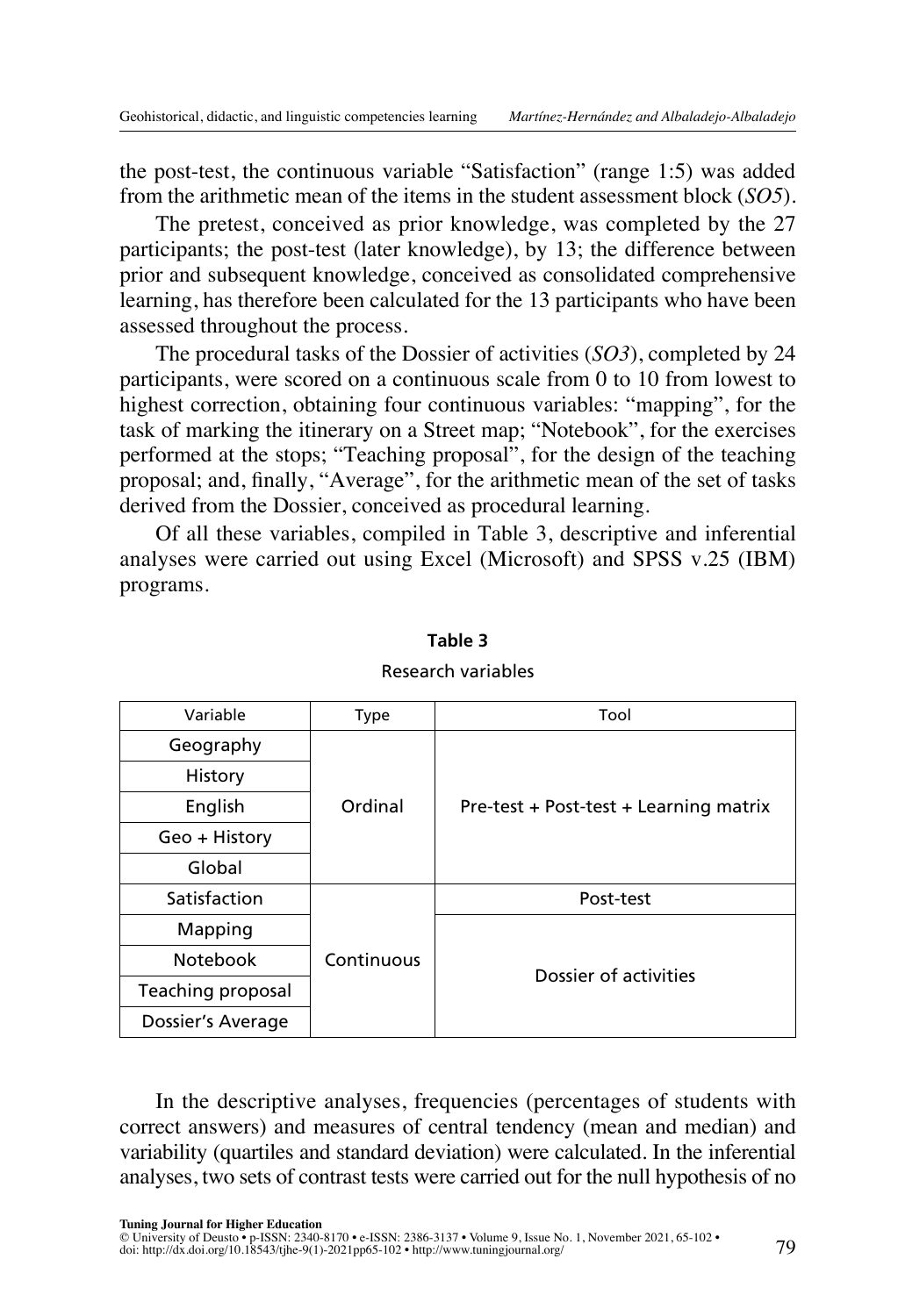significant differences with p-value  $\langle$  0.05: (i) between the variable "bilingual" and the rest of the research variables, to determine if there are significant differences in learning between belonging to a bilingual group or not; and (ii) between the variables that define knowledge prior to the itinerary and the variables of subsequent learning, to check whether the change in knowledge produced is statistically significant. In the case of ordinal variables, nonparametric tests were performed:46 Mann-Whitney U for independent samples (pre-test and post-test variables) and Wilcoxon signed range test for related samples (variables of the learning matrix). In the case of continuous variables, contrast tests were determined by the Shapiro-Wilk test of normality  $(n < 30)$ (Table 4): for procedural learning variables (non-parametric distribution), the U test of Mann-Whitney for independent samples, while for the variable satisfaction (parametric) the Student's T-Test was used for independent samples.

| Continuous variables | <b>Statistics</b> | Df.  | Sig. |      |
|----------------------|-------------------|------|------|------|
| Procedural           | Mapping           | .747 | 24   | .000 |
| learning             | Notebook          | .752 | 24   | .000 |
|                      | Teaching proposal | .545 | 24   | .000 |
|                      | Dossier's Average | .879 | 24   | .008 |
| Satisfaction         |                   | .907 | 14   | .144 |

| × | ۰.<br>۰. |  |
|---|----------|--|
|   |          |  |

Results of the Shapiro-Wilk normality test for continuous variables

# **III. Results**

# *III.1. Procedural learning in the acquisition of geohistorical, linguistic and didactic competencies*

The didactic effectiveness of the itinerary at procedural level (*SO3*) is manifested through the score given to the tasks of the Dossier of activities, on a scale from 0 to 10 (Figure 2), which yields a high mean (8.8) and range between high values (7:10). The task with the highest average score was the marking of the itinerary on the map (9.0), with most of the students having obtained a score between 8 and 10. The completion of the practical activities was the task with the lowest average score (8.5), but it is still a high value, with a greater variability than the rest of the tasks. The teaching proposal has

<sup>46</sup> Eudaldo Enrique Espinoza, "Variables and their operationalization in educational research. Part I," *Conrado. Revista Pedagógica de la Universidad de Cienfuegos* 14, no. 65 (2018): 36-46.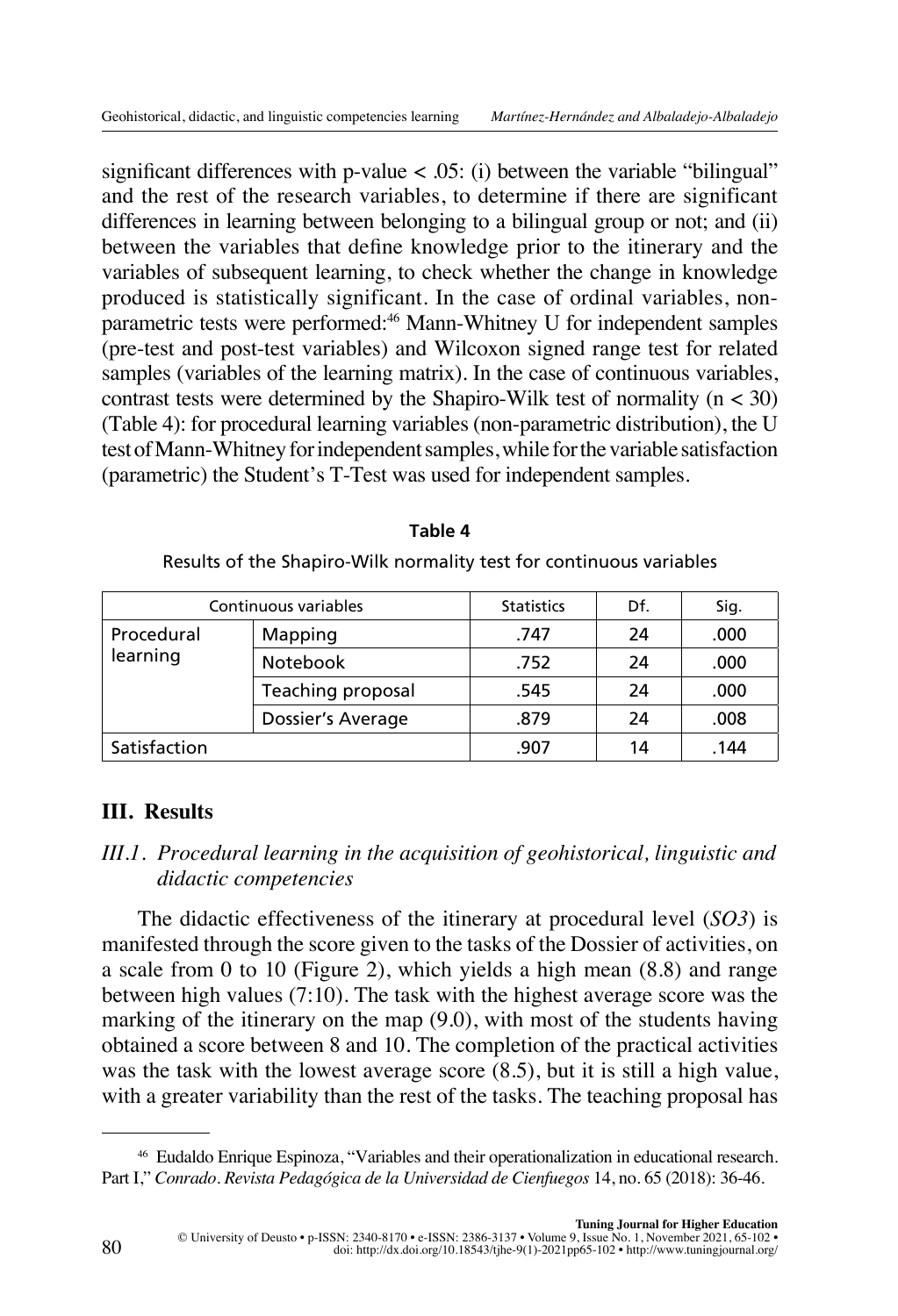very high values with an average of 8.8, tightly clustered but with several extreme values. Disaggregated data are not shown between students from a bilingual group and those from a non-bilingual group because no statistically significant differences have been observed between them for any of the variables (Table 5).



#### **Figure 2**

Scoring of the tasks in the dossier of activities, as the procedural learning variables (mark the itinerary over the map, resolve the exercises in the notebook, design a fieldtrip teaching proposal, and average score)

#### **Table 5**

Results of the contrasts of hypothesis of statistically significant differences (p-value < .05) between the procedural learning variables and the variable "bilingual"

| Variables         | Sig. |
|-------------------|------|
| Mapping           | .147 |
| <b>Notebook</b>   | .065 |
| Teaching proposal | .951 |
| Dossier's Average | .099 |

**Tuning Journal for Higher Education**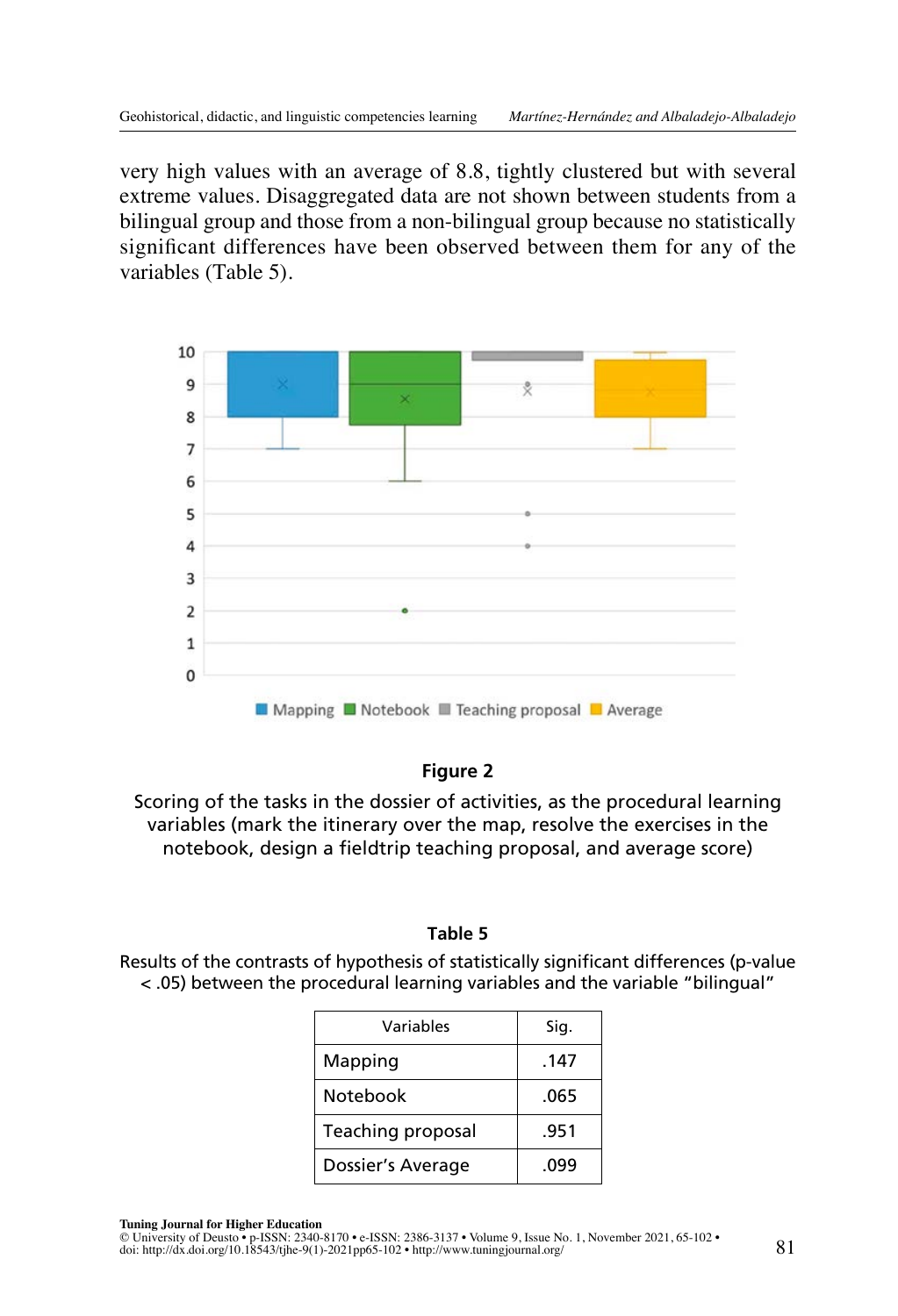# *III.2. Consolidated comprehensive learning after the acquisition of geohistorical, linguistic and didactic competencies*

The didactic effectiveness of the itinerary from a comprehensive learning approach (*SO4*) has been determined by contrasting the percentage of students who have demonstrated correct knowledge in the post-test with those of the pre-test (Figure 3). It is observed that, prior to the activity, almost 50% of the students had average correct knowledge, while, posteriori, 71.5% of the students have such knowledge, which represents an increase of 24.5%. A greater number of students showed improvement in linguistic competency, from an adequate prior knowledge of very few students (32.3%) to an increase of 26.4% of students with satisfactory later knowledge. Geohistorical competencies are the ones that the most participants had acquired before the activity (61.8%), but even so, 22.6% more managed to develop them after its completion.

These noticeable differences between later and prior knowledge are statistically significant in all variables (Table 6). Disaggregated data are not shown between students from a bilingual group and those from a nonbilingual group because, in this case, no statistically significant differences have been observed between them for any of the variables (Table 7).



#### **Figure 3**

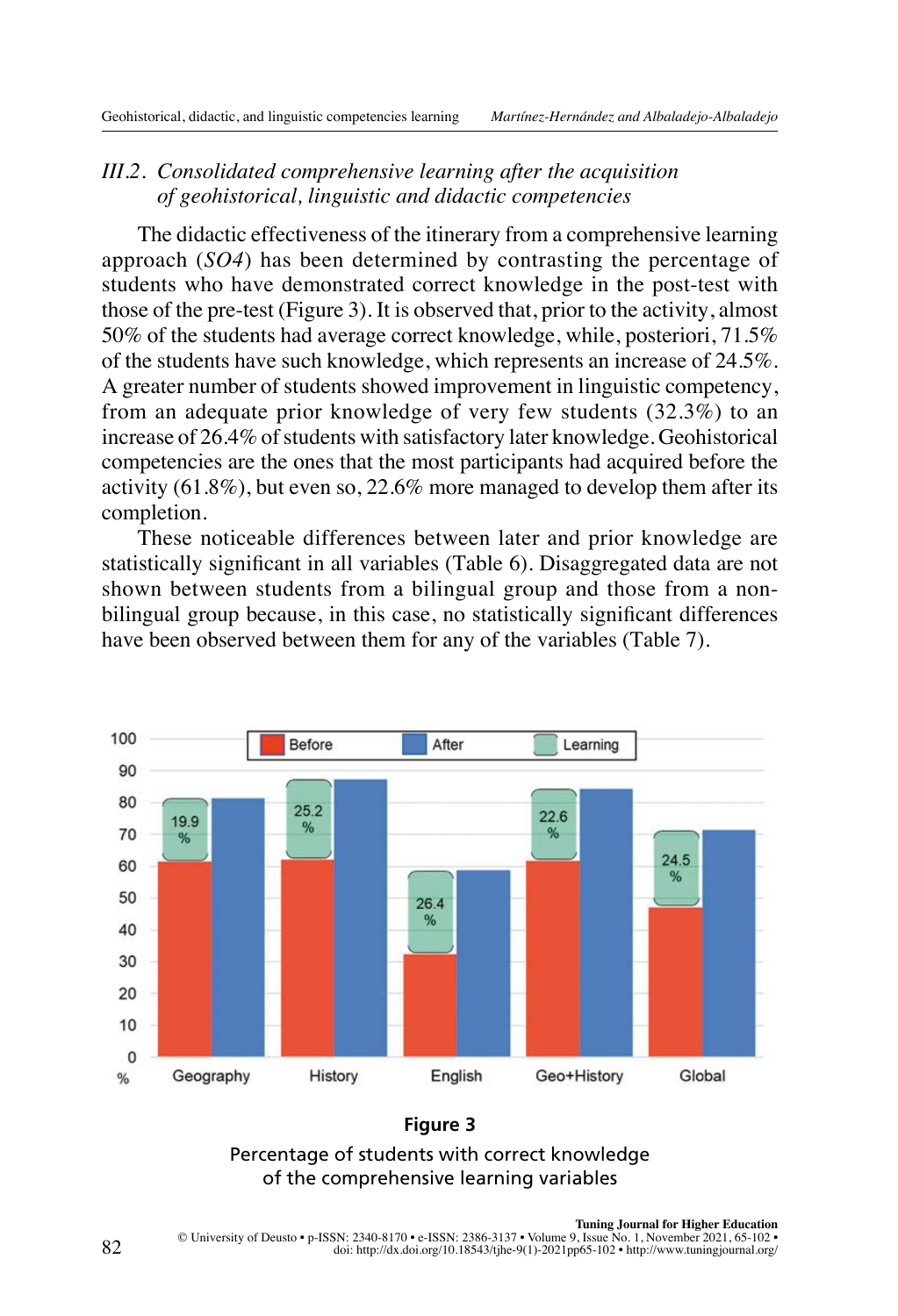#### **Table 6**

#### Results of the contrasts of hypothesis of statistically significant differences (p-value < .05) between the comprehensive learning variables before and after carrying out the activity (related samples)

| Variables     | Z        | Asymptotic Sig. (bilateral/2-tailed) |  |  |
|---------------|----------|--------------------------------------|--|--|
| Geography     | $-2.342$ | .019                                 |  |  |
| History       | $-3.075$ | .002                                 |  |  |
| English       | $-2.695$ | .007                                 |  |  |
| Geo + History | $-3.195$ | .001                                 |  |  |
| Global        | $-3.111$ | .002                                 |  |  |

## **Table 7**

Results of the contrasts of hypothesis of statistically significant differences between the comprehensive learning variables and the variable "bilingual"

| Phase                   | Variables     | Mann-<br>Whitney U | Wilcoxon's<br>W | Z        | Asymptotic<br>Sig.<br>(bilateral) | Exact sig.<br>$[2 * (one-$<br>sided sig.)] |
|-------------------------|---------------|--------------------|-----------------|----------|-----------------------------------|--------------------------------------------|
|                         | Geography     | 57                 | 102             | $-1.274$ | .203                              | .232                                       |
|                         | History       | 53.5               | 224.5           | $-1.45$  | .147                              | .160                                       |
| <b>Before</b>           | English       | 54                 | 99              | $-1.396$ | .163                              | .176                                       |
|                         | Geo + History | 74.5               | 245.5           | $-.339$  | .735                              | .743                                       |
|                         | Global        | 45                 | 90              | $-1.854$ | .064                              | .067                                       |
|                         | Geography     | 9                  | 12              | $-.429$  | .668                              | .769                                       |
|                         | History       | 10                 | 76              | $-206$   | .837                              | .923                                       |
| After                   | English       | 4                  | 70              | $-1.395$ | .163                              | .231                                       |
|                         | Geo + History | 6.5                | 9.5             | $-922$   | .357                              | .410                                       |
|                         | Global        | 10                 | 76              | $-198$   | .843                              | .923                                       |
| After-<br><b>Before</b> | Geography     | 8                  | 74              | $-.618$  | .536                              | .641                                       |
|                         | History       | 6                  | 9               | $-1.005$ | .315                              | .410                                       |
|                         | English       | 7.5                | 73.5            | $-.693$  | .488                              | .513                                       |
|                         | Geo + History | 10.5               | 13.5            | $-.101$  | .92                               | .923                                       |
|                         | Global        | 11                 | 77              | 0        | 1                                 | 1.000                                      |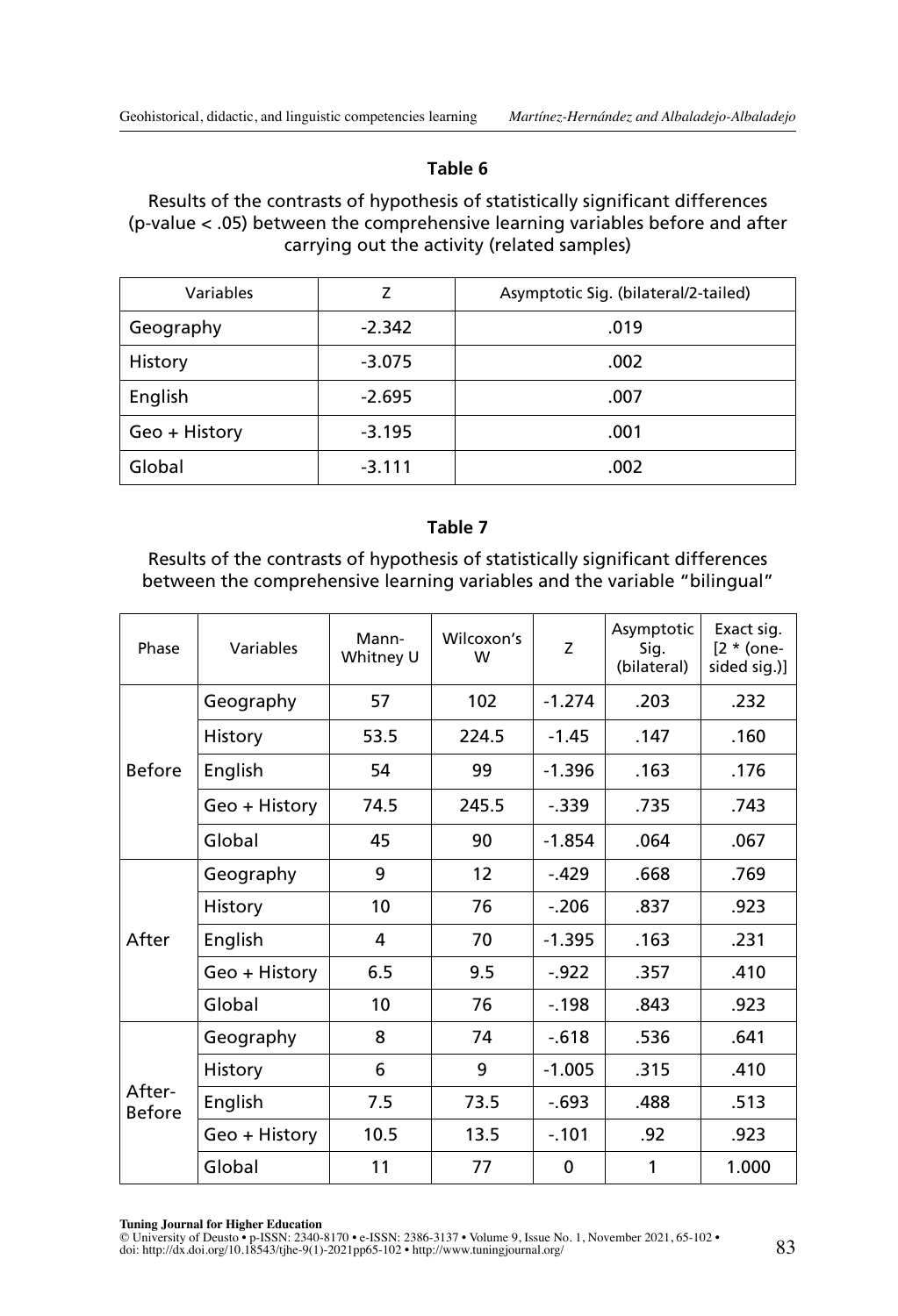# *III.3. Student assessment on the acquisition of geohistorical, linguistic and didactic competencies*

Without knowing the assessment of their learning and based exclusively on their lived experience with the workshop, the students give a very high average score (*SO5*):  $4.5 \pm 0.7$  in a 1:5 range, based on the score of a variety of items of satisfaction (Figure 4). The best valued items  $(4.7 \pm 0.5)$  are related to the acquisition of greater sensitivity towards urban heritage. The least valued, though with average values that remain



**Figure 4**

Average rating and standard deviation of the students' satisfaction items after carrying out the activity

## **Table 8**

Results of the contrasts of hypothesis of statistically significant differences between the variable satisfaction and the "bilingual" variable

| Equal variances | Levene's test of equal variances | T-test comparing means |       |        |                  |
|-----------------|----------------------------------|------------------------|-------|--------|------------------|
|                 |                                  | Sig.                   |       | Gf     | Sig. (bilateral) |
| Assumed         | 3.216                            | .098                   | .670  | 12     | .516             |
| Not assumed     |                                  |                        | 1.141 | 11.175 | .278             |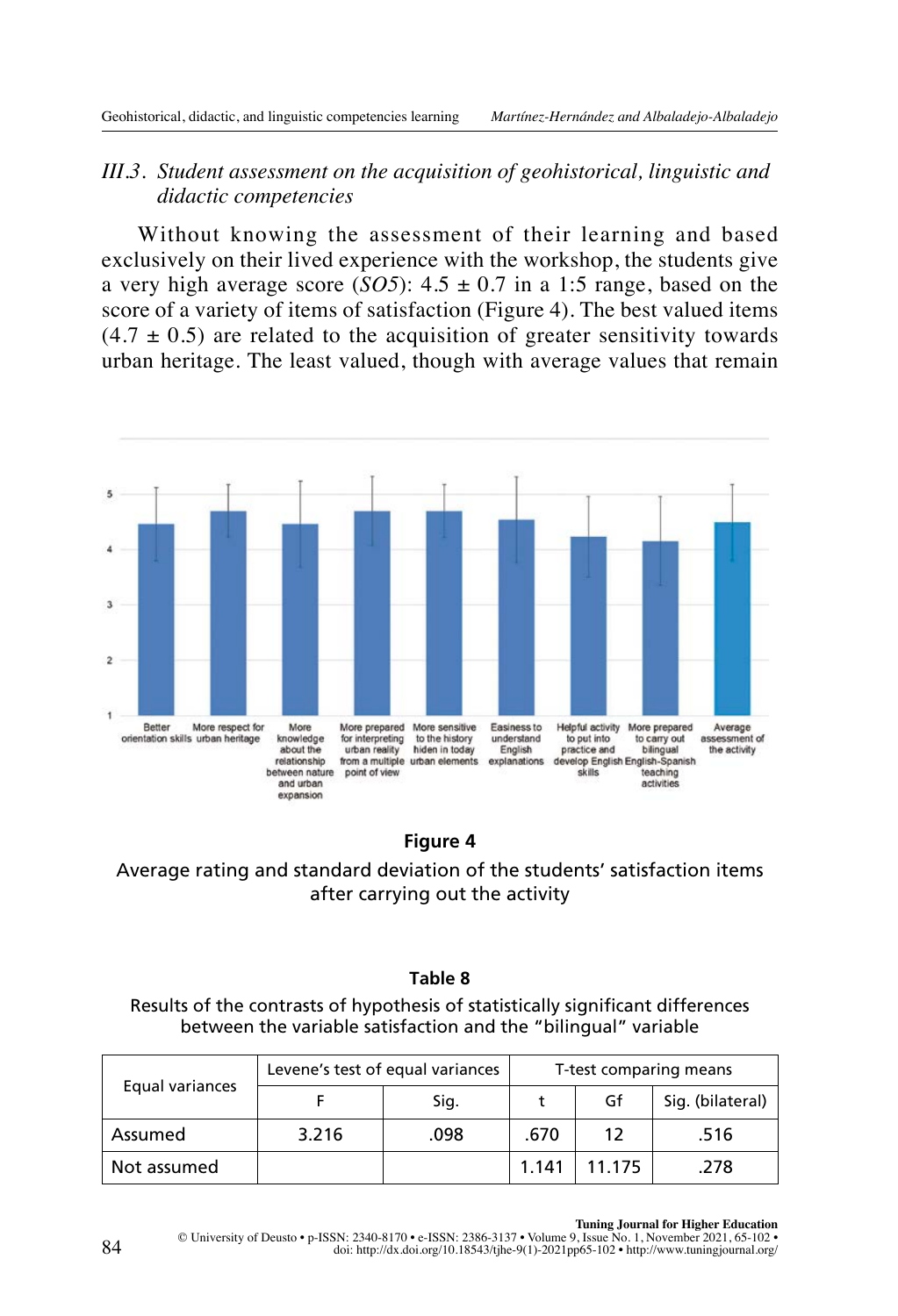high (4.2), are those related to the implementation of bilingual teaching. No disaggregated data are shown between students from a bilingual group and those from a non-bilingual group because no statistically significant differences have been observed between them for the satisfaction variable (Table 8).

Finally, from the open opinions of the students about the workshop, a higher frequency of mentions of positive than negative aspects is observed (Figure 5). This review highlighted that more than half of the students believe that the activity is interesting and pleasant. 38.5% value their contribution to learning Geography and History in a practical way. 23.1% consider that it is very useful for teaching Social Sciences and English. There are only two types of negative opinions, relative to the duration, considered excessive by 23.1% of the students, and to the involvement of the students, which 15.4% remark as insufficient.



#### **Figure 5**

Categories of open opinions about the activity and percentage of students who submit them

## **IV. Discussion**

The results confirm the main idea of the scientific literature that a didactically planned fieldtrip, such as the urban itinerary (*SO1*), can promote the learning of participants through the development of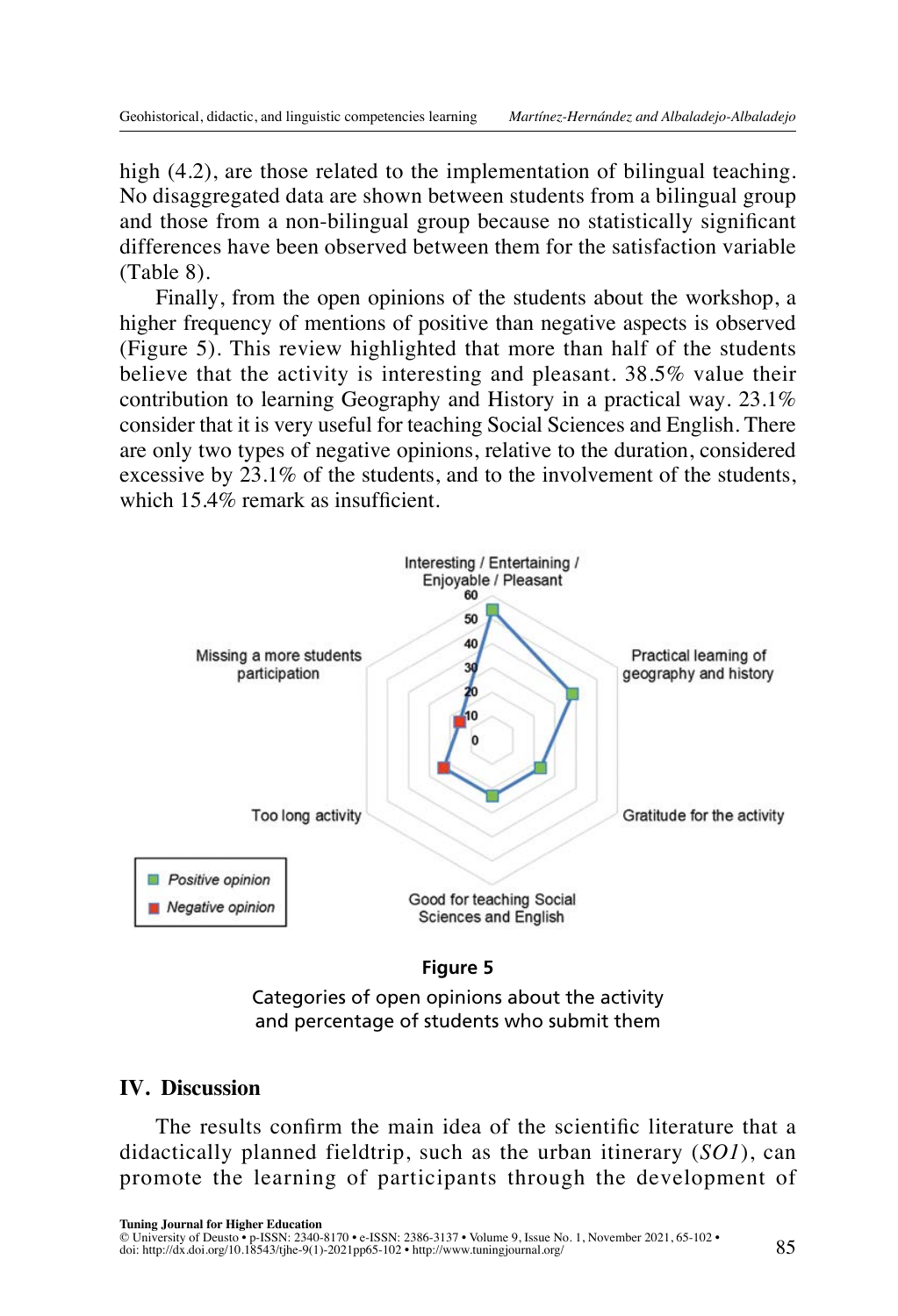competencies.47,48,49 This has been verified here both from a procedural point of view during the course of the itinerary and from a point of view of comprehensive learning after its completion (*RQ2* and *RQ3*).

The competencies that have been assessed in this work are geographical, historical, linguistic and didactic (*RQ1*, *SO2* and *SO3*). Geographic competencies are those that are most clearly acquired in a didactic itinerary,50,51 by its own definition as a journey through a space, which must be completed by applying skills of location, orientation, cartographic interpretation, recognition of territorial landmarks, etc. In this itinerary, based on the teaching explanations during the trip, all participants are able to draw the route reliably on an urban map of Cartagena that has been followed. Other studies also confirm this geographic learning based on cartographic management,<sup>52,53</sup> which is present in all geographical tuning projects.<sup>54</sup>

The acquisition of historical competencies is very clear in the resolution of the practical activities proposed at each stop, where the participants know how to rigorously relate geographical factors and historical events. Although these exercises are assessed with slightly lower values than those of the geographical route, probably due to their greater complexity and therefore difficulty, the results are still high. The use of didactic fieldtrips to make geography-history relationships explicit is frequent in the scientific literature and also presents good learning results.55

These geographical, historical, and combined competencies can also be developed in a consolidated learning process (*SO4*), with students recognizing

<sup>&</sup>lt;sup>47</sup> Faith Tucker and John Horton, "'The show must go on!' Fieldwork, mental health and wellbeing in Geography, Earth and Environmental Sciences," Area 51, no. 1 (2019): 84-93.

<sup>48</sup> Anttoni Kervinen, Anna Uitto, and Kalle Juuti, "How fieldwork-oriented biology teachers establish formal outdoor education practices," Journal of Biological Education 54, no. 2 (2020): 115-28.

<sup>49</sup> Trevor H.B. Sofield and Lawal Mohammed Marafa, "Revitalizing fieldtrips in tourism: Visual anthropology, photo elicitation, rapid appraisal, participant observation and Habermas," Tourism Management 75 (2019): 522-46.

<sup>50</sup> Silvia Aparecida Sousa Fernandes, et al., "Educación geográfica," 1-22.

<sup>&</sup>lt;sup>51</sup> Amy Richmond Krakowka, "Field Trips as Valuable Learning Experiences in Geography Courses," *Journal of Geography* 111, no. 6 (2012): 236-44.

<sup>52</sup> Carlos Martínez-Hernández and Claudia Yubero, "Explaining urban", 67.

<sup>&</sup>lt;sup>53</sup> Christian Schott, "Virtual fieldtrips and climate change education for tourism students," Journal of Hospitality, Leisure, Sport and Tourism Education 21 (2017): 13-22.

<sup>54</sup> Karl Donert, *Aspects of the State of Geography in European higher education. TUNING Geography: a report of findings and outcomes* (Liverpool: Herodot Network, 2007).

<sup>55</sup> Helena Pinto, and Jaqueline Zarbato, "Constructing a significant learning through local heritage: Practicing heritage education in Portugal and Brazil," *Estudios Pedagógicos* 43, no. 4 (2017): 203-27.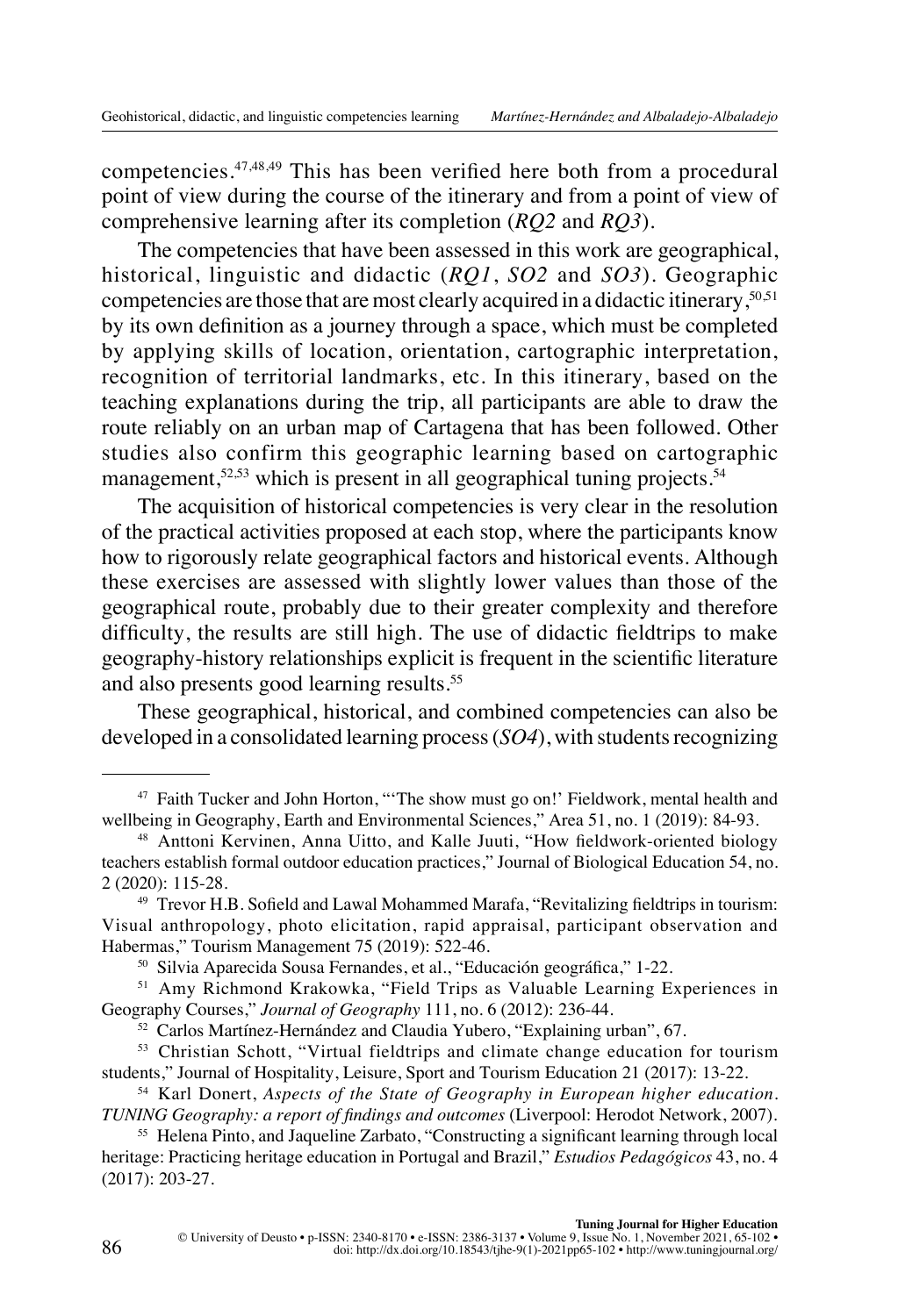historical events and milestones and geographical factors in the urban development of the city where it has taken place after completion of the activity (*SO2*). The geographical and historical knowledge of the city was already high before carrying out the activity, probably because it was the urban center of vital reference for the participants,  $56$  but after the itinerary the knowledge is extended to many more participants. It seems that the itinerary has contributed to developing long-term geohistorical skills, not only applied at the time of the outing but also significant and consolidated. This represents a great didactic milestone, recently sought in numerous educational practices in the didactics of social sciences.<sup>57,58</sup>

From the point of view of long-term learning, didactic fieldtrips have shown to be more successful in emotional issues than in disciplinary matters.59 The key to making this itinerary a good practice for consolidated disciplinary learning, without giving up the emotional benefit, may lie in its structuring based on an explicit and well-sequenced geohistorical context, without which the route loses its temporal-space meaning. Therefore, any memory of the itinerary also entails a review of the context.

When a didactic fieldtrip is carried out with teachers in training, it is not limited to being conceived as a strategy to transmit knowledge, but also becomes knowledge in itself.<sup>60,61</sup> One of the tasks of the itinerary is the submission of a didactic proposal to teach social sciences through fieldwork precisely to develop didactic skills among the participants (SO3). The result is very positive, since in a generalized way proposals are designed that adequately promote the development of geohistorical competences, presenting a rigorous teaching planning. One of the didactic strengths of fieldtrips, very relevant to teacher training, is the high degree

<sup>56</sup> Daniele T.P. Souza, et al., "Learning in, with, and through the territory: Territory-based learning as a catalyst for urban sustainability," Sustainability 12, no. 7 (2020): 3000.

<sup>57</sup> Subadrah Madhawa Nair and Moganasundari Narayanasamy, "The effects of utilising the concept maps in teaching history," International Journal of Instruction 10, no. 3 (2017): 109-26.

<sup>58</sup> Edward Jadallah, "Constructivist Learning Experiences for Social Studies Education," *The Social Studies* 91, no. 5 (2000): 221-25.

<sup>59</sup> Ryan G. Dale et al., "Influence,", 613-31.

<sup>60</sup> Emilio Costillo, Ana Belén Borrachero, et al., "Contributions of the nature field trips as teaching and learning activities in the opinion of the prospective teachers," *Indagatio didáctica* 6, no. 3 (2014): 10-22.

<sup>61</sup> Bryan Rebar, and Larry Enochs, "Integrating Environmental Education Field Trip Pedagogy into Science Teacher Preparation," In *The Inclusion of Environmental Education in Science Teacher Education*, ed. Alec Bodzin, Beth Shiner Klein, and Starlin Weaver (Dordrecht: Springer, 2010), 111-26.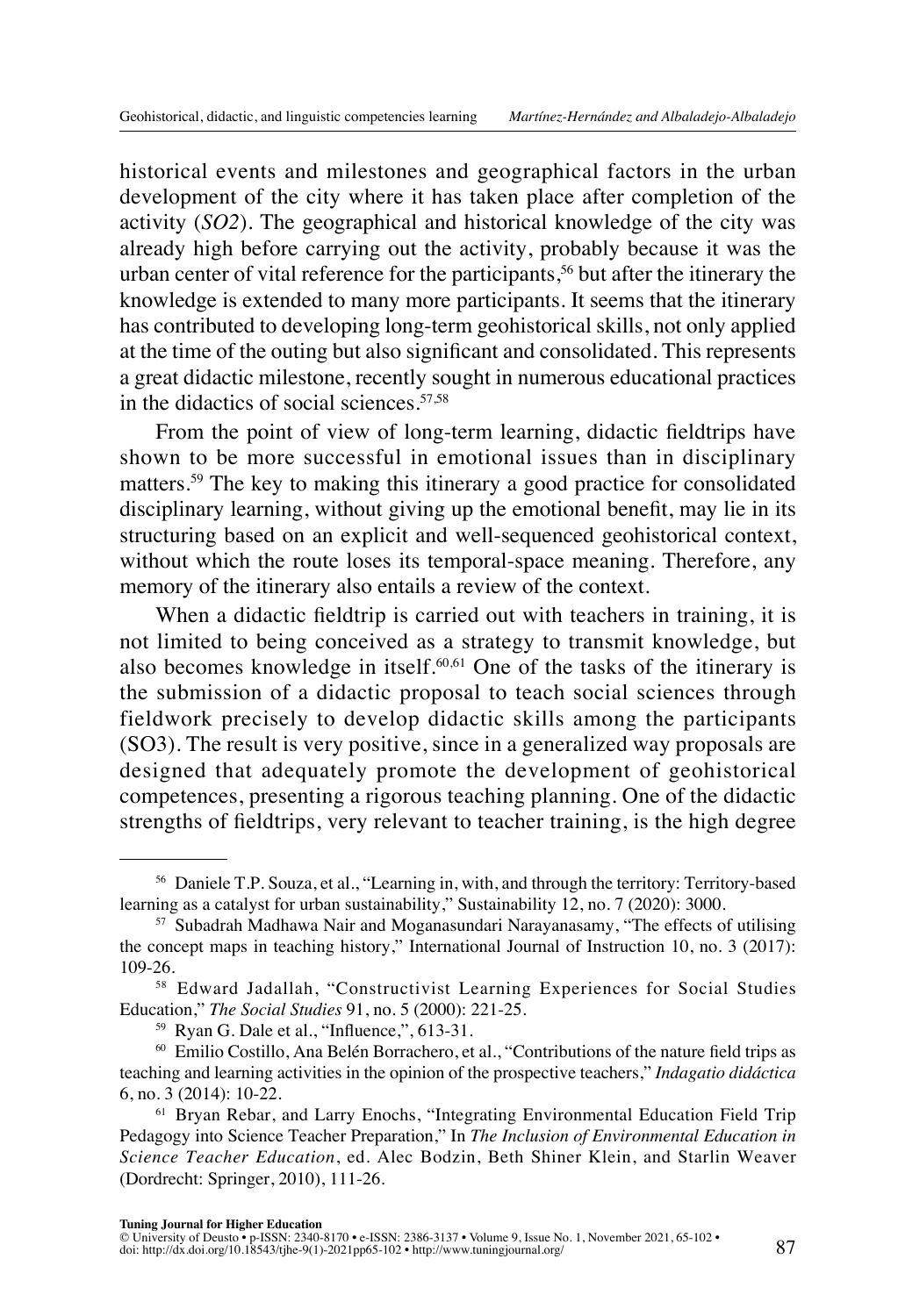of transfer they generate<sup>62</sup> due to the teacher imitation technique. This effect may also be heightened when the activity is well structured and sequenced.

One of the keys to the research approach consisted in the uncertainty of the influence that the vehicular language of the itinerary could exert on the acquisition of skills. Our results show that the combination of the mother tongue (Spanish) with the first curricular foreign language (EFL) has not impeded the development of the geohistorical competencies that are presupposed in well-planned fieldtrips<sup>63</sup> and didactic competencies in the case of its application with teachers in training.<sup>64</sup> On the contrary, measurements of the degree of participants' learning produced high values, and the development of a new type of non-habitual competencies in the didactic itineraries has been verified in this demonstration of the potential of incorporating linguistic competencies. During the route, these competencies are continuously developed by the participants, passively and actively, listening to the teaching explanations in English with support in Spanish for the more complex technicalities or expressions, consulting the map in English, reading the activities in both languages and resolving them in English and when raising questions and comments doing so mostly in English. In fact, the assessment of these tasks has taken into account the capacity for linguistic expression and, as previously mentioned, the learning results have been high (*SO2* and *SO3*).

The degree of acquisition of linguistic competencies has been more explicitly quantified in the form of consolidated learning (*SO4*), contrasting the knowledge after carrying out the activity with what previously held. Very few students demonstrated an adequate level of English (according to the standard expected in the design of the activity) before carrying out the itinerary; however, after its completion, almost twice as many were capable of reaching a good level, which was the greatest increase in learning from this exercise. This level is demonstrated in the acquisition of vocabulary and in the ability to understand and express urban events.

There are few similar experiences for the development of language competencies. In bilingual education, fieldtrips are conceived of more as cultural immersion than as disciplinary learning strategies, which makes

<sup>62</sup> Emilio Costillo et al., "Contributions", 10-22.

<sup>63</sup> Nikos Lambrinos, and Fani Asiklari, "The introduction of GIS and GPS through local history teaching in primary school," European Journal of Geography 5, no. 1 (2014): 32-47.

<sup>64</sup> Bryan Rebar and Larry Enochs, "Integrating", 111-26.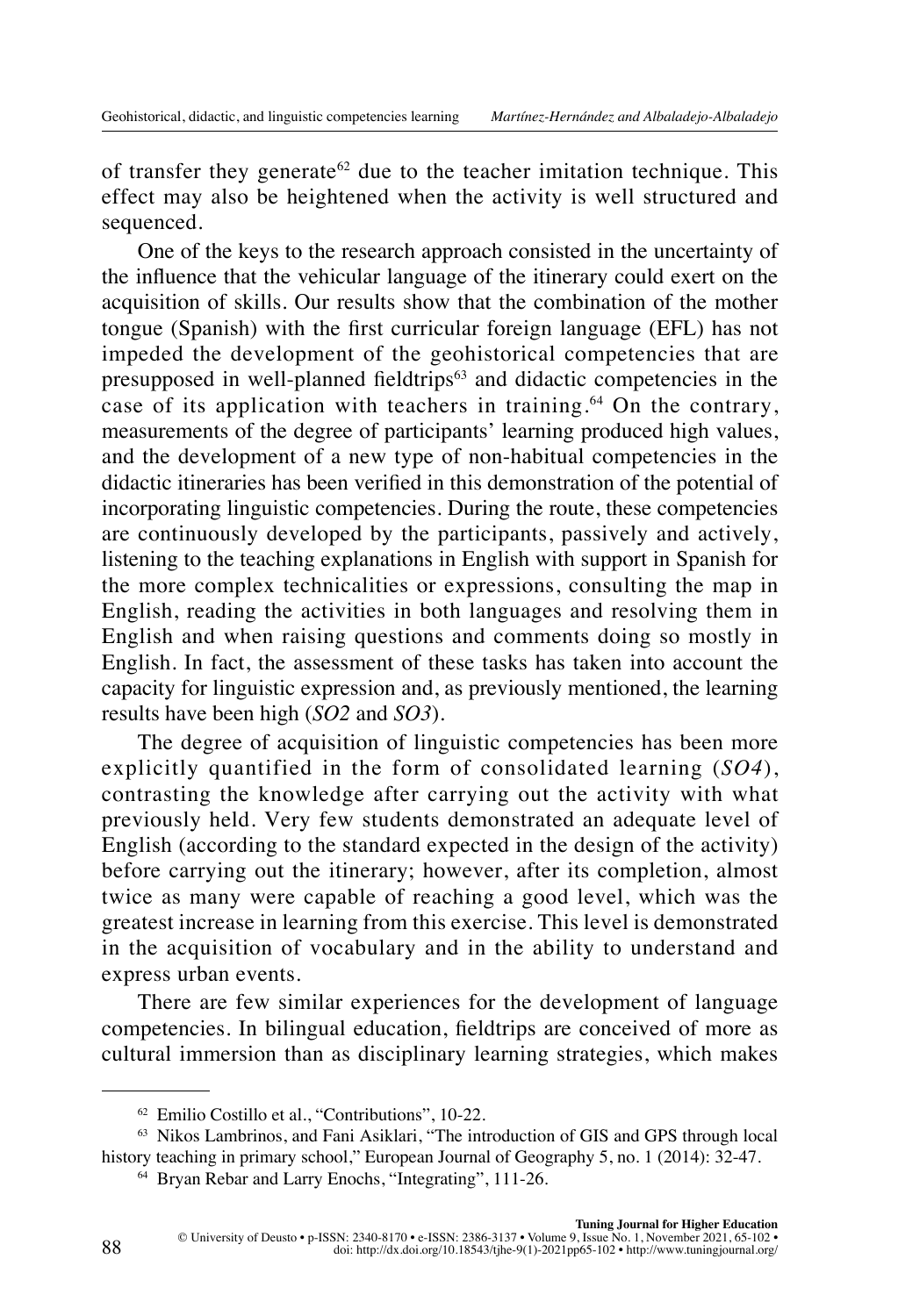them more frequent abroad,  $65,66,67$  virtually,  $68,69$  in closed and isolated spaces<sup>70,71</sup> or in non-formal education<sup>72</sup> than in familiar and formal settings.

Beyond the integral experiences of cultural immersion, we can make a comparison with the research of Papadopoulos & Griva, which manages to increase the level of language and vehicular culture in immigrant students through trips through the host country,<sup>73</sup> thus as with the work of Montero Pozo & Jerez García, who design a bilingual environmental itinerary for Erasmus students and aim to achieve results in linguistic and geographical competencies at the level of those obtained in our research.<sup>74</sup> As local experiences, we can highlight the studies of Halloran et al., who also demonstrate an improvement in language learning during a didactic fieldtrip, in this case creative writing on fieldtrips to the natural environment, $7<sup>5</sup>$  and Brox, who confirms language learning in a bilingual environmental education experience outside the classroom.76

<sup>67</sup> Beatriz De Diego-Lázaro, Kevin Winn, and María Adelaida Restrepo, "Cultural competence and self-efficacy after study abroad experiences," American Journal of Speech-Language Pathology 29, no. 4 (2020): 1896-909.

- <sup>68</sup> Benjamin Chang, et al., "Foreign language".
- <sup>69</sup> N. Eleni Pappamihiel, and Jennifer Hatch Knight, "Using digital", 276-80.

<sup>70</sup> Fabiana Fazzi, and David Lasagabaster, "Learning beyond the classroom: Students' attitudes towards the integration of CLIL and museum-based pedagogies," Innovation in Language Learning and Teaching 15, no. 2 (2021): 156-68.

<sup>71</sup> Johanna M. Tigert and Sheila Kirschbaum, "How Museum Teachers Scaffold Emergent Bilingual Learners' Meaning-making During Field Trips," *Journal of Museum Education* 44, no. 4 (2019): 439-47.

<sup>72</sup> Haim Eshach, "Bridging In-school and Out-of-school Learning: Formal, Non-Formal, and Informal Education," *Journal of Science Education and Technology* 16, no. 2 (2007): 171-90.

<sup>73</sup> Isaak Papadopoulos, and Eleni Griva, "Learning in the Traces of Greek Culture": A CLIL Project for Raising Cultural Awareness and Developing L2 Skills," *International Journal of Learning, Teaching and Educational Research* 8, no. 1 (2014): 76-92.

 $74$  Jonathan Montero Pozo, and Óscar Jerez García, "The Teaching Itinerary as a Resource for Development of Communication Competences: Design of a Bilingual App," in *La competencia lingüística en la comunicación: visiones multidisciplinares y transversalidad*, ed. José Vicente Salido López and Pedro Vicente Salido López (Cuenca: Ediciones de la Universidad de Castilla-La Mancha, 2019), 199-207.

<sup>75</sup> John Halloran, et al., "The literacy fieldtrip: Using UbiComp to support children's creative writing (paper presented at the *Proceeding of the 2006 Conference on Interaction Design and Children, Tampere, Finland, June 2006),* 17-24.

<sup>76</sup> Ali Brox, "Notes from the Field: Course Design and Instruction Strategies in Environmental Studies classes for Bilingual Student," *Issues in Language Instruction at the Applied English Center* 4, no. 1 (2015): 9-11.

<sup>65</sup> Sean Grant, "Effects", 442-53.

<sup>66</sup> Montserrat Mir, "Teaching", 230-57.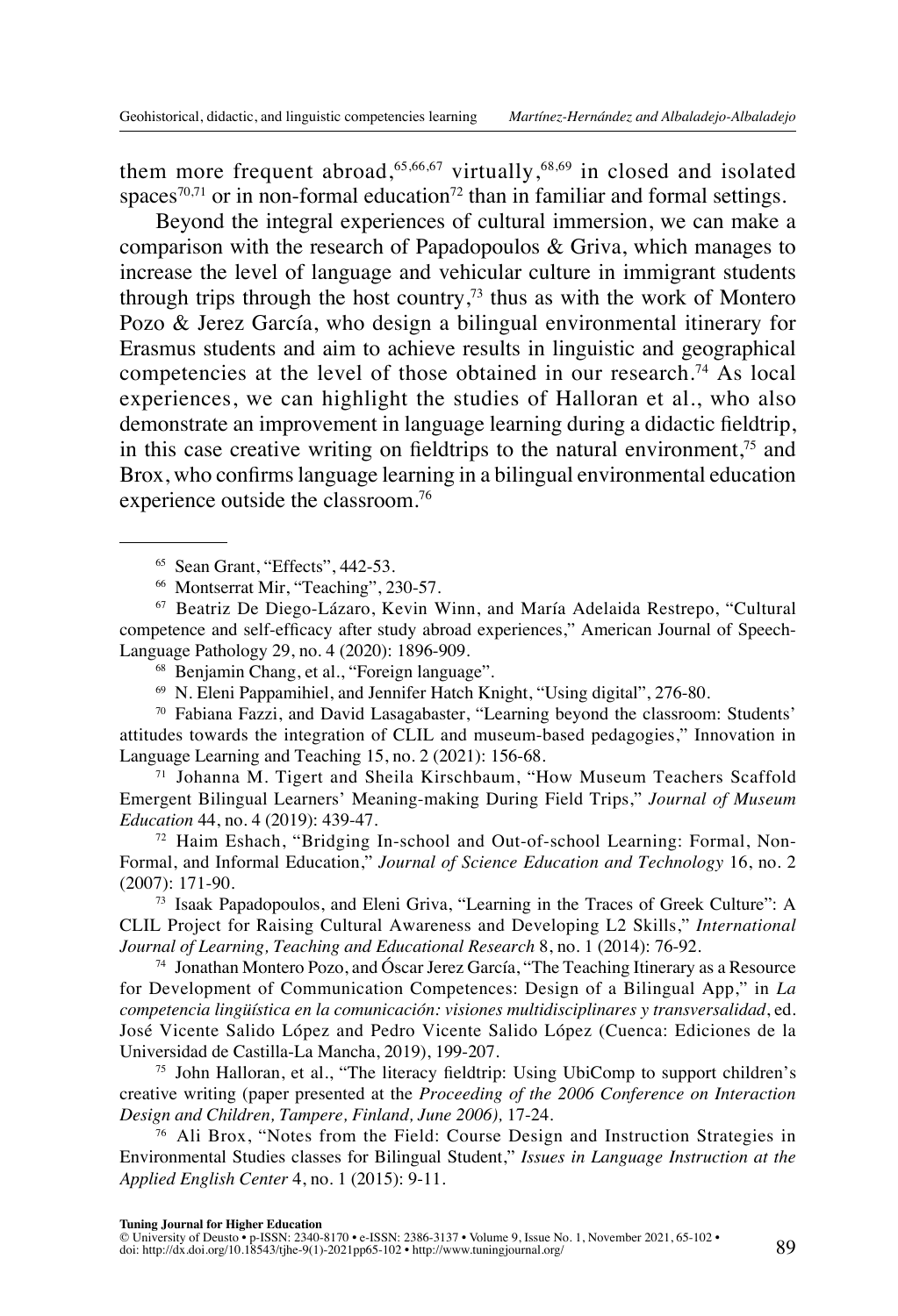However, it is striking from our research that, despite the increase in learning, a few students did not achieve the adequate level in EFL, while learning in geohistorical competencies was more generalized. It may be that linguistic competencies are the most difficult to develop of those studied, perhaps due to lack of sufficient prior knowledge in urban semantic fields, because of little habit of approaching urban reality in another language, or due to the very nature of language learning, more linked to a process of cognitive change than a specific change in knowledge. Among the few didactic fieldtrips in familiar environments to develop linguistic competencies in formal education, the one studied by Tigert & Kirschbaum coincides in highlighting the difficulty of language learning in very limited contexts.<sup>77</sup>

Regarding linguistic competencies, it could be expected that students with more training in EFL (coming from a bilingual training group) would reach a level of knowledge significantly higher than the rest (belonging to non-bilingual groups), especially prior to the itinerary, as happens in the CLIL experiences.78 However, there have been no statistically significant differences in the degree of acquisition of any competency or assessment and in any phase of the evaluation procedure (*RQ4*). This may be due to a bias in the students, since participation in the itinerary was voluntary, which could be interpreted as an offer of supplementary training especially aimed at students interested in linguistic competencies who may come from both nonbilingual groups with linguistic concerns as well as bilingual groups with extra training needs. These circumstances may have equalized the level of linguistic competency prior to completing the itinerary.

In any case, the itinerary of our research has led to the development of all the competencies studied, including linguistic ones. In this case, the differences between the knowledge demonstrated after its completion and the previous one, in any of the competencies, are statistically significant (*RQ3*). This gives more value to the verified learning and reinforces the idea that a didactic fieldtrip can be a very valid interdisciplinary teaching / learning strategy in the paradigm of competency education, in line with studies on didactic fieldtrips that highlight its valuable role in integral learning,<sup>79,80</sup> although not all improvements recorded were significant. The main implication of these results is that didactic fieldtrips can be part of CLIL

<sup>77</sup> Johanna M. Tigert and Sheila Kirschbaum, "How Museum", 171-90.

<sup>78</sup> Dieter Wolff, "Integrating language and content in the language classroom: Are transfer of knowledge and of language ensured?," *ASp* 41/42 (2003): 35-46.

<sup>79</sup> José Manuel Crespo et al., "An approach", 121-40.

<sup>80</sup> Jennifer DeWitt, and Martin Storksdieck, "A short review of school field trips: Key findings from the past and implications for the future," Visitor Studies 11, no. 2 (2008): 181-97.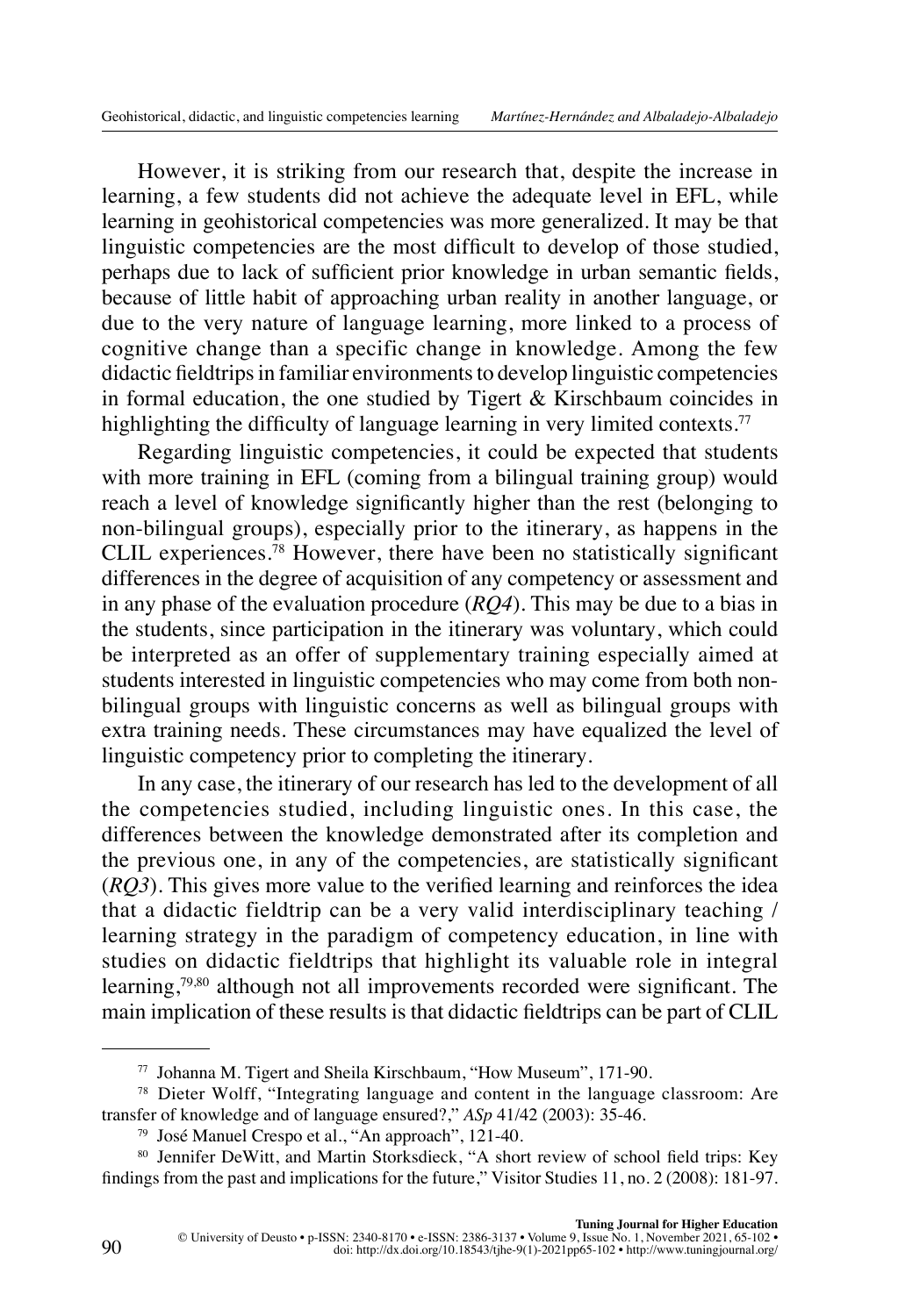programs, by allowing content to be worked through what Cristóbal-Aragón & Greca define as authentic learning contexts with an active role of the students and based on cooperation, ${}^{81}$  despite the fact that there is hardly any scientific literature on this relationship between didactic fieldtrips and bilingual education.<sup>82</sup>

The students themselves are aware of the importance of the itinerary in their competency training (*SO5*), highlighting above all three great achievements: (i) their learning in geographical skills, as is usual in this type of experiences; $83$  (ii) the development of historical thinking and heritage awareness, a recent concern in the didactics of social sciences and which is being observed to have been significantly enhanced in recent years compared to traditional, imminently passive and rote historical learning; $84,85,86$  and (iii) contact with bilingual educational practices of comprehensive training to take as references, in the face of the current conflict around bilingual education due to the fear that advanced linguistic training will happen at the cost of non-linguistic training.87,88

Finally, the students highlight a dimension of the didactic fieldtrips widely verified in the scientific literature but no less important: its contribution to increasing motivation, $\frac{89,90,91}{8}$  as a result of a playful and pleasant conception of the itinerary carried out (*RQ5*). There are only two aspects that can be

<sup>85</sup> Jan Karkdijk, Joop Van Der Schee, and Wilfried Admiraal, "Effects of teaching with mysteries on students geographical thinking skills," International Research in Geographical and Environmental Education 22, no. 3 (2013): 183-90.

<sup>86</sup> Bruce A. VanSledright, *The challenge of rethinking history education: On practices, theories, and policy* (New York and London: Routledge, 2011).

<sup>87</sup> Dominik Rumlich, "Bilingual education in monolingual contexts: a comparative perspective," *The Language Learning Journal* 48, no. 1 (2020): 115-9.

<sup>88</sup> Jasone Cenoz, et al., "Critical," 243-262.

89 Alan Marvell, and David Simm, "Emotional geographies experienced during international fieldwork: An evaluation of teaching and learning strategies for reflective assessment," Journal of Geography in Higher Education 42, no. 4 (2018): 515-30.

<sup>90</sup> Marc Stern, Robert Powell, and Nicole Ardoin, "What Difference Does It Make? Assessing Outcomes from Participation in a Residential Environmental Education Program," *The Journal of Environmental Education* 39, no. 4 (2008): 31-43.

<sup>91</sup> James Farmer, et al., "An Elementary," 33-42.

<sup>81</sup> Esther Cristóbal-Aragón and Ileana M. Greca, "Science", 31-47.

<sup>82</sup> Isaak Papadopoulos, and Eleni Griva, "Learning", 76-92.

<sup>83</sup> David H. Uttal, et al., "The Malleability of Spatial Skills: A Meta-Analysis of Training Studies", *Psychological Bulletin* 139, no. 2 (2013): 352-402.

<sup>84</sup> Cosme Jesús Gómez Carrasco and Pedro Miralles Martínez, "Thinking historically or memorizing the past? assessing historical content in compulsory education in Spain," *Revista De Estudios Sociales* 52 (2015): 52-68.

Tuning Journal for Higher Education<br>© University of Deusto + p-ISSN: 2340-8170 • e-ISSN: 2386-3137 • Volume 9, Issue No. 1, November 2021, 65-102 •<br>doi: [http://dx.doi.org/10.18543/tjhe-9\(1\)-2021pp65-102](http://dx.doi.org/10.18543/tjhe-9(1)-2021pp65-102) • http://www.tunin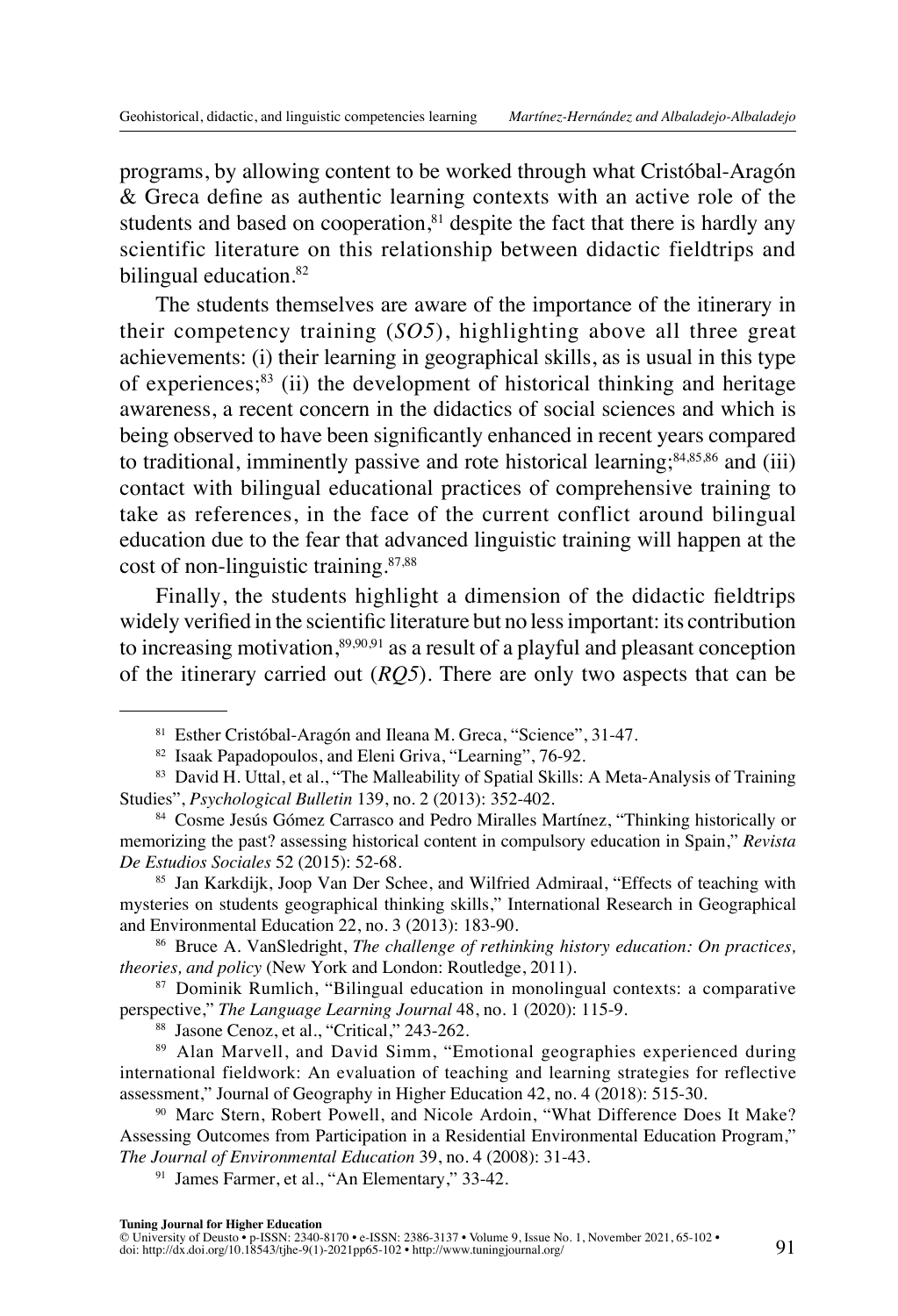improved in the opinion of the students: the excessive duration of the itinerary, which left them arriving exhausted to the last tasks, and the limited opportunities they felt they were afforded for participation and interaction throughout the trip. This last perception does not fit with their true participation, adequate in all tasks, possibly highlighting a natural fear of making a mistake when speaking in public in another language, which generates anxiety and persuades them to participate orally more than they would like. It is a common problem in the teaching of foreign languages,  $92$ specifically that bilingual educational practices can reduce anxiety $93$  with the confidence provided by the possibility of resorting to the mother tongue,  $94$  so perhaps more focus should be placed on this confidence in future planning and research. One the one hand, there are some activities and tasks that could be carried out to defuse language issues and promote a braver use of language before, during and after the itinerary. For instance, before the fieldtrip, vocabulary related to History and Geography could be exercised by asking students to give the definitions of unknown words or draw pictures of specific objects and locations. During the itinerary, students could be given a checklist to go on a fact-finding mission as they do the walking, writing down their discoveries on their maps. Finally, at the end of the itinerary students could be prompted to share and discuss what they liked, learnt and would recommend to others. Furthermore, as a follow-up activity, students could be asked to pretend to be the ones in charge of the itinerary and record a video showing their favourite location. On the other hand, some items about emotional issues could be included in the research questionnaire for future experiences, in order to detect when and how students feel afraid of using language, so that we can effectively respond to their concerns.

# **V. Conclusions**

The results have made it possible to answer the main research question on the viability of a bilingual didactic fieldtrip with teachers in training that maintains the development of geohistorical and didactic competences typical

<sup>92</sup> Nurhayati Ghazali, Nur Ehsan Mohd Said, and Tan Kim Hua, "Understanding second language anxiety: Feedback from ESL learners in TVET," Universal Journal of Educational Research 8, no. 5 (2020): 2057-63.

<sup>93</sup> María Del Pozo Beamud, "Affective variables and bilingual education: a quantitative study," *ENSAYOS, Revista de la Facultad de Educación de Albacete* 35, no. 2 (2020): 151-69.

<sup>94</sup> Jijia Zhang, et al., "The effects of foreign language anxiety, nervousness and cognitive load on foreign language lying: Evidence from Chinese-English bilinguals," *Acta Psychologica Sinica* 52, no.7 (2020): 861-73.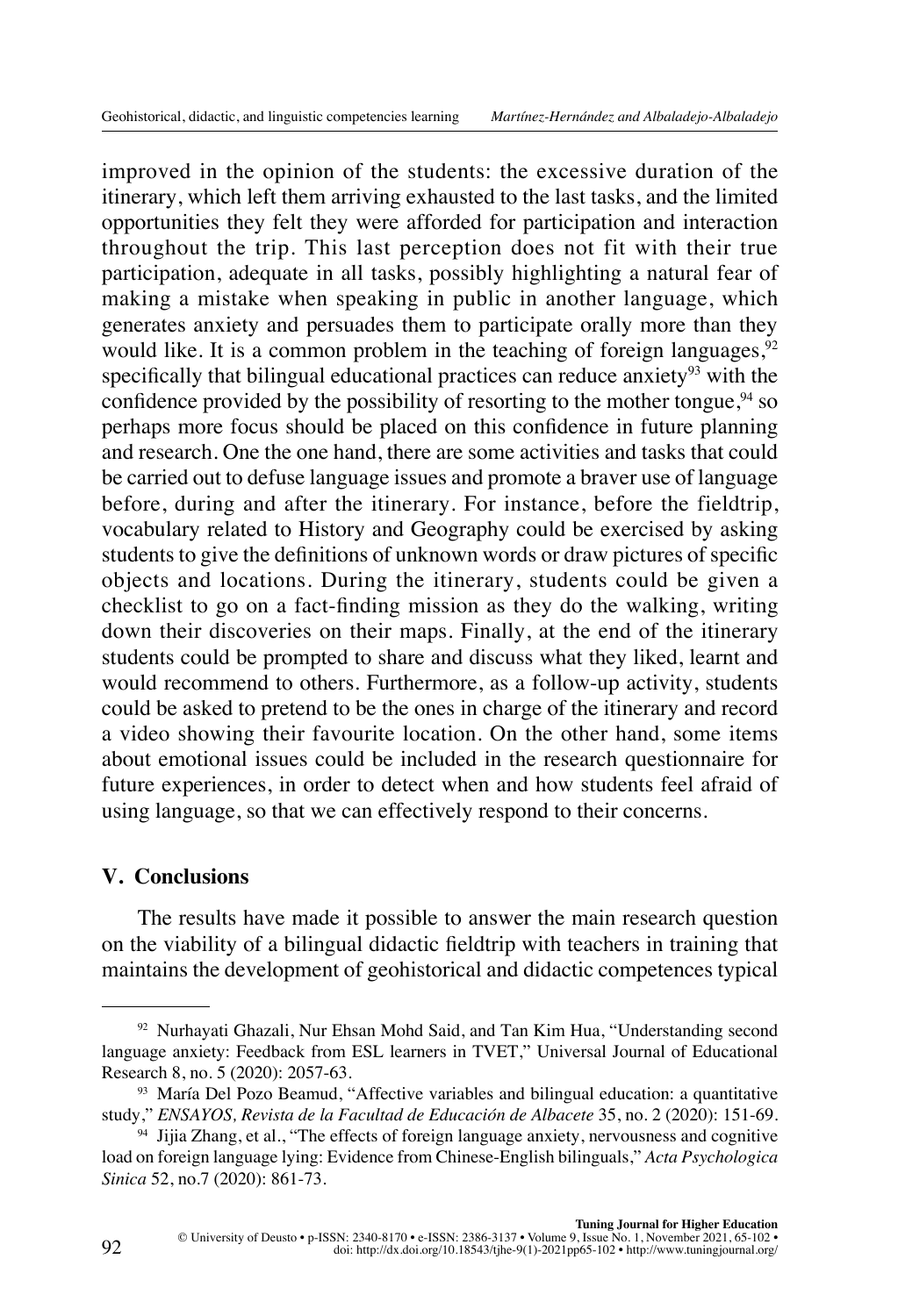of the fieldtrips in the area of social sciences, as well as incorporating the scope of linguistic competences (*GO*). The hypothesis, therefore, that a didactic fieldtrip with CLIL philosophy is a teaching possibility has been confirmed. Specifically, the design of an urban itinerary in the Spanish city of Cartagena has been presented, through five stops representing moments of local historical import, where the participants had to solve a series of tasks mobilizing geohistorical, didactic and linguistic competencies. The teaching staff guided and the participants had to interact, always in the foreign language of training (English) with specific support in the mother tongue (Spanish).

Fulfilling the general objective of the research, the didactic effectiveness of this itinerary has been assessed, distinguishing between participants from bilingual and non-bilingual training groups. To do this, a procedural learning evaluation system has been established during the itinerary and consolidated after the itinerary, resorting to the teaching evaluation of a dossier of activities carried out by the participants and a questionnaire in two phases (before and after the itinerary) through a pre-test and a post-test about the level of knowledge of geohistorical and linguistic aspects of the fieldtrip, adding a student assessment in the last questionnaire. The data have been analysed from descriptive and inferential statistics.

The evaluation of the didactic effectiveness has resulted in very high values of development of geohistorical, didactic and linguistic competencies in procedural tasks during the itinerary, as well as a high increase in the consolidated acquisition of these competencies after completing the itinerary. The greatest growth has been observed precisely in language skills, although it is true that it started from a lower initial level of development than the other skills. The level of knowledge after the itinerary was significantly higher than before, for all competencies (*RQ3*). However, in no case either during the itinerary and after its completion were statistically significant differences observed based on membership in a bilingual training group (*RQ4*). This degree and this form of didactic effectiveness confirm the viability of an itinerary for the development of the aforementioned competencies (*RQ1* and *RQ2*). The students themselves validate this idea by highly valuing the usefulness of the itinerary in their training (*RQ5*), highlighting, within a framework of playful motivation, their improvement in geohistorical skills and awareness and a perception of a teaching reference for bilingual teaching.

These results reinforce the idea that urban itineraries and educational fieldtrips in general promote interdisciplinary learning and strengthen the acquisition of skills that may remain incomplete with only classroom-based instruction. For this reason, it seems reasonable to claim that didactic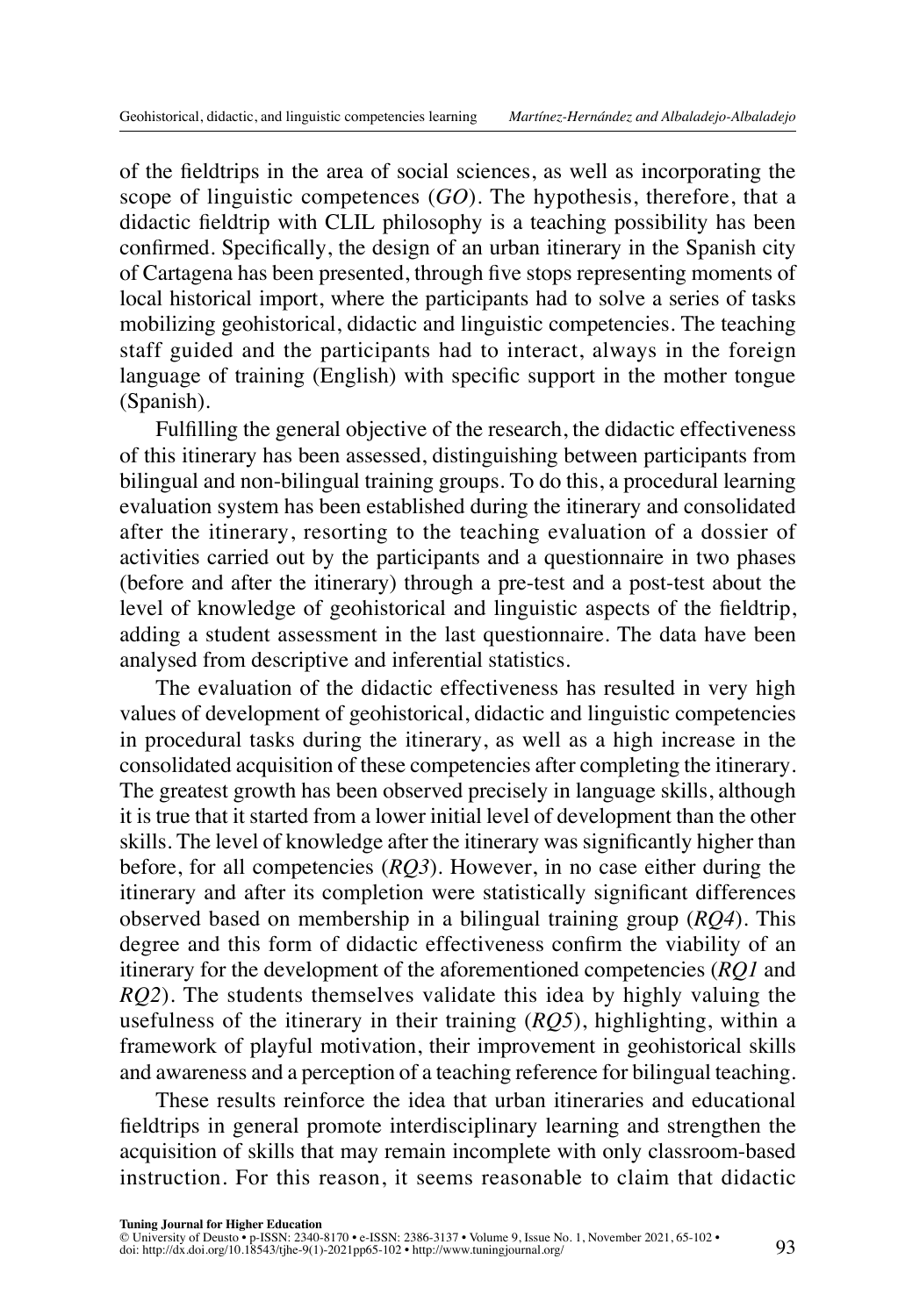fieldtrips should have a greater presence in teacher training, preferably in a curricular way (either through the contents of different subjects or through competencies related to them). This will also have an impact on the transposition that the teachers in training will make with their future primary education students, in whom they will instil the importance of leaving the classroom and, consequently, a holistic knowledge of the environment and greater awareness of heritage.

There are already many studies on experiences of fieldtrips in higher education in the educational area, in a variety of environments. The one that presented in this research, however, in the form of an itinerary in an urban space, has the peculiarity that it has allowed us to incorporate linguistic competencies typical of bilingual education and geohistorical and didactic competencies typical of social sciences. This integrated learning gives the green light to didactic fieldtrips as CLIL method strategies, taking the joint learning of contents and languages outside the classroom, in line with current competencies programmes and tuning projects.

Furthermore, the development of these competencies has followed deep didactic trends, such as: the search for meaningful learning, starting from a local environment; the acquisition of historical thinking and heritage awareness through the critical relationship of geohistorical considerations; and the generation of a climate of trust to mitigate the initial fear of a foreign language student regarding its interactive oral use, due to the possibility of using the mother tongue promptly, maintaining a pseudoimmersive environment that is also pleasant. With these features integrated, there are hardly any experiences of didactic fieldtrips in the scientific literature.

Finally, some limitations of our study should be borne in mind which may mitigate the validity of the quantitative results, although the statistical validations carried out may compensate for them in some way. For example, the sample was of a small size and the exercise was unique, which makes an exact comparison with other fieldtrips impossible. We must also take into account the inevitable halo of subjectivity that can escape in the assessment of a part of the evaluation instruments, as well as the possible bias in the selection of participants because it is a voluntary activity that can bring together students with homogeneous didactic expectations, making inferential statistical analyses difficult. This voluntary nature also produces a certain bias in that not all participants complete the entire evaluation process, and therefore the research does not have data from less diligent students. In successive investigations, the study sample could be increased and extended to include multiple urban itineraries.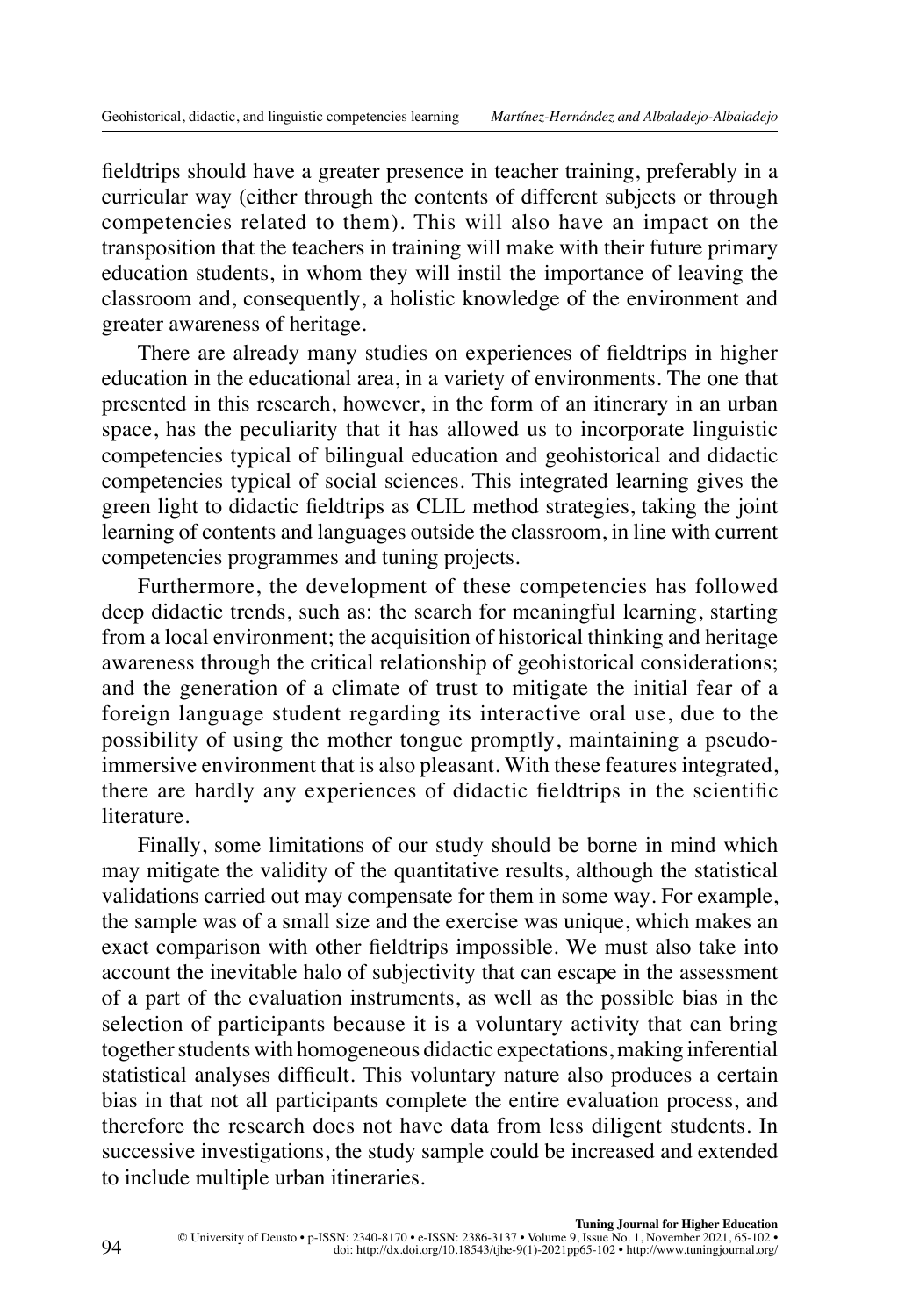# **Bibliography**

- Abello-Contesse, Christian. "Bilingual and multilingual education: An overview of the field." In *Bilingual and multilingual education in the 21st century: Building on experience*, edited by Christian Abello-Contesse et al., 3-23. Bristol: Multilingual Matters, 2013.
- Aguilera, David. "Field trip as a didactic resource to teach sciences. A systematic review," *Revista Eureka sobre Enseñanza y Divulgación de las Ciencias* 15, no. 3 (2018): 3103-19. [https://doi.org/10.25267/Rev\\_Eureka\\_ensen\\_divulg\\_](https://doi.org/10.25267/Rev_Eureka_ensen_divulg_cienc.2018.v15.i3.3103) [cienc.2018.v15.i3.3103](https://doi.org/10.25267/Rev_Eureka_ensen_divulg_cienc.2018.v15.i3.3103)
- Benejam, Pilar. "The aims of fieldtrips," *Iber: Didáctica de las ciencias sociales, geografía e historia* 36 (2003): 7-12. <http://hdl.handle.net/11162/88171>
- Bergan, Sjur. "The European Higher Education Area: A road to the future or at way's end?" *Tuning Journal for Higher Education* 6, no. 2 (2019): 23-49. [http://dx.doi.](http://dx.doi.org/10.18543/tjhe-6(2)-2019pp23-49) [org/10.18543/tjhe-6\(2\)-2019pp23-49](http://dx.doi.org/10.18543/tjhe-6(2)-2019pp23-49)
- Biedermann, Anne. "Linguistic mediation in a foreign language teaching context," *Synergies Chili* 10 (2014): 83-91. <https://gerflint.fr/Base/Chili10/biedermann.pdf>
- Brox, Ali. "Notes from the Field: Course Design and Instruction Strategies in Environmental Studies classes for Bilingual Student," *Issues in Language Instruction at the Applied English Center* 4, no. 1 (2015): 9-11. [https://doi.](https://doi.org/10.17161/ili.v4i1.7005) [org/10.17161/ili.v4i1.7005](https://doi.org/10.17161/ili.v4i1.7005)
- Cenoz, Jasone, Fred Genesee, and Durk Gorter. "Critical analysis of CLIL: Taking stock and looking forward," *Applied Linguistics* 35, no. 3 (2014): 243-262. <https://doi.org/10.1093/applin/amt011>
- Chabot, Samuel, Jaimie Drozdal, Yalun Zhou, Hui Su, and Jonas Braasch. "Language learning in a cognitive and immersive environment using contextualized panoramic imagery." In *HCI International 2019 - Posters. HCII 2019. Communications in Computer and Information Science, 1034*, edited by Constantine Stephanidis, 202- 9. Cham: Springer, 2019. [https://doi.org/10.1007/978-3-030-23525-3\\_26](https://doi.org/10.1007/978-3-030-23525-3_26)
- Chang, Benjamin, Lee Sheldon, Mei Si, and Anton Hand. 2012. "Foreign language learning in immersive virtual environments." Paper presented at the *Proceedings of SPIE - the International Society for Optical Engineering 8289, Burlingame (California), 8 February 2012*.<https://doi.org/10.1117/12.909835>
- Cook, Thomas D., Donald T. Campbell, and Laura Peracchio. "Quasi experimentation." In *Handbook of industrial and organizational psychology*, edited by Marvin D. Dunnette and Leaetta M. Hough, 491-576. Sunnyvale: Consulting Psychologists Press, 1990.
- Costillo, Emilio, Ana Belén Borrachero, María Rocío Esteban, and Jesús Sánchez-Martín. "Contributions of the nature field trips as teaching and learning activities in the opinion of the prospective teachers," *Indagatio didáctica* 6, no. 3 (2014): 10-22. <https://doi.org/10.34624/id.v6i3.3983>
- Council for Learning Outside the Classroom. *Learning Outside the Classroom. Manifesto*. Nottingham: DfES Publications, 2006. [https://www.lotc.org.uk/wp](https://www.lotc.org.uk/wp-content/uploads/2011/03/G1.-LOtC-Manifesto.pdf)[content/uploads/2011/03/G1.-LOtC-Manifesto.pdf](https://www.lotc.org.uk/wp-content/uploads/2011/03/G1.-LOtC-Manifesto.pdf)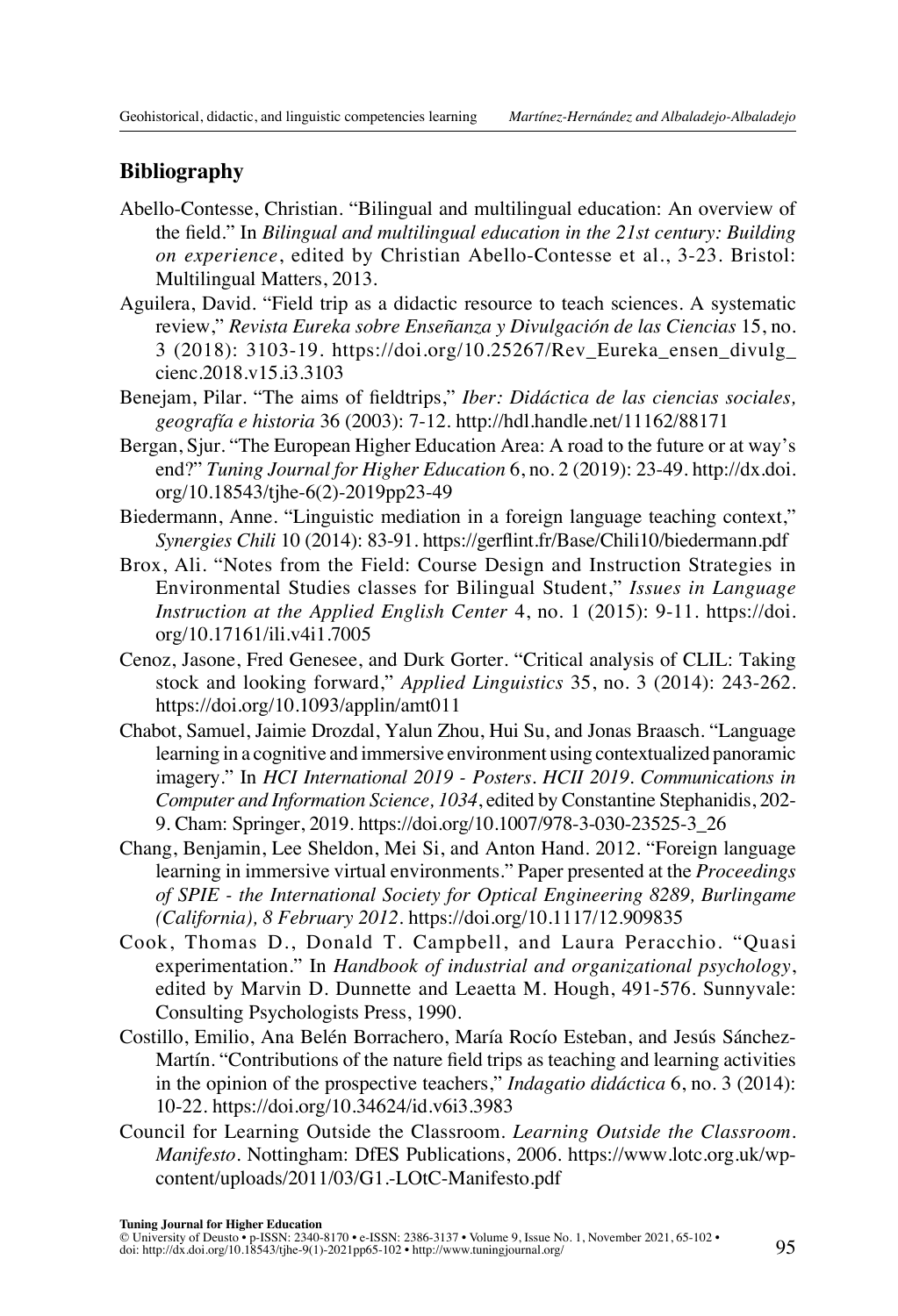- Coyle, Do. "Content and Language Integrated Learning: Towards a Connected Research Agenda for CLIL Pedagogies," *The International Journal of Bilingual Education and Bilingualism,* 10, no. 5 (2007): 543-62.<https://doi.org/10.2167/beb459.0>
- Crespo, José Manuel., María Luisa Gómez, and Luis Alfonso Cruz. "An approach to the National Parks landscapes and educational itineraries," *Espacio, Tiempo y Forma* 11 (2018): 121-40.<https://doi.org/10.5944/etfvi.11.2018.22359>
- Cristóbal-Aragón, Esther and Ileana M. Greca. "Science teaching in a bilingual context: proposal for teaching an Astronomy content," *Revista de Enseñanza de la Física,* 30, no. 2 (2018): 31-47. [https://revistas.unc.edu.ar/index.php/](https://revistas.unc.edu.ar/index.php/revistaEF/article/view/22734/22344) [revistaEF/article/view/22734/22344](https://revistas.unc.edu.ar/index.php/revistaEF/article/view/22734/22344)
- Dale, Liz and Rosie Tanner. *CLIL Activities: A resource for subject and language teachers*. Cambridge: Cambridge University Press, 2012.
- Dale, Ryan G., Robert B. Powell, Marc J. Stern, and Barry A. Garst. "Influence of the natural setting on environmental education outcomes," Environmental Education Research 26, no. 5 (2020): 613-31.<https://doi.org/10.1080/13504622.2020.1738346>
- De Diego-Lázaro, Beatriz, Kevin Winn, and María Adelaida Restrepo. "Cultural competence and self-efficacy after study abroad experiences," American Journal of Speech-Language Pathology 29, no. 4 (2020): 1896-909. [https://doi.](https://doi.org/10.1044/2020_AJSLP-19-00101) [org/10.1044/2020\\_AJSLP-19-00101](https://doi.org/10.1044/2020_AJSLP-19-00101)
- Del Pozo Beamud, María. "Affective variables and bilingual education: a quantitative study," *ENSAYOS, Revista de la Facultad de Educación de Albacete* 35, no. 2 (2020): 151-69.<https://doi.org/10.18239/ensayos.v35i2.2471>
- DeWitt, Jennifer and Martin Storksdieck. "A short review of school field trips: Key findings from the past and implications for the future," Visitor Studies 11, no. 2 (2008): 181-97.<https://doi.org/10.1080/10645570802355562>
- Doiz, Aintzane, David Lasagabaster, and Juan Manuel Sierra. "CLIL and motivation: The effect of individual and contextual variables," *The Language Learning Journal* 42, no. 2 (2014): 209-24. <https://doi.org/10.1080/09571736.2014.889508>
- Domínguez Almansa, Andrés and Ramón Vicente López Facal. "Heritage, landscape and education: initial teacher education and civic education of pupils in primary," *CLIO. History and History teaching* 40 (2014): 1-26. [http://hdl.handle.](http://hdl.handle.net/10347/20248) [net/10347/20248](http://hdl.handle.net/10347/20248)
- Donert, Karl. *Aspects of the State of Geography in European higher education. TUNING Geography: a report of findings and outcomes*. Liverpool: Herodot Network, 2007. [http://tuningacademy.org/wp-content/uploads/2014/02/](http://tuningacademy.org/wp-content/uploads/2014/02/HERODOT_Tuning-Geography.pdf) [HERODOT\\_Tuning-Geography.pdf](http://tuningacademy.org/wp-content/uploads/2014/02/HERODOT_Tuning-Geography.pdf)
- Eshach, Haim. "Bridging In-school and Out-of-school Learning: Formal, Non-Formal, and Informal Education," *Journal of Science Education and Technology* 16, no. 2 (2007): 171-90. <https://doi.org/10.1007/s10956-006-9027-1>
- Espinoza, Eudaldo Enrique. "Variables and their operationalization in educational research. Part I," *Conrado. Revista Pedagógica de la Universidad de Cienfuegos* 14, no. 65 (2018): 36-46.<https://conrado.ucf.edu.cu/index.php/conrado/article/view/814>
- Farmer, James, Doug Knapp, and Gregory M. Benton. "An Elementary School Environmental Education Field Trip: Long-Term Effects on Ecological and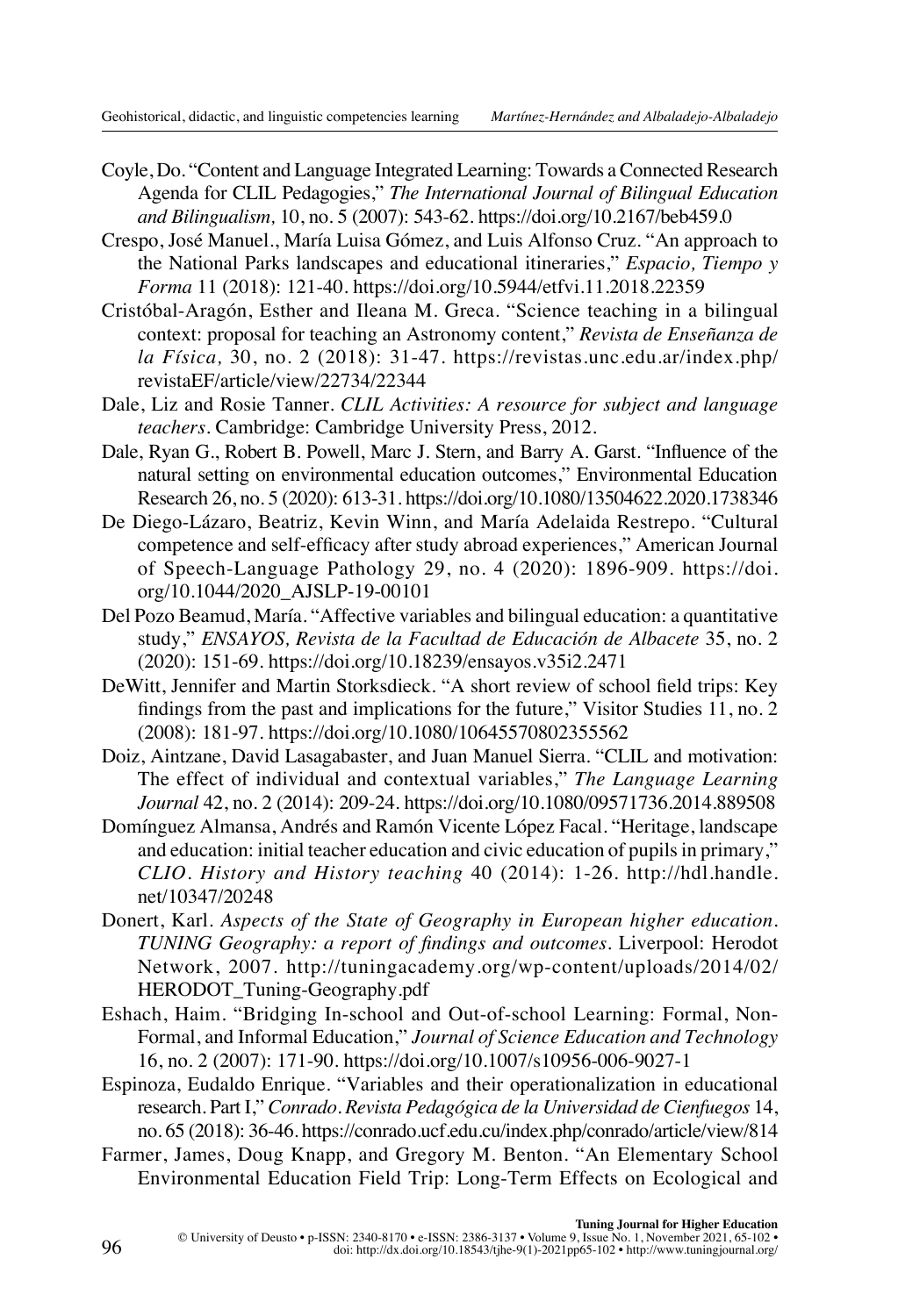Environmental Knowledge and Attitude Development," *The Journal of Environmental Education* 38, no. 3 (2007): 33-42. [https://doi.org/10.3200/](https://doi.org/10.3200/JOEE.38.3.33-42) [JOEE.38.3.33-42](https://doi.org/10.3200/JOEE.38.3.33-42)

- Fazzi, Fabiana and Dvaid Lasagabaster. "Learning beyond the classroom: Students' attitudes towards the integration of CLIL and museum-based pedagogies," Innovation in Language Learning and Teaching 15, no. 2 (2021): 156-68.<https://doi.org/10.1080/17501229.2020.1714630>
- Fombona, Javier and María Ángeles Pascual. Adult education, approach based on the analysis of European good practices. *Revista Complutense de Educación* 30, no. 2 (2019): 647-65. <https://doi.org/10.5209/RCED.58882>
- Freire, Paulo. *Political nature of Education: culture, power and liberation [La naturaleza política de la Educación: Cultura, Poder y Liberación]*. Barcelona: Paidos-MEC, 1990.
- Ghazali, Nurhayati, Nur Ehsan Mohd Said, and Tan Kim, Hua. "Understanding second language anxiety: Feedback from ESL learners in TVET," Universal Journal of Educational Research 8, no. 5 (2020): 2057-63. [https://doi.](https://doi.org/10.13189/ujer.2020.080543) [org/10.13189/ujer.2020.080543](https://doi.org/10.13189/ujer.2020.080543)
- Gómez Carrasco, Cosme Jesús and Pedro Miralles Martínez. "Thinking historically or memorizing the past? assessing historical content in compulsory education in Spain," *Revista De Estudios Sociales* 52 (2015): 52-68. [https://doi.org/10.7440/](https://doi.org/10.7440/res52.2015.04) [res52.2015.04](https://doi.org/10.7440/res52.2015.04)
- Granero-Gallegos, Antonio and Antonio Baena-Extremera. *Physical activities in natural areas: Theory and practice for Physical Education [Actividades físicas en el medio natural: Teoría y práctica para la Educación Física].* Sevilla: Wanceulen, 2010.
- Grant, Sean. "Effects of intensive EFL immersion programmes on willingness to communicate," Language Learning Journal 48, no. 4 (2020): 442-53. [https://doi.](https://doi.org/10.1080/09571736.2017.1422274) [org/10.1080/09571736.2017.1422274](https://doi.org/10.1080/09571736.2017.1422274)
- Halász, Gábor and Alain Michel. "Key Competences in Europe: interpretation, policy formulation and implementation," *European Journal of Education, Research, Development and Policy* 46, no. 3 (2011): 289-306. [https://doi.](https://doi.org/10.1111/j.1465-3435.2011.01491.x) [org/10.1111/j.1465-3435.2011.01491.x](https://doi.org/10.1111/j.1465-3435.2011.01491.x)
- Halloran, John, Eva Hornecker, Geraldine Fitzpatrick, Mark Weal, David Millard, Danius Michaelides, Don Cruickshank, and David De Roure. 2006. "The literacy fieldtrip: Using UbiComp to support children's creative writing. Paper presented at the *Proceeding of the 2006 Conference on Interaction Design and Children, Tampere (Finland), June 2006,* 17-24.<https://doi.org/10.1145/1139073.1139083>
- Jadallah, Edward. "Constructivist Learning Experiences for Social Studies Education," *The Social Studies* 91, no. 5 (2000): 221-25. [https://doi.](https://doi.org/10.1080/00377990009602469) [org/10.1080/00377990009602469](https://doi.org/10.1080/00377990009602469)
- Kallioinen, Outi. "Defining and Comparing Generic Competences in Higher Education," *European Educational Research Journal* 9, no. 1 (2010): 56-68. [https://doi.org/10.2304/eerj.2010.9.1.56](https://doi.org/10.2304%2Feerj.2010.9.1.56)

**Tuning Journal for Higher Education**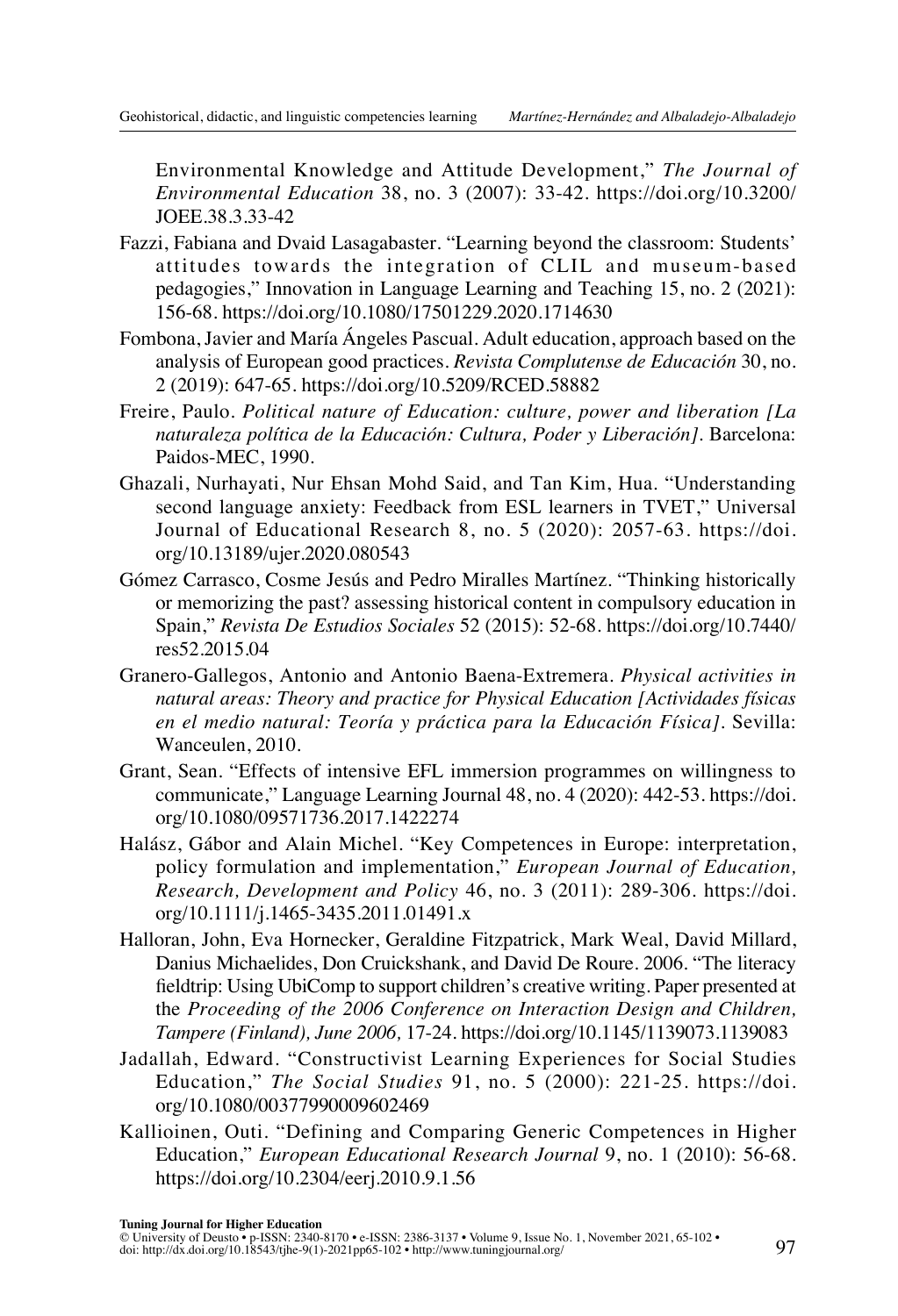- Karkdijk, Jan, Joop Van Der Schee, and Wilfried Admiraal. "Effects of teaching with mysteries on students geographical thinking skills," International Research in Geographical and Environmental Education 22, no. 3 (2013): 183-90. [https://](https://doi.org/10.1080/10382046.2013.817664) [doi.org/10.1080/10382046.2013.817664](https://doi.org/10.1080/10382046.2013.817664)
- Kervinen, Anttoni, Anna Uitto, and Kalle Juuti. "How fieldwork-oriented biology teachers establish formal outdoor education practices," Journal of Biological Education 54, no. 2 (2020): 115-28. [https://doi.org/10.1080/00219266.2018.154](https://doi.org/10.1080/00219266.2018.1546762) [6762](https://doi.org/10.1080/00219266.2018.1546762)
- Krakowka, Amy Richmond. "Field Trips as Valuable Learning Experiences in Geography Courses," *Journal of Geography* 111, no. 6 (2012): 236-44. [https:/](https://doi.org/10.1080/00221341.2012.707674) [doi.org/10.1080/00221341.2012.707674](https://doi.org/10.1080/00221341.2012.707674)
- Lambrinos, Nikos, and Fani Asiklari. "The introduction of GIS and GPS through local history teaching in primary school," European Journal of Geography 5, no. 1 (2014): 32-47. [http://www.eurogeographyjournal.eu/articles/2.THE%20](http://www.eurogeographyjournal.eu/articles/2.THE%20INTRODUCTION%20OF%20GIS%20AND%20GPS%20THROUGH%20LOCAL%20HISTORY%20TEACHING%20IN%20PRIMARY%20SCHOOL-2.pdf) [INTRODUCTION%20OF%20GIS%20AND%20GPS%20THROUGH%20](http://www.eurogeographyjournal.eu/articles/2.THE%20INTRODUCTION%20OF%20GIS%20AND%20GPS%20THROUGH%20LOCAL%20HISTORY%20TEACHING%20IN%20PRIMARY%20SCHOOL-2.pdf) [LOCAL%20HISTORY%20TEACHING%20IN%20PRIMARY%20](http://www.eurogeographyjournal.eu/articles/2.THE%20INTRODUCTION%20OF%20GIS%20AND%20GPS%20THROUGH%20LOCAL%20HISTORY%20TEACHING%20IN%20PRIMARY%20SCHOOL-2.pdf) [SCHOOL-2.pdf](http://www.eurogeographyjournal.eu/articles/2.THE%20INTRODUCTION%20OF%20GIS%20AND%20GPS%20THROUGH%20LOCAL%20HISTORY%20TEACHING%20IN%20PRIMARY%20SCHOOL-2.pdf)
- Lavega, Pere, Unai Sáez, Gerard Lasierra, and Cristofol Salas. "Intradisciplinarity and Interdisciplinarity in the acquisition of competencies: a study of a cooperative learning experience," *Revista Electrónica Interuniversitaria de Formación del Profesorado* 16, no. 1 (2013): 133-45.<https://doi.org/10.6018/reifop.16.1.179491>
- López Facal, Ramón Vicente. "Competencies and social sciences teaching [Competencias y enseñanza de las ciencias sociales]," Íber*: Didáctica de las ciencias sociales, geografía e historia* 74 (2013): 5-8. [https://www.grao.com/es/](https://www.grao.com/es/producto/competencias-y-ensenanza-de-las-ciencias-sociales) [producto/competencias-y-ensenanza-de-las-ciencias-sociales](https://www.grao.com/es/producto/competencias-y-ensenanza-de-las-ciencias-sociales)
- López Salmerón, Emilio José. "The creation of a city: urbanistic evolution of Cartagena [La creación de una ciudad: evolución urbanística de Cartagena]." PhD Dissertation, University of Alicante (Spain), 2017. [http://hdl.andle.](http://hdl.andle.net/10045/75357) [net/10045/75357](http://hdl.andle.net/10045/75357)
- López-Pastor, Víctor Manuel, Miriam Molina, Cristina Pascual, and Juan Carlos Manrique. "The importance of using Formative and Shared Assessment in Physical Education Teacher Education: Tutored Learning Projects as an example of good practice," *Retos. Nuevas tendencias en Educación* Física, Deporte y *Recreación* 37 (2020): 620-27. <https://doi.org/10.47197/retos.v37i37.74193>
- López-Pastor, Víctor Manuel. "The rol of formative assessment in competency assessment: contributions from the formative and shared assessment in higher education network," *Revista de Docencia Universitaria* 9, no. 1 (2011): 159-73. <https://doi.org/10.4995/redu.2011.6185>
- Lumino, Rosaria and Paolo Landri. "Network time for the European Higher Education Area," *Philosophy and Theory* 52, no. 6 (2020): 653-663. [https://doi.](https://doi.org/10.1080/00131857.2019.1708328) [org/10.1080/00131857.2019.1708328](https://doi.org/10.1080/00131857.2019.1708328)
- Maller, Cecily Jane. "Promoting children's mental, emotional and social health through contact with nature: a model," *Health Education* 109, no. 6 (2009): 522- 43.<https://doi.org/10.1108/09654280911001185>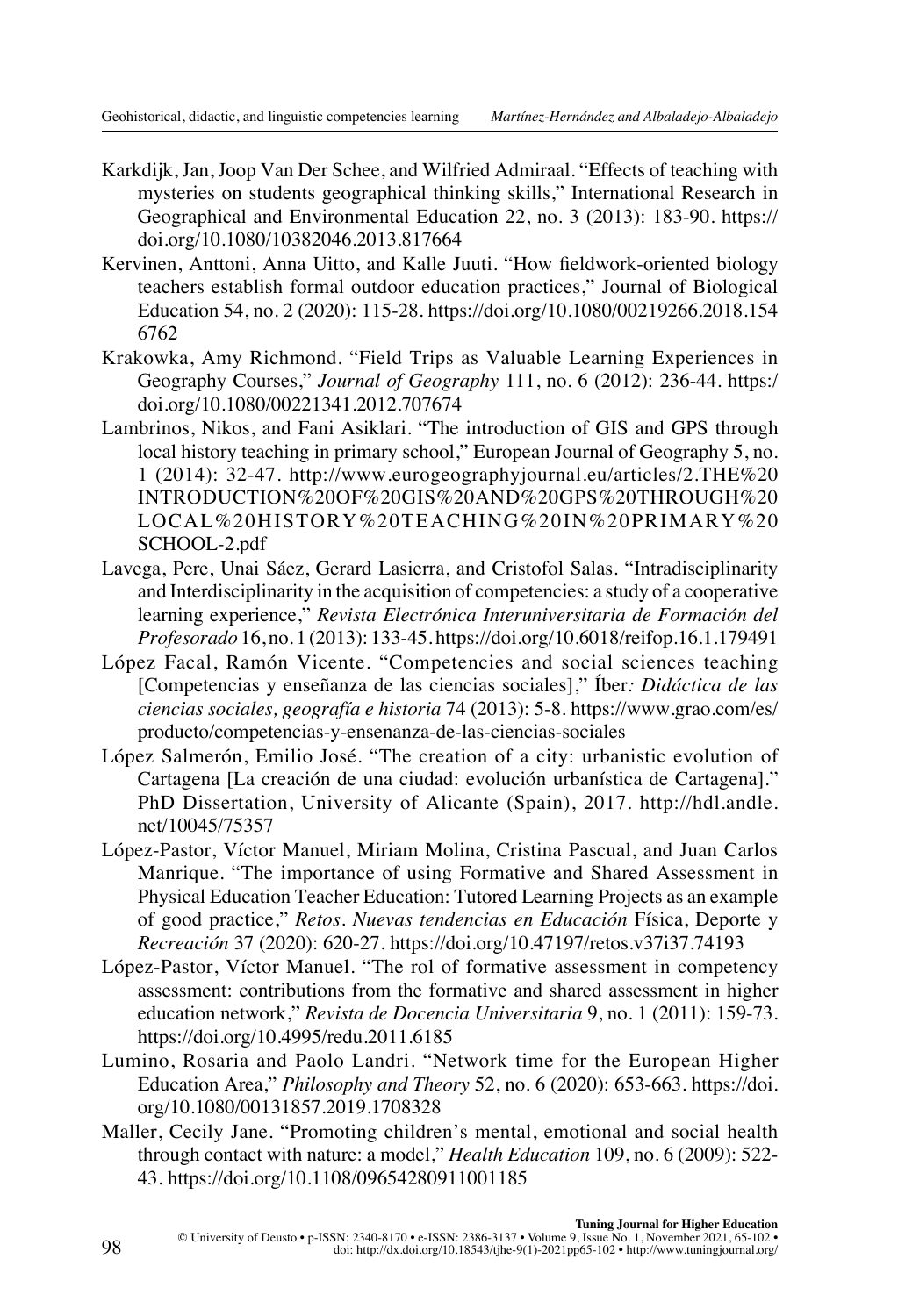- Martínez-Hernández, Carlos and Claudia Yubero. "Explaining Urban Sustainability to Teachers in Training through a Geographical Analysis of Tourism Gentrification in Europe," *Sustainability* 12, no. 1 (2020): 67. [http://doi.](http://doi.org/10.3390/su12010067) [org/10.3390/su12010067](http://doi.org/10.3390/su12010067)
- Marvell, Alan and David Simm. (2018). "Emotional geographies experienced during international fieldwork: An evaluation of teaching and learning strategies for reflective assessment," Journal of Geography in Higher Education 42, no. 4 (2018): 515-30. <https://doi.org/10.1080/03098265.2018.1460806>
- Mir, Montserrat. "Teaching and learning about Spanish L2 compliments in shortterm study abroad," Study Abroad Research in Second Language Acquisition and International Education 5, no. 2 (2020): 230-57. [https://doi.org/10.1075/](https://doi.org/10.1075/sar.18004.mir) [sar.18004.mir](https://doi.org/10.1075/sar.18004.mir)
- Mogensen, Finn and Karsten Schnack. "The action competence approach and the 'new' discourses of education for sustainable development, competence and quality criteria," *Environmental Education Research* 16, no. 1 (2010): 59-74. <https://doi.org/10.1080/13504620903504032>
- Montero Pozo, Jonathan and Óscar Jerez García. "The Teaching Itinerary as a Resource for Development of Communication Competences: Design of a Bilingual App," in *La competencia lingüística en la comunicación: visiones multidisciplinares y transversalidad*, edited by José Vicente Salido López and Pedro Vicente Salido López, 199-207. Cuenca: Ediciones de la Universidad de Castilla-La Mancha, 2019. [http://doi.org/10.18239/jor\\_19.2019.02](http://doi.org/10.18239/jor_19.2019.02)
- Nair, Subadrah Madhawa and Moganasundari Narayanasamy. "The effects of utilising the concept maps in teaching history," International Journal of Instruction 10, no. 3 (2017): 109-26. <https://doi.org/10.12973/iji.2017.1038a>
- Nashaat-Sobhy, Nashwa and Ana Llinares. "CLIL students' definitions of historical terms," International Journal of Bilingual Education and Bilingualism, in press (2020). <https://doi.org/10.1080/13670050.2020.1798868>
- Pagès, Joan. "Teaching and learning social sciences in 21st Century [Enseñar y aprender ciencias sociales en el siglo XXI: reflexiones casi al final de una década]." In *Investigación en Educación, Pedagogía y Formación Docente: La investigación al servicio de una educación incluyente y de calidad en un mundo diverso y globalizado*, edited by several authors, 139-154. Antioquía: Universidad Pedagógica Nacional, Universidad de Antioquía, Corporación Interuniversitaria de Servicios, 2009. [http://www.didactica-ciencias-sociales.org/articulos\\_](http://www.didactica-ciencias-sociales.org/articulos_archivos/2009-pages-e-a-ccssXXI.pdf) [archivos/2009-pages-e-a-ccssXXI.pdf](http://www.didactica-ciencias-sociales.org/articulos_archivos/2009-pages-e-a-ccssXXI.pdf)
- Papadopoulos, Isaak and Eleni Griva. "Learning in the Traces of Greek Culture": A CLIL Project for Raising Cultural Awareness and Developing L2 Skills," *International Journal of Learning, Teaching and Educational Research* 8, no. 1 (2014): 76-92. <http://www.ijlter.org/index.php/ijlter/article/view/168>
- Pappamihiel, N. Eleni and Jennifer Hatch Knight. "Using digital storytelling as a language experience approach activity: Integrating English language learners into a museum field trip," Childhood Education 92, no. 4 (2016): 276-80. [https://](https://doi.org/10.1080/00094056.2016.1208005) [doi.org/10.1080/00094056.2016.1208005](https://doi.org/10.1080/00094056.2016.1208005)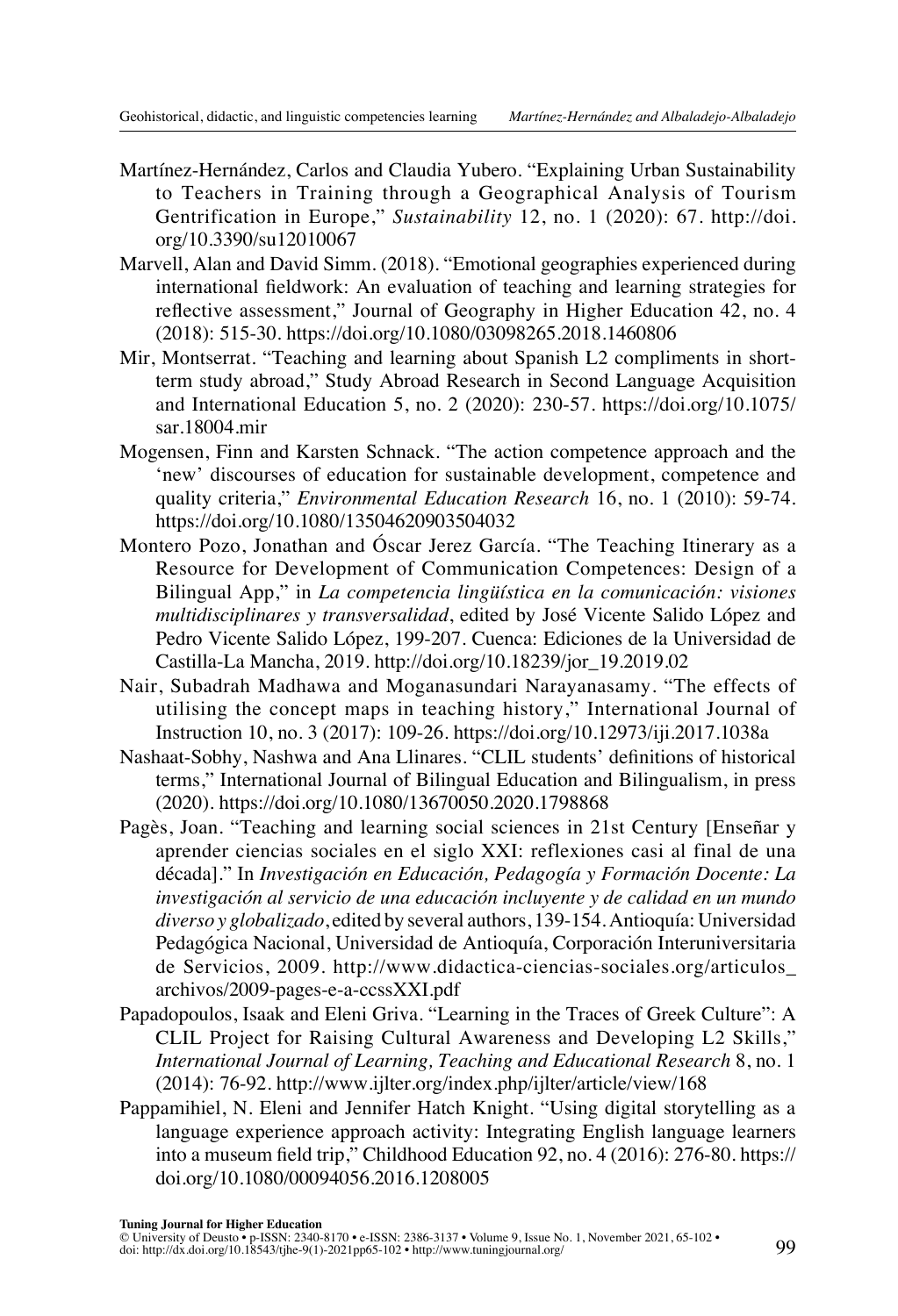- Peasland, Emma, Dominic Henri, Lesley Morrell, and Graham Scott. "The influence of fieldwork design on student perceptions of skills development during field courses," *International Journal of Science Education* 41, no. 17 (2019): 2369- 88.<https://doi.org/10.1080/09500693.2019.1679906>
- Pedrinaci, Emilio. "Fieldwork and sciences learning [Trabajo de campo y aprendizaje de las ciencias]," *Alambique: Didáctica de las Ciencias Experimentales* 71 (2012): 81-9. [https://www.grao.com/es/producto/trabajo-de-campo-y](https://www.grao.com/es/producto/trabajo-de-campo-y-aprendizaje-de-las-ciencias)[aprendizaje-de-las-ciencias](https://www.grao.com/es/producto/trabajo-de-campo-y-aprendizaje-de-las-ciencias)
- Pinto, Helena and Jaqueline Zarbato. "Constructing a significant learning through local heritage: Practicing heritage education in Portugal and Brazil," *Estudios Pedagógicos* 43, no. 4 (2017): 203-27. [https://doi.org/10.4067/S0718-07052](https://doi.org/10.4067/S0718-07052017000400011) [017000400011](https://doi.org/10.4067/S0718-07052017000400011)
- Rebar, Bryan and Larry Enochs. "Integrating Environmental Education Field Trip Pedagogy into Science Teacher Preparation." In *The Inclusion of Environmental Education in Science Teacher Education*, edited by Alec Bodzin, Beth Shiner Klein, and Starlin Weaver, 111-26. Dordrecht: Springer, 2010. [https://doi.](https://doi.org/10.1007/978-90-481-9222-9_8) [org/10.1007/978-90-481-9222-9\\_8](https://doi.org/10.1007/978-90-481-9222-9_8)
- Redecker, Christine and Yves Punie. "The future of learning 2025: developing a vision for change," *Future Learning* 1 (2013): 3-17. [http://publications.jrc.](http://publications.jrc.ec.europa.eu/repository/handle/JRC85225) [ec.europa.eu/repository/handle/JRC85225](http://publications.jrc.ec.europa.eu/repository/handle/JRC85225)
- Rodríguez, Juan Antonio and Pablo Joel Santana. "The distance between teachers' and students' work in EHEA: A dangerous gap?", *Profesorado. Revista de Currículum y Formación de Profesorado* 19, no. 3 (2015): 380-404. [https://](https://recyt.fecyt.es/index.php/profesorado/article/view/43665/25574) [recyt.fecyt.es/index.php/profesorado/article/view/43665/25574](https://recyt.fecyt.es/index.php/profesorado/article/view/43665/25574)
- Rumlich, Dominik. "Bilingual education in monolingual contexts: a comparative perspective," *The Language Learning Journal* 48, no. 1 (2020): 115-9. [https://](https://doi.org/10.1080/09571736.2019.1696879) [doi.org/10.1080/09571736.2019.1696879](https://doi.org/10.1080/09571736.2019.1696879)
- Schott, Christian. "Virtual fieldtrips and climate change education for tourism students," Journal of Hospitality, Leisure, Sport and Tourism Education 21 (2017): 13-22.<https://doi.org/10.1016/j.jhlste.2017.05.002>
- Sofield, Trevor H.B. and Lawal Mohammed Marafa. "Revitalizing fieldtrips in tourism: Visual anthropology, photo elicitation, rapid appraisal, participant observation and Habermas," Tourism Management 75 (2019): 522-46. [https://](https://doi.org/10.1016/j.tourman.2019.04.007) [doi.org/10.1016/j.tourman.2019.04.007](https://doi.org/10.1016/j.tourman.2019.04.007)
- Sousa Fernandes, Silvia Aparecida, Diego García Monteagudo and Xosé Manuel Souto González. "Educación geográfica y las salidas de campo como estrategia didáctica: un estudio comparativo desde el Geoforo Iberoamericano," *Biblio3W, Revista Bibliográfica de Geografía y Ciencias Sociales* 21, no. 1155 (2016): 1-22.<http://www.ub.edu/geocrit/b3w-1155.pdf>
- Souza, Daniele T.P., Eugenia A. Kuhn, Arjen E.J. Wals, and Pedro R. Jacobi. "Learning in, with, and through the territory: Territory-based learning as a catalyst for urban sustainability," Sustainability 12, no. 7 (2020): 3000. [https://](https://doi.org/10.3390/su12073000) [doi.org/10.3390/su12073000](https://doi.org/10.3390/su12073000)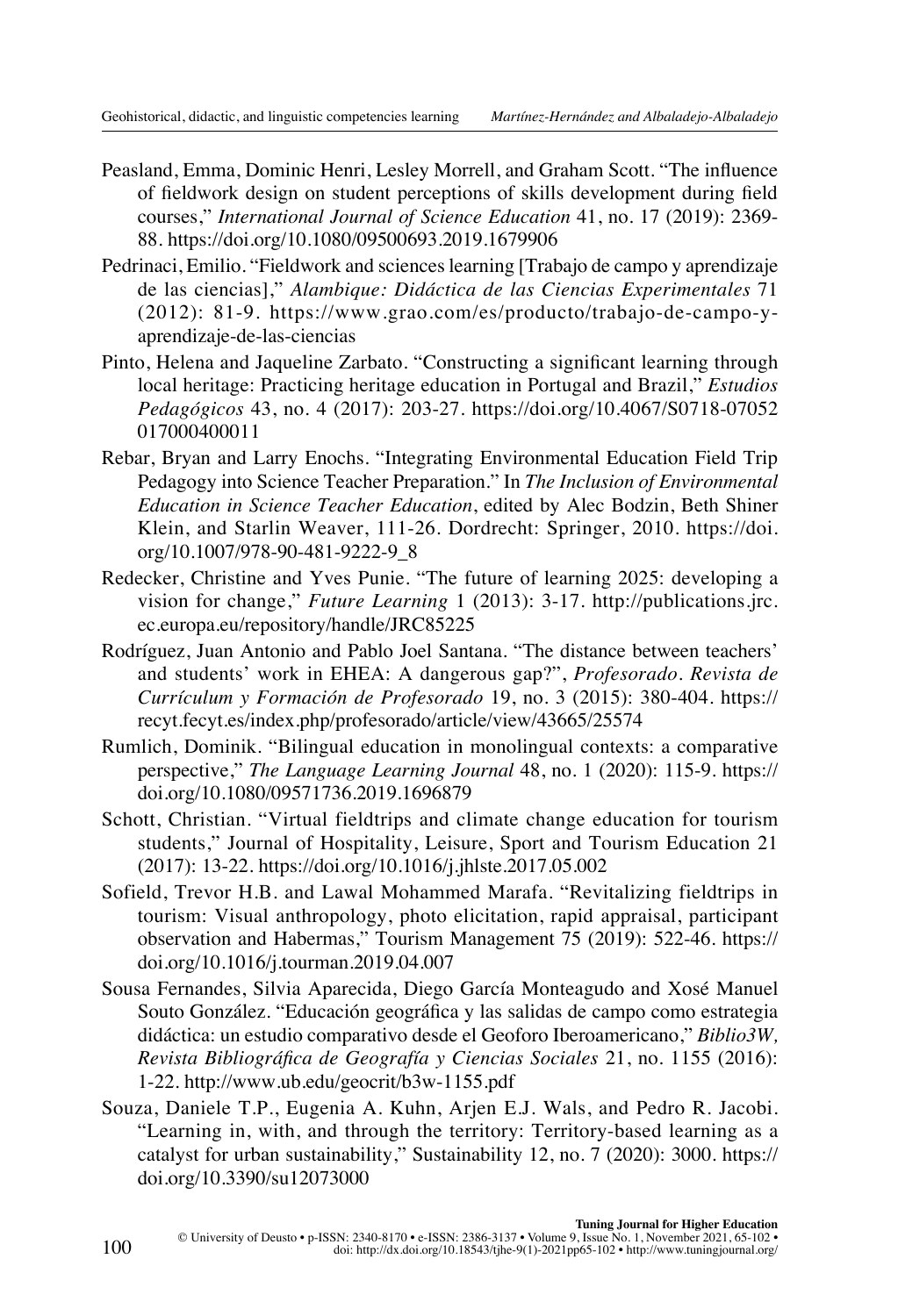- <span id="page-36-0"></span>Stern, Marc, Robert Powell and Nicole Ardoin. "What Difference Does It Make? Assessing Outcomes from Participation in a Residential Environmental Education Program," *The Journal of Environmental Education* 39, no. 4 (2008): 31-43. [https//doi.org/10.3200/JOEE.39.4.31-43](https://doi.org/10.3200/JOEE.39.4.31-43)
- Tejada, José. "The alternation of contexts aimed to the acquisition of competencies in complementary settings of higher education: concepts and strategy," *Educación XX1* 15, no. 2 (2012): 17-40.<https://doi.org/10.5944/educxx1.15.2.125>
- Tigert, Johanna M. and Sheila Kirschbaum. "How Museum Teachers Scaffold Emergent Bilingual Learners' Meaning-making During Field Trips," *Journal of Museum Education* 44, no. 4 (2019): 439-47. [https://doi.org/10.1080/10598650.](https://doi.org/10.1080/10598650.2019.1673114) [2019.1673114](https://doi.org/10.1080/10598650.2019.1673114)
- Tucker, Faith and John Horton. "'The show must go on!' Fieldwork, mental health and wellbeing in Geography, Earth and Environmental Sciences," Area 51, no. 1 (2019): 84-93. <https://doi.org/10.1111/area.12437>
- Uttal, David H., Nathaniel G. Meadow, Elizabeth T. Tipton, Linda L. Hand, Alison R. Alden, and Christopher Warren (2013), "The Malleability of Spatial Skills: A Meta-Analysis of Training Studies", *Psychological Bulletin* 139, no. 2 (2013): 352-402.<https://doi.org/10.1037/a0028446>
- VanSledright, Bruce A. *The challenge of rethinking history education: On practices, theories, and policy*. New York and London: Routledge, 2011. [https://doi.](https://doi.org/10.4324/9780203844847) [org/10.4324/9780203844847](https://doi.org/10.4324/9780203844847)
- Wiseheart, Melody, Mythili Viswanathan and Ellen Bialystok. "Flexibility in task switching by monolinguals and bilinguals," *Bilingualism: Language and Cognition* 19, no. 1 (2015): 141-6.<https://doi.org/10.1017/S1366728914000273>
- Wolff, Dieter. "Integrating language and content in the language classroom: Are transfer of knowledge and of language ensured?," *ASp* 41/42 (2003): 35-46. <https://doi.org/10.4000/asp.1154>
- Zhang, Jijia, Yutong Lu, Qirui Zhang, and Jinquiao Zhang. "The effects of foreign language anxiety, nervousness and cognitive load on foreign language lying: Evidence from Chinese-English bilinguals," *Acta Psychologica Sinica* 52, no.7 (2020): 861-73. <https://doi.org/10.3724/SP.J.1041.2020.00861>

# **About the authors**

CARLOS MARTÍNEZ-HERNÁNDEZ ([cmartinezhernandez@ucm.es](mailto:cmartinezhernandez@ucm.es)) is Doctor in Geography and he works as PhD Assistant Lecturer in Didactics of Social Sciences in the Faculty of Education – Teacher Training Centre, Complutense University of Madrid, Rector Royo Villanova Street, 1, 28040 Madrid, Spain. He has experience in research and teaching of Environmental Sciences, Geography and Didactics of Social Sciences (land uses, teacher training, didactic fieldtrips, GIS in education, tourism teaching). He has carried his teaching and research career in the Universities of Murcia, ISEN Cartagena and Complutense of Madrid. He has also worked as a researcher in the Universities of Málaga and Amsterdam. His ORCID is: [https://orcid.org/0000-0002-6526-6905.](https://orcid.org/0000-0002-6526-6905)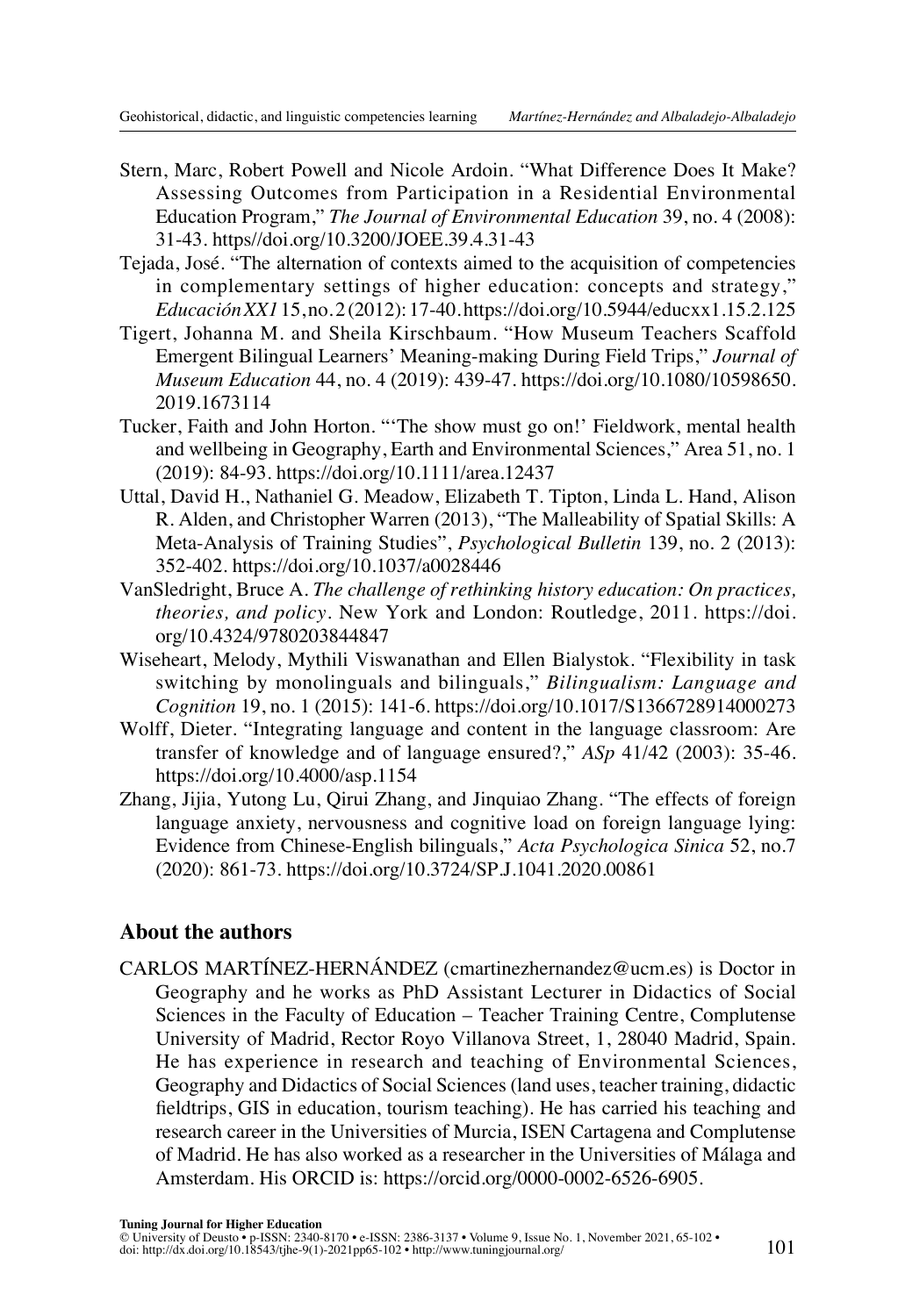SARA ALBALADEJO-ALBALADEJO ([sara.albaladejo@um.es\)](mailto:sara.albaladejo@um.es) works as Associate Lecturer in the Faculty of Education, University of Murcia, Espinardo Campus, 30100 Murcia, Spain. She has experience of several years of teaching at university level and conducting research as a master's and PhD Student. Her principle fields of research are English as a foreign language, teacher training, and pronunciation teaching and learning.